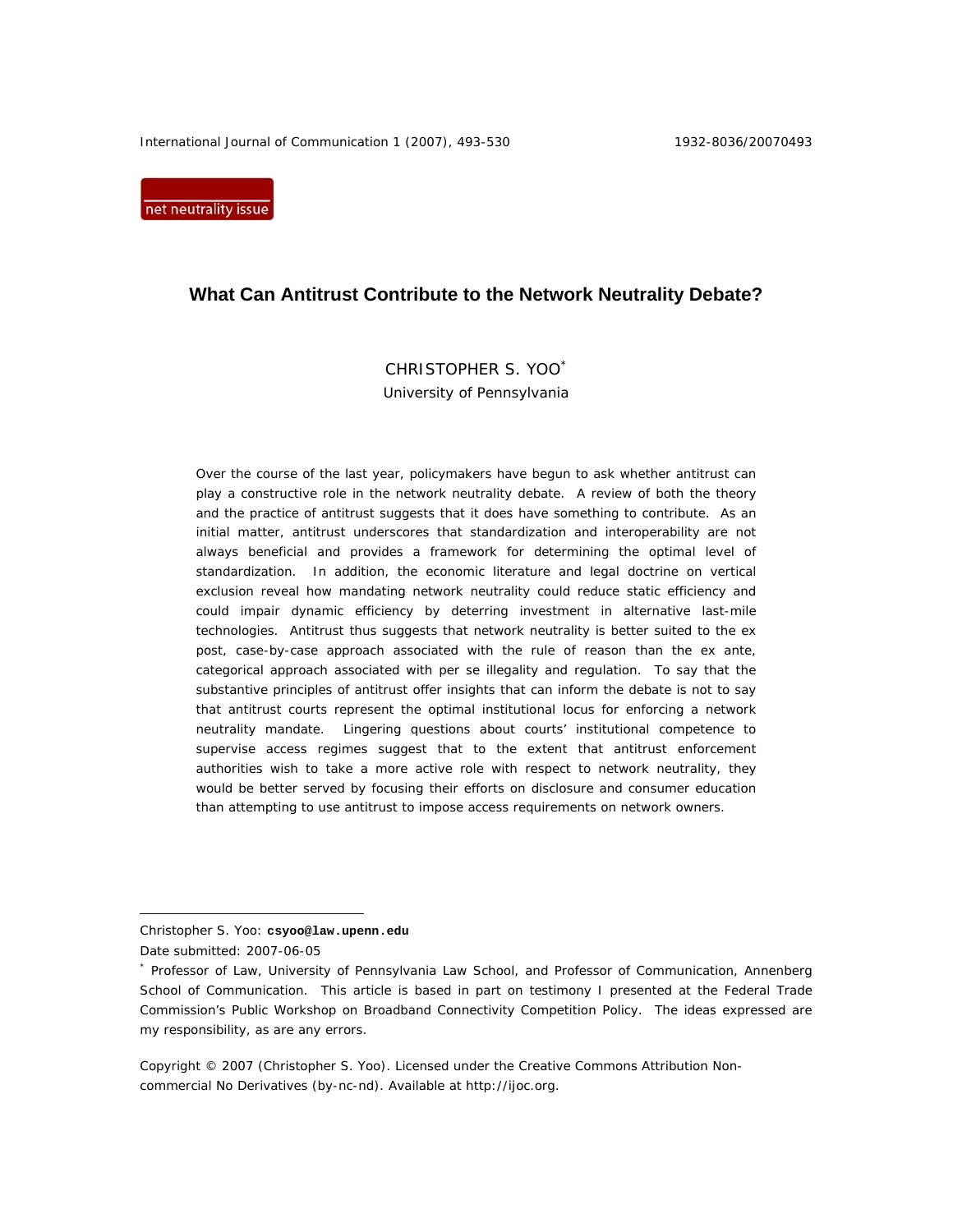## **Table of Contents**

Introduction

- I. The Costs and Benefits of Standardization and Interoperability
- II. The Economics of Vertical Exclusion
	- A. Vertical Exclusion and Static Efficiency
		- 1. The Theoretical Literature on Vertical Exclusion
		- 2. The Empirical Literature on Vertical Exclusion
		- 3. Supreme Court Doctrine and the Merger Guidelines with Respect to Vertical Exclusion
		- 4. Antitrust's Relevance to Network Neutrality
		- 5. Separating the Horizontal from the Vertical
	- B. Vertical Exclusion and Dynamic Efficiency

III. Institutional Considerations

**Conclusion** 

## **Introduction**

 $\overline{a}$ 

 Over the past two years, an issue known as "network neutrality" has emerged as one of the most hotly contested issues in communications policy. Proposed amendments that would have mandated network neutrality played a pivotal role in the debates over telecommunications reform legislation pending before Congress.<sup>1</sup> Network neutrality has also been a recurrent concern in recent regulatory proceedings before the Federal Communications Commission (FCC). For example, in issuing its *Wireline Broadband Internet Access Services Order* in August 2005, the FCC found insufficient evidence to justify mandating

<sup>&</sup>lt;sup>1</sup> On April 5, 2006, the Subcommittee on Telecommunications and the Internet of the House Energy and Commerce Committee rejected a network neutrality amendment by a vote of 8-23 before approving the bill by a vote of 27-4. Three weeks later, the full Committee also rejected a network neutrality amendment by a vote of 22-34 before approving the bill by a vote of 42-12. During the debates on the bill on the House floor, the full House rejected a network neutrality amendment by a vote of 152-269 and approved the underlying bill by a vote of 321-101. The issue was more closely contested in the Senate, in which the Senate Commerce Committee rejected a network neutrality amendment by a vote of 11-11. Disagreements over the issue played a key role in preventing the underlying legislation from reaching the Senate floor. *See* Christopher S. Yoo, *Network Neutrality and the Economics of Congestion*, 94 GEO. L.J. 1847, 1855-60 (2006).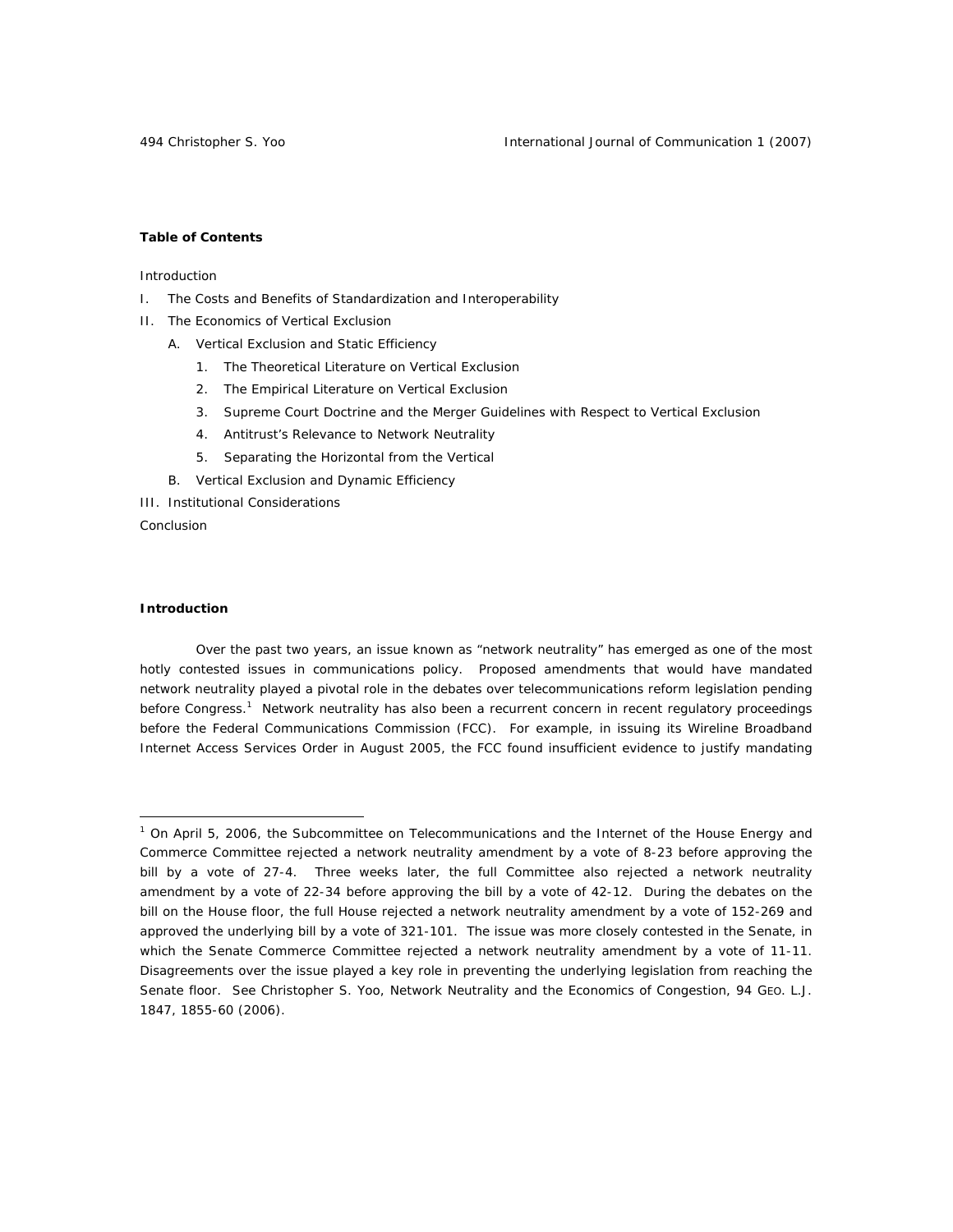network neutrality as a regulatory matter.<sup>2</sup> At the same time, the FCC reserved the right to change its mind should circumstances warrant doing so<sup>3</sup> and issued a Policy Statement recognizing its intention to preserve consumers' rights to access content, run applications, and attach devices as they see fit.<sup>4</sup> The FCC's orders clearing a number of recent mergers reaffirmed its decision not to mandate network neutrality, concluding that competition was sufficiently robust to prevent network providers from discriminating against any particular content or applications and pointing to the lack of evidence in the record that any network provider had engaged in such practices.<sup>5</sup> In March 2007, the FCC issued a notice of inquiry seeking specific examples of network providers disfavoring particular content and seeking comment on the impact of any such behavior on consumers.<sup>6</sup>

 As the debate has matured, policymakers have begun to consider whether antitrust might play a constructive role in the network neutrality debate. On May 26, 2006, the House Judiciary Committee reported a bill that would have incorporated a network neutrality mandate into the antitrust laws.<sup>7</sup> The

 $3$  *Id.* 

 $\overline{a}$ 

4 Appropriate Framework for Broadband Access to the Internet over Wireline Facilities, Policy Statement, 20 F.C.C.R. 14986 (2005). The FCC's commitment to promoting access was subject to caveats for the needs of law enforcement, protection against harm to the network, and reasonable network management. *Id.* 

<sup>5</sup> AT&T Inc. and BellSouth Corporation Application for Transfer of Control, Memorandum Opinion and Order, 22 F.C.C.R. 5662, 5727-31 ¶¶ 116-120, 5742-46 ¶¶ 151-153 (2007) [hereinafter AT&T-BellSouth Order]; Applications for Consent to the Assignment and/or Transfer of Control of Licenses: Adelphia Communications Corporation (and subsidiaries, debtors-in-possession), Assignors, to Time Warner Cable Inc. (subsidiaries), Assignees; Adelphia Communications Corporation (and subsidiaries, debtors-inpossession), Assignors and Transferors, to Comcast Corporation (subsidiaries), Assignees and Transferees; Comcast Corporation, Transferor, to Time Warner, Inc.; Transferee; Time Warner, Inc., Transferor, to Comcast Corporation, Transferee, Memorandum Opinion and Order, 21 F.C.C.R. 8203, 8296-99 ¶¶ 217-223 (2006) [hereinafter Adelphia Order]; Verizon Communications, Inc. and MCI, Inc. Applications for Approval of Transfer of Control, Memorandum Opinion and Order, 20 F.C.C.R. 18433, 18507-09 ¶¶ 139-142 (2005) [hereinafter Verizon-MCI Order]; SBC Communications, Inc. and AT&T Corp. Applications for Approval of Transfer of Control, Memorandum Opinion and Order, 20 F.C.C.R. 18290, 18365-68 ¶¶ 140-143 (2005) [hereinafter SBC-AT&T Order].

<sup>6</sup> Broadband Industry Practices, Notice of Inquiry, 22 F.C.C.R. 7894 (2007).

7 Marilyn Geewax, *House Panel OKs "Network Neutrality,"* ATLANTA J.-CONST., May, 26, 2006, at G1.

<sup>&</sup>lt;sup>2</sup> Appropriate Framework for Broadband Access to the Internet over Wireline Facilities, Report and Order and Notice of Proposed Rulemaking, 20 F.C.C.R. 14853, 14904 ¶ 96 (2005) [hereinafter Wireline Broadband Internet Access Services Order], *petition for review filed sub nom.* Time Warner Telecom v. FCC, No. 05-4769 (3d Cir. Oct. 26, 2005).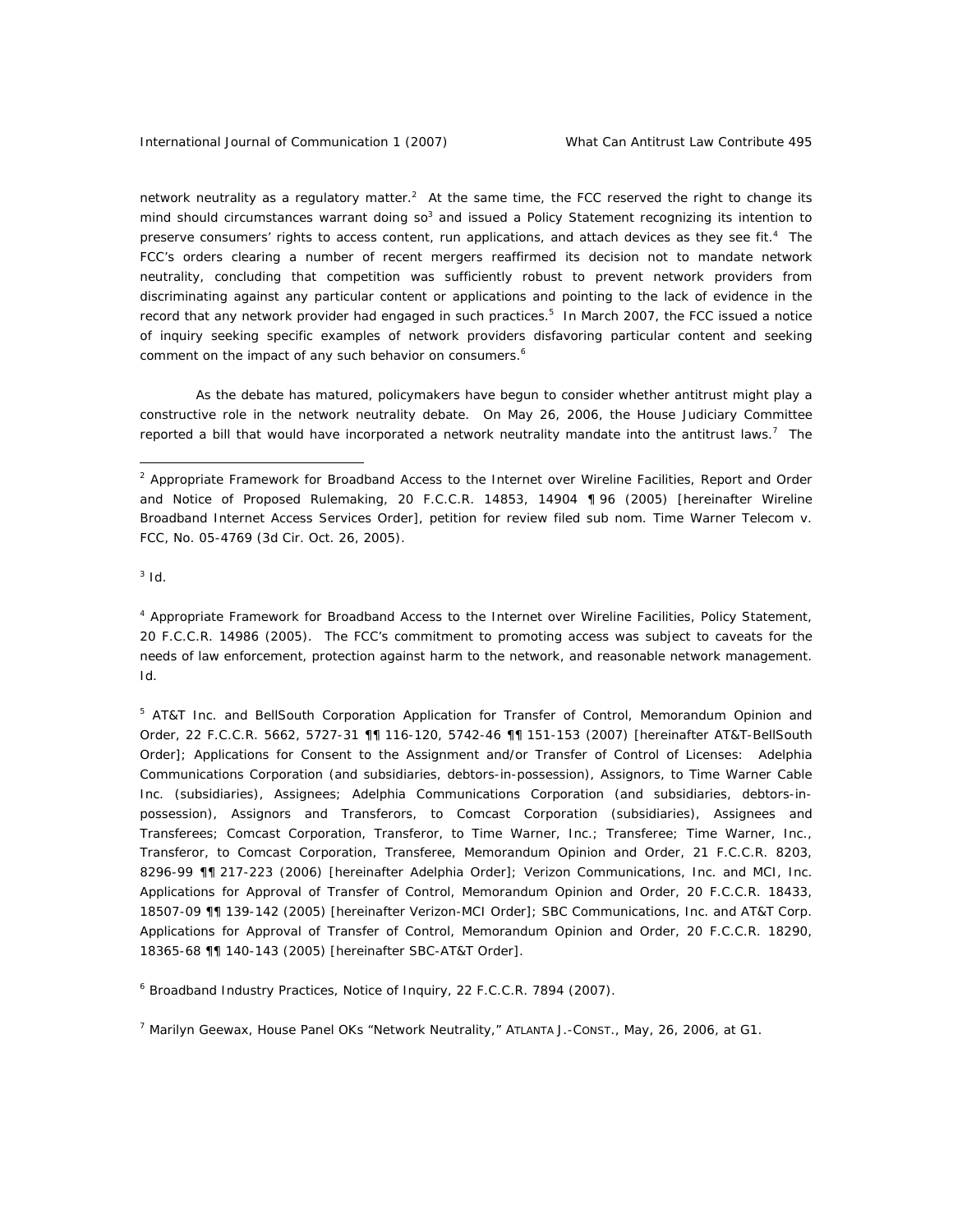Senate Judiciary Committee has engaged in active discussions as to whether network neutrality could be addressed through antitrust.<sup>8</sup> In a major policy speech, Federal Trade Commission (FTC) Chairman Deborah Platt Majoras "urge[d] caution" and warned of the dangers of mandating network neutrality "absent clear evidence of market failure or consumer harm."<sup>9</sup> At the same time, the FTC formed an Internet Access Task Force to study issue, which conducted two days of hearings in February 2007<sup>10</sup> and issued a report recommending that policymakers should hesitate before mandating network neutrality in the absence of a clear demonstration of market failure or consumer harm.<sup>11</sup>

 In this Article, I would like to explore what antitrust can contribute to the debate about network neutrality. Part I explores the implications of the economics of standardization. Part II examines the insights provided by the theory and doctrine on vertical exclusion. Part III evaluates institutional considerations addressing whether antitrust courts or administrative agencies represent the proper institutional locus for network neutrality. I conclude that although the substantive principles embodied in federal antitrust law offer insights that can enlighten the current policy discussion, the institutional limitations of antitrust enforcement suggest that consumer protection would be better promoted through ensuring that consumers have more complete information than through enforcing a network neutrality mandate.

## **I. The Costs and Benefits of Standardization and Interoperability**

 Network neutrality proponents argue that regulation must protect applications and content providers' ability to reach every possible consumer if the environment for innovation on the Internet is to be preserved.<sup>12</sup> There is no question that standardization and interoperability provide real consumer benefits. As is the case with any economic attribute, however, these benefits are counterbalanced by other considerations. Thus, the economic literature does not provide unequivocal support for

9 Deborah Platt Majoras, Chairman, Fed. Trade Comm'n, Luncheon Address at the Progress & Freedom Foundation's Aspen Summit: The Federal Trade Commission in the Online World – Promoting Competition and Protecting Consumers 14, 15 (Aug. 21, 2006), *available at* http://www.ftc.gov/speeches/majoras/060821pffaspenfinal.pdf.

<sup>10</sup> *Broadband Connectivity Competition Policy: Public Workshop Before the Fed. Trade Comm'n* (Feb. 13- 14, 2007), *available at* http://www.ftc.gov/opp/workshops/broadband/index.html.

11 Fed. Trade Comm'n Internet Access Task Force, *Broadband Connectivity Competition Policy: A Federal Trade Commission Staff Report* (June 2007) *available at* http://www.ftc.gov/reports/broadband/v070000report.pdf.

<sup>12</sup> *See, e.g.*, Tim Wu, *Network Neutrality, Broadband Discrimination*, 2 J. ON TELECOMM. & HIGH TECH. L. 141, 151 (2003).

<sup>&</sup>lt;sup>8</sup> David Hatch, *Stevens "Very Close" to Votes Needed for Telecom Cloture*, Congress Daily PM, July 27, 2006, http://nationaljournal.com/pubs/congressdaily/.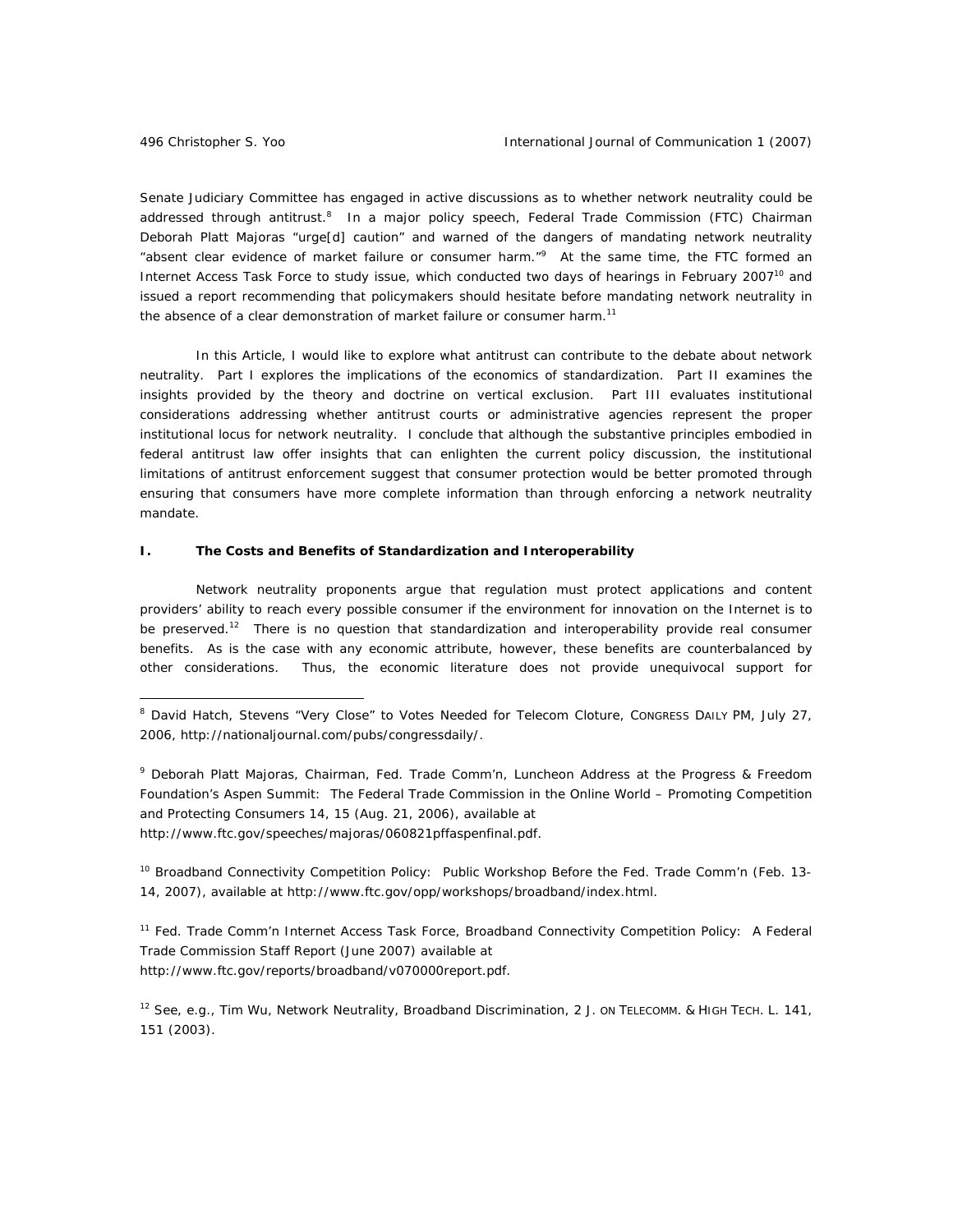standardization. Instead, the literature suggests a framework for determining the optimal level of standardization and helps identify those factors that will determine when nonstandardization would better promote competition and economic welfare.

 The economic analysis of standardization draws in large part on the burgeoning literature on network economic effects<sup>13</sup> that has begun to play an increasingly important role in antitrust law.<sup>14</sup> Network economic effects exist when the value of a network is determined by the number of other customers connected to it. The more people you can reach through the network, the more valuable it becomes. According to network neutrality proponents, mandating nondiscriminatory access to a standardized network would promote innovation by guaranteeing that all innovators will be able to reach the widest possible market.<sup>15</sup> At the same time, network economic effects are often described as creating demand-side scale economies that give larger networks decisive competitive advantages. Over time, the greater value of the larger network inevitably induces customers of smaller networks to shift to larger networks, which in turn causes the difference in value created by network economic effects to widen still further until only the largest provider survives. One policy concern is that the resulting feedback effect will tend to drive markets toward monopoly. In addition, once the market adopts a particular standard, network economic effects create a form of inertia that can make that standard unusually difficult to dislodge. In other words, once a market has become "tipped," network economic effects can cause an existing network technology to become "locked in" and persist even after a superior technology has emerged.<sup>16</sup> After a market has become tipped, network neutrality proponents warn, the network owner will be in a strategic position to control the direction of innovation by determining which, if any, innovations will be permitted to go forward. $17$ 

<sup>15</sup> *See, e.g.,* Mark A. Lemley & Lawrence Lessig, *The End of End-to-End: Preserving the Architecture of the Internet in the Broadband Era*, 48 UCLA L. REV. 925, 945-46 (2001).

<sup>16</sup> *See, e.g.*, Brian W. Arthur, *Competing Technologies, Increasing Returns, and Lock-In by Historical Events*, 99 ECON. J. 116 (1989); Joseph Farrell & Garth Saloner, *Installed Base and Compatibility: Innovation, Product Preannouncements, and Predation*, 76 AM. ECON. REV. 940, 941-43 (1986); Michael L. Katz & Carl Shapiro, *Systems Competition and Network Effects*, J. ECON. PERSP., Spring 1994, at 93, 108.

<sup>17</sup> *See, e.g.*, LAWRENCE LESSIG, THE FUTURE OF IDEAS 39-42, 173-75 (2002).

<sup>13</sup> *See, e.g.*, Stanley M. Besen & Joseph Farrell, *Choosing How to Compete: Strategies and Tactics in Standardization*, J. ECON. PERSP., Spring 1994, at 117; Joseph Farrell & Garth Saloner, *Standardization, Compatibility, and Innovation*, 16 RAND J. ECON. 70 (1985); Michael L. Katz & Carl Shapiro, *Network Externalities, Competition, and Compatibility*, 75 AM. ECON. REV. 424 (1985).

<sup>14</sup> *See* United States v. Microsoft, 253 F.3d 34, 49-50, 60 (D.C. Cir. 2001) (en banc); United States v. Microsoft, 147 F.3d 935, 939, 953 (D.C. Cir. 1998); United States v. Microsoft, 56 F.3d 1448, 1452 (D.C. Cir. 1995).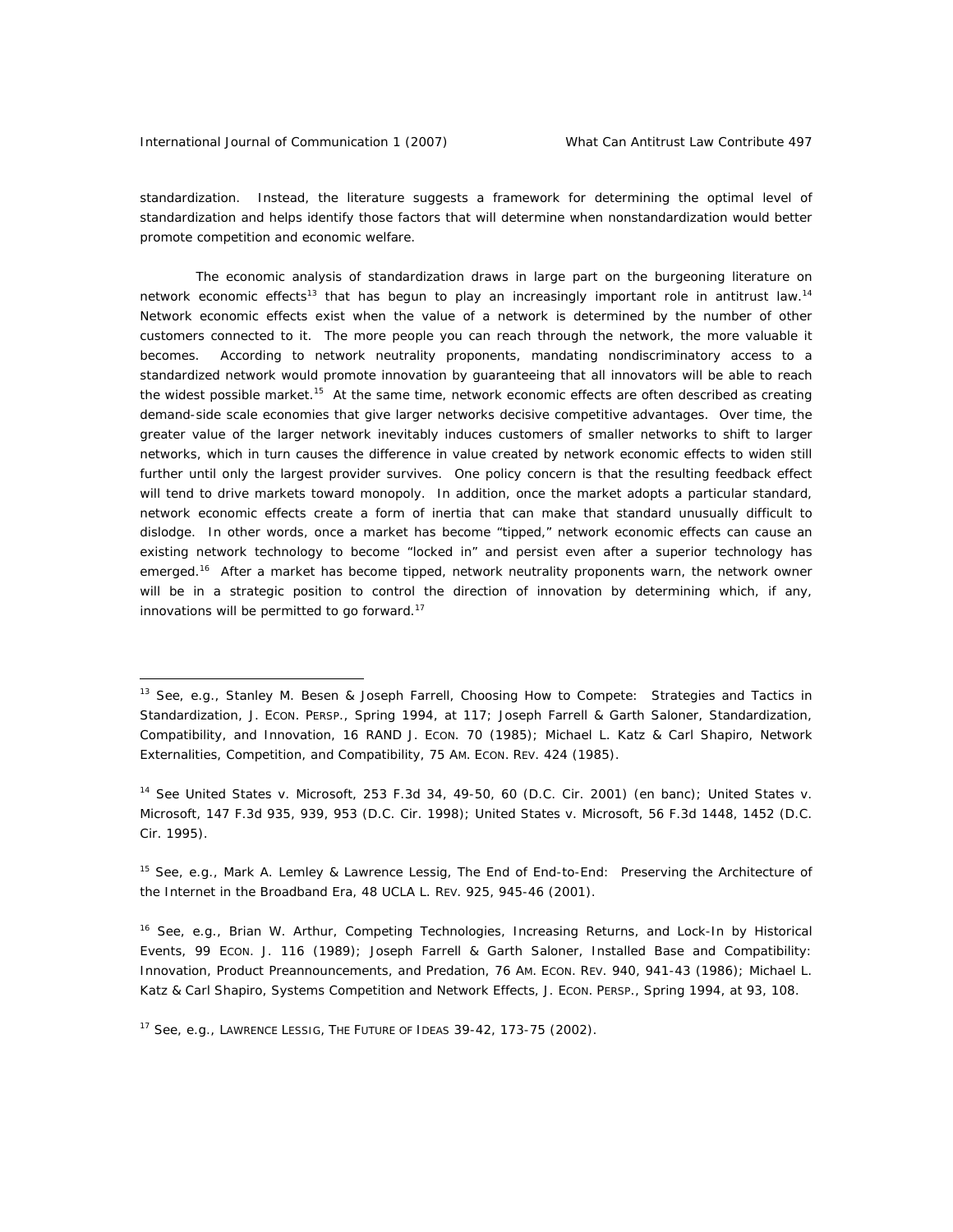Focusing solely on network economic effects arguably suggests that standardization and interoperability would be the optimal business practice in all network industries. A closer reading of the literature reveals that the analysis is considerably more complex than some network neutrality proponents would lead one to believe.<sup>18</sup> For example, the leading commentators on network economic effects have long recognized that one of the primary costs of standardization is the loss of product variety.<sup>19</sup> As a simple, formal model offered by Joseph Farrell and Garth Saloner illustrates, the optimality of standardization depends on whether the benefits from product diversity dominate the benefits from being part of a larger network or vice versa. Indeed, this model identifies circumstances under which the equilibrium level of standardization is excessive and where social welfare would increase if the networks were permitted to become incompatible.<sup>20</sup>

 This in turn suggests that the move away from universal standardization may represent nothing more than the natural outgrowth of the elimination of the restrictions on commercialization in the mid-1990s.<sup>21</sup> The increasing heterogeneity of the demands being placed on the network has created considerable pressure on the network to evolve in response. Should consumer preferences become sufficiently heterogeneous, nonstandardization may represent the optimal outcome.<sup>22</sup> Thus, as I have argued at length elsewhere, these considerations counsel in favor of adopting an approach of "network

19 Katz & Shapiro, *supra* note 16, at 110 (noting that "the primary cost of standardization is the loss of variety: consumers have fewer differentiated products to pick from, especially if standardization prevents the development of promising but unique and incompatible new systems"); Joseph Farrell & Garth Saloner, *Standardization, Compatibility, and Innovation*, 16 RAND J. ECON. 70, 71 (1985) (counting "reduction in variety" as one of the "important social costs" of standardization).

20 Joseph Farrell & Garth Saloner, *Standardization and Variety*, 20 ECON. LETTERS 71 (1986).

21 Christopher S. Yoo, *Would Mandating Broadband Network Neutrality Help or Hurt Competition?: A Comment on the End-to-End Debate*, 3 J. ON TELECOMM. & HIGH TECH. L. 23, 34-37 (2004).

22 Katz & Shapiro, *supra* note 16, at 106 (noting that "market equilibrium with multiple incompatible products reflects the social value of variety"); S.J. Liebowitz & Stephen E. Margolis, *Should Technology Choice Be a Concern of Antitrust Policy?*, 9 HARV. J.L. & TECH. 283, 292 (1996) ("Where there are differences in preference regarding alternative standards, coexistence of standards is a likely outcome.").

<sup>&</sup>lt;sup>18</sup> The discussion that follows draws on the more extensive analysis presented in Christopher S. Yoo, *Beyond Network Neutrality*, 17 HARV. J.L. & TECH. 1, 34-37 (2005) [hereinafter Yoo, *Beyond Network Neutrality*]. One insight often overlooked in the more simplistic expositions is that network adoption decisions involve not one, but two offsetting network economic effects. As a result, markets may be too willing as well as too reluctant to change standards, depending on which of the two effects dominates. Whether technology adoption will exhibit excess momentum or excess friction is thus an empirical question that cannot be answered a priori. *See* Christopher S. Yoo, *Vertical Integration and Media Regulation in the New Economy*, 19 YALE J. ON REG. 171, 278-79 (2002) [hereinafter Yoo, *Vertical Integration*].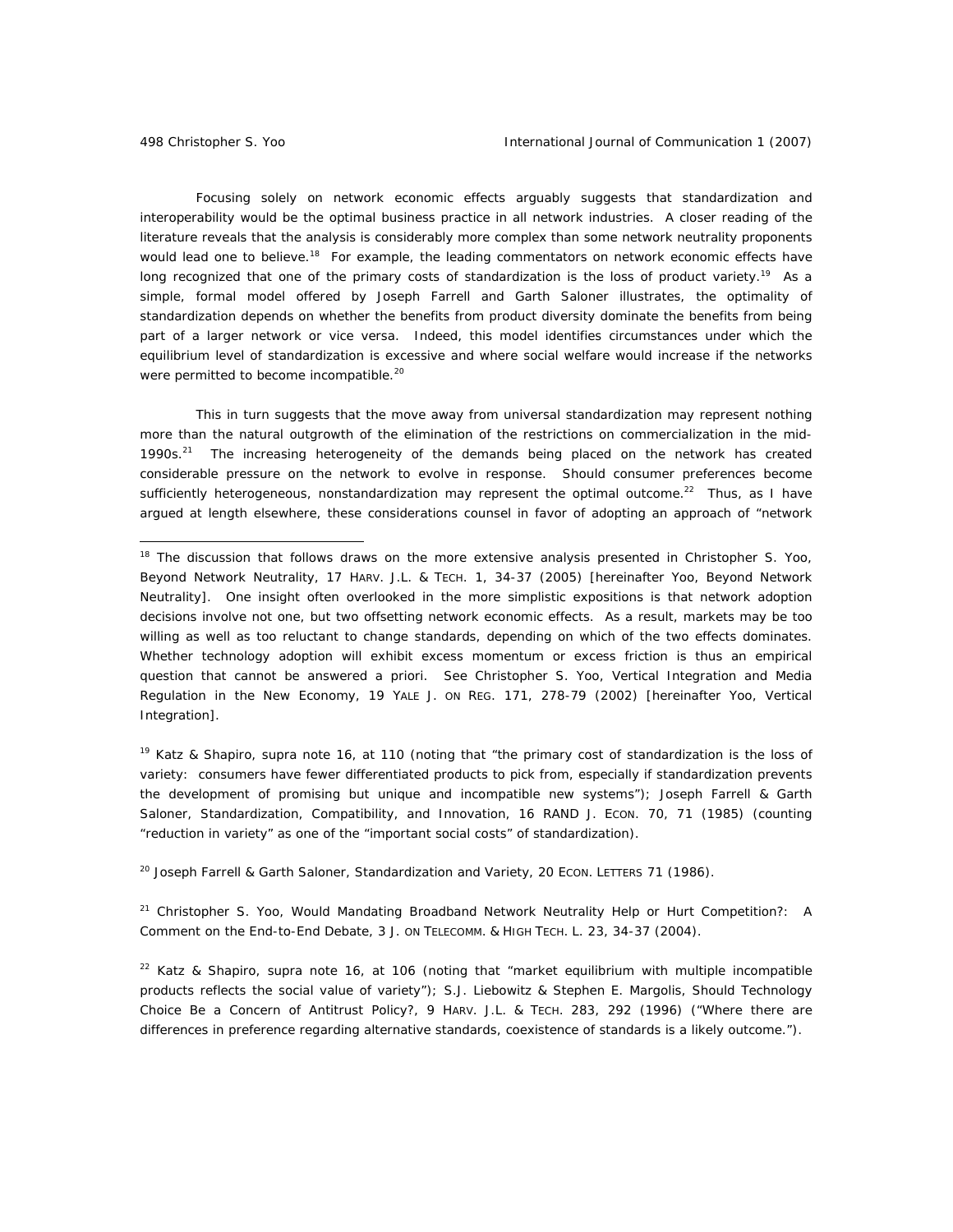diversity" that allows network owners to experiment with different architectures.<sup>23</sup> Permitting networks to dif ferentiate the services in this manner can help alleviate the tendency toward market concentration associated with any demand-side scale economies created by network economic effects.<sup>24</sup> In the words of Michael Katz and Carl Shapiro, "Customer heterogeneity and product differentiation tend to . . . sustain multiple networks. If the rival systems have distinct features sought by certain customers, two or more systems may be able to survive by catering to consumers who care more about product attributes than network size."<sup>25</sup>

 The analysis is complicated still further when the underlying technological environment is dynamic. As Michael Katz and Carl Shapiro noted in their seminal work on network economic effects, when the underlying technology is static, private ordering will tend to lead to suboptimal levels of standardization.<sup>26</sup> They note in a companion piece that the incentives in favor of standardization and compatibility can become excessive when the underlying technology is undergoing rapid technological change.<sup>27</sup>

 The costs of standardization and compatibility become particularly concrete once one focuses on the particular form of standardization implicit in the leading network neutrality proposals. In attempting to preserve the existing architecture of the Internet, these proposals in essence endorse preventing network owners from deviating from the transfer control protocol/internet protocol (TCP/IP), which represents the de facto standard governing the current Internet. TCP/IP has two salient characteristics. First, it routes packets on a "best efforts" basis that does not provide any guarantee that any particular packet will ever arrive. Second, it prioritizes packets on a "first come, first served" basis without regard to the source of the content or the particular application with which the packets are associated.

While well suited for the applications that dominated the early years of the Internet, such as email and web browsing, for which delays of a fraction of a second are essentially unnoticeable, TCP/IP has posed problems for newer applications that either require guaranteed delivery within a certain amount of time, such as remote heart monitoring, Internet telephony, streaming media, and graphics-intensive online gaming. As a theoretical matter, network owners have the option of reducing latency by deploying

24 Yoo, *Beyond Network Neutrality*, *supra* note 18, at 27-37.

25 Katz & Shapiro, *supra* note 16, at 110.

26 Katz & Shapiro, *supra* note 13.

 $\overline{a}$ 

27 Michael L. Katz & Carl Shapiro, *Product Compatibility Choice in a Market with Technological Progress*, 38 OXFORD ECON. PAPERS (n.s.) 146 (1986).

<sup>23</sup> Yoo, *supra* note 21, at 54-63; Yoo, *Beyond Network Neutrality*, *supra* note 18, *Beyond Network Neutrality,* at 18-65; Christopher S. Yoo, *Network Neutrality and Competition Policy: A Complex Relationship*, *in* NET NEUTRALITY OR NET NEUTERING: SHOULD BROADBAND INTERNET SERVICES BE REGULATED? 25 (Thomas M. Lenard & Randolph J. May eds., 2006).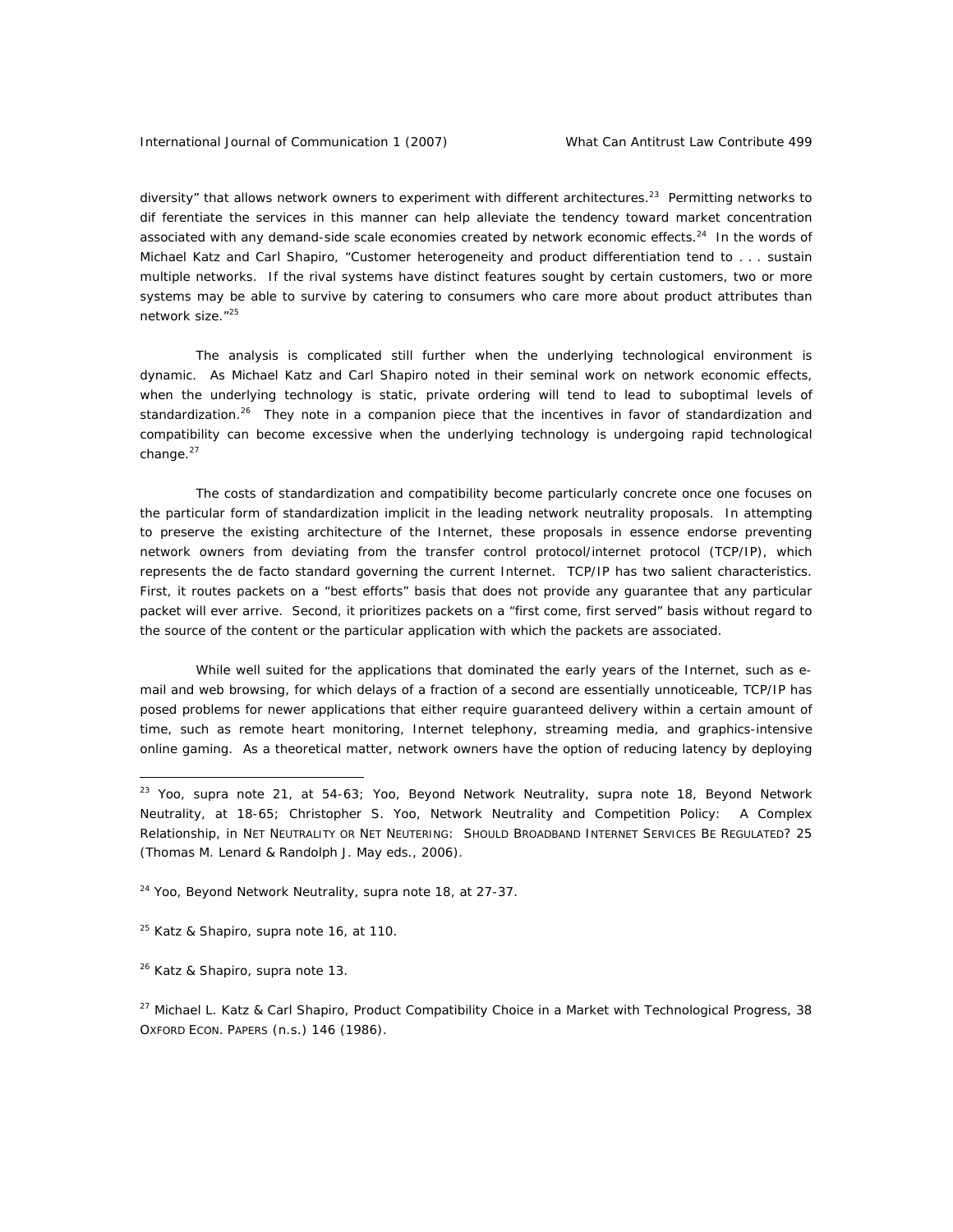additional bandwidth rater than engaging in network management. Such a solution would require network owners to anticipate correctly the amount of bandwidth necessary and where it should be located. As a practical matter, network owners are never able to anticipate the precise magnitude and shape of consumer preferences, the manner in which end users will distribute themselves geographically, and the manner in which the complementary technologies that affect network demand will develop. When combined with the fact that network capacity takes time to deploy, this inherent uncertainty in the pattern and magnitude of network demand necessarily means that adding bandwidth will not always be available as an option.<sup>28</sup>

 Indeed, as noted earlier, one of the primary concerns most often expressed is that the universal adoption of a particular standard can cause that standard to become "locked in" and that feedback effects can stifle deviations from the existing standard even when such deviations would be efficient.<sup>29</sup> This would suggest that the central policy goal should be to encourage rather than discourage network owners to experiment with architectures that deviate from the status quo. It also suggests that mandating standardization might somewhat perversely serve to reinforce rather than alleviate a source of market failure.

 The Protean quality of network economic effects only serves to underscore their ambiguity. Rather than serving as a one-way ratchet in favor of universal interoperability, as some network neutrality proponents suggest, network economic effects are more properly regarded as providing a framework for determining the optimal level of standardization. Furthermore, features of the current Internet, such as increasing heterogeneity and technological dynamism, suggest that deviations from universal interoperability might in fact be optimal. At a minimum, the literature suggests that policymakers should not adopt a posture of a priori skepticism toward experiments with alternative network architectures that deviate from TCP/IP.

 The problem is well illustrated by a problem that arose on the NSFNET during the mid-1980s. The NSFNET was originally designed on the assumption that end users would connect to the network through dumb terminals. In so doing, the network managers failed to anticipate the emergence of the personal computer, which made it easy for end users to transfer files as well as enter keystrokes. The increase in file transfer sessions eventually congested the network until terminal sessions began to run acceptably slow. Although the best long-run solution was to expand capacity to reflect the increase in network demand, such a solution was unavailable in the short run. NSFNET's interim solution was to impose nonneutrality by reprogramming its routers to give terminal sessions a higher priority than file transfer sessions.<sup>30</sup>

<sup>28</sup> Yoo, *Beyond Network Neutrality*, *supra* note 18, at 20-26, 70-71.

<sup>29</sup> *See, e.g.*, Mark A. Lemley, *Antitrust and the Internet Standardization Problem*, 28 CONN. L. REV. 1041, 1045-54 (1996) (arguing that Internet standards are subject to lock-in).

<sup>30</sup> Yoo, *Beyond Network Neutrality*, *supra* note 18, at 22-23.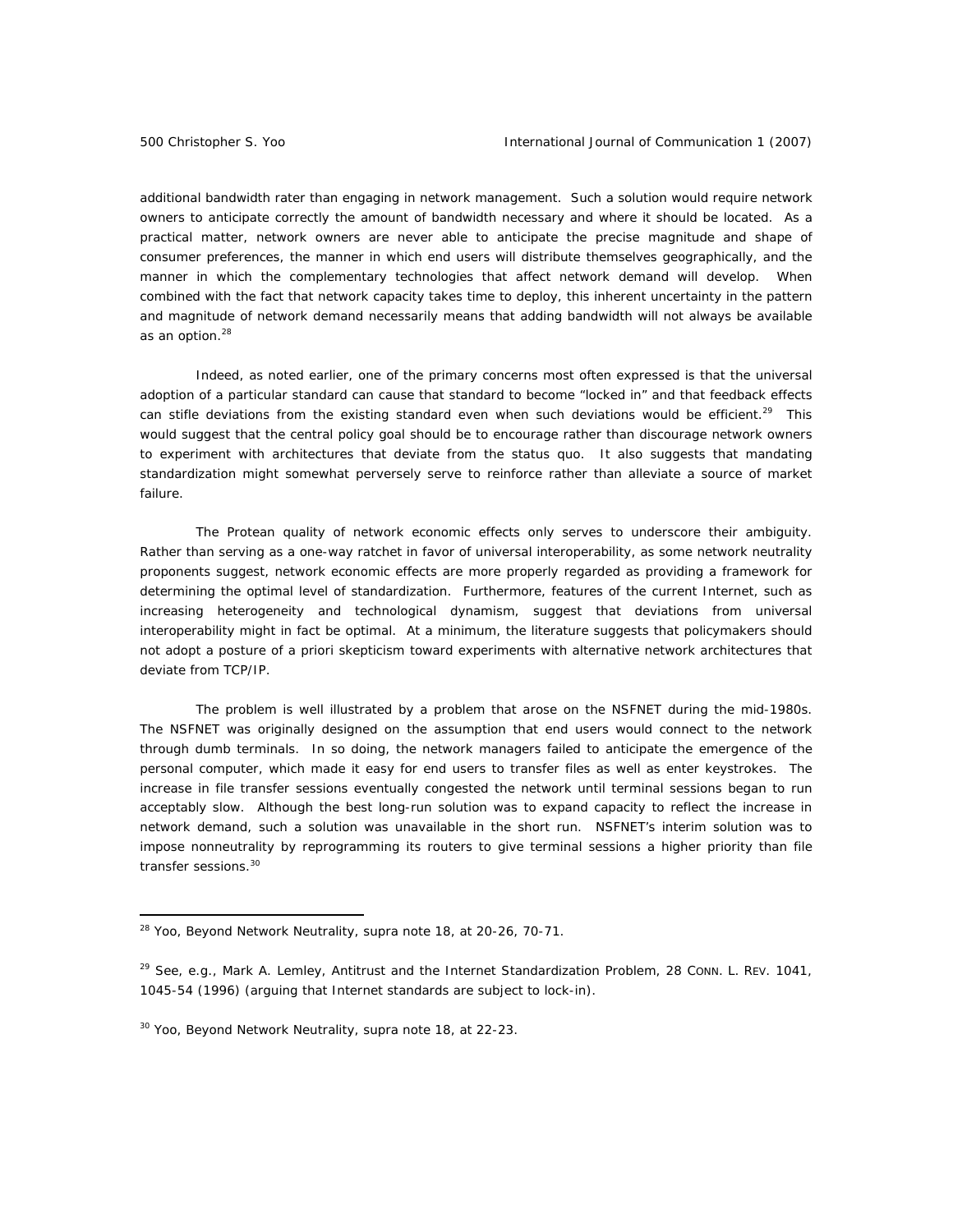This example underscores the extent to which capacity expansion and network management represent alternative approaches to the problems of congestion. Although NSFNET turned to network management only as an interim measure, such a solution need not be temporary. On the contrary, one would expect the relative costs of capacity expansion and network management to vary over time and for the preferred solution in any particular case to vary with the precise nature of the costs involved. At some point and in some instances, network management would presumably emerge as the more efficient solution.<sup>31</sup>

 This possibility counsels against tying network managers' hands by limiting their flexibility in addressing the needs of network management a priori. Promoting what I have called "network diversity" would allow network owners to pursue a broader range of technological, institutional, and pricing arrangements. Many network neutrality proponents are animated by a particular vision of the ideal structure of the Internet built around the so-called "end-to-end argument," in which innovation is concentrated on the edge of the network and can proceed without having to obtain permission from network owners. As I have discussed at some length in my prior work, the original theoretical writings on the end-to-end argument upon which network neutrality proponents based their early arguments explicitly recognize that deviations from end-to-end are sometimes appropriate and reject arguments that it should be universally mandated. $32$  Simply put, certain types of innovation require close coordination with the core of the network. As technology develops and the demands that end users are placing on the network change, it is only natural for the network to evolve to meet these new demands, and some of these changes may well take place within the network itself rather than at the edge. Mandating standardization on the current architecture of the Internet threatens to foreclose these types of innovations.

 These considerations suggest that the term, network neutrality, is something of a misnomer. On the contrary, every routing protocol inevitably favors certain applications and disfavors others.<sup>33</sup> Thus, by favoring content and applications suited to the Internet's current architecture, network neutrality only promotes innovation of a particular type. The benefits of the greater market reach provided by standardization must be offset by the loss of innovations that depend on a fundamentally different network architecture to succeed.

 It is for this reason that a growing number of senior network engineers, including TCP/IP coauthor Robert Kahn and the so-called "grandfather of the Internet" David Farber, have recently come out in opposition to network neutrality.<sup>34</sup> A large group of distinguished economists recently issued a

 $\overline{a}$ 

33 Yoo, *Beyond Network Neutrality*, *supra* note 18, at 20-22, 25.

34 David Farber & Michael Katz, *Hold Off on Network Neutrality*, WASH. POST, Jan. 19, 2007, at A19; Andrew Orlowski, *Father of the Internet Warns Against Network Neutrality*, THE REGISTER, Jan. 18, 2007, http://www.theregister.co.uk/2007/01/18/kahn\_net\_neutrality\_warning/ (quoting Robert Kahn).

<sup>31</sup> *Id.* at 22, 71.

<sup>32</sup> Yoo, *supra* note 21, at 41-46.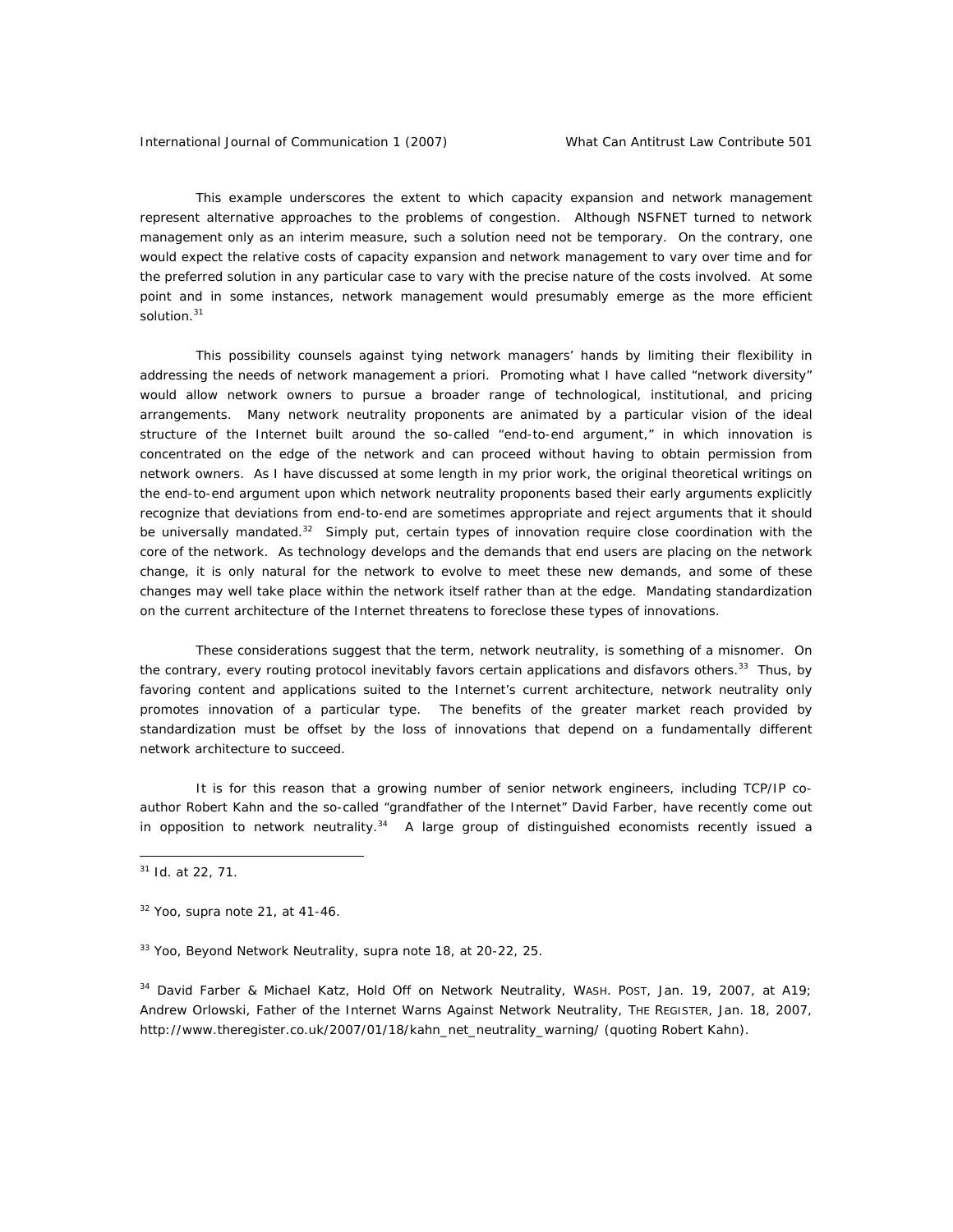statement making largely the same point.<sup>35</sup> Other distinguished scholars, such as end-to-end co-author David Clark, while sympathetic to the goals of network neutrality, have urged caution to make sure that it is not implemented in a way that prevents network owners from providing the quality of service guarantees upon which many innovative new services depend.<sup>36</sup> Indeed, history suggests that our very conception of what constitutes "the network" may be subject to change. To state just one example, it is easy to forget that what we now know as the Internet began as an application riding on top of a voice network. In today's world, voice is now an application riding on top of a data network. This fundamental inversion of what constitutes "the network" may be destined to repeat itself. Many people regard content distribution networks like Akamai as an application overlaid on top of the Internet. It is conceivable that distributed caching, with intelligence embedded in the network to reroute queries to different caches in a manner that minimizes delay and the use of network resources, may again revolutionize our notions of what constitutes "the network."<sup>37</sup>

## **II. The Economics of Vertical Exclusion**

 Network neutrality proponents also raise the concern that network owners will engage in vertical exclusion.<sup>38</sup> Vertical exclusion occurs when a firm uses its control over a critical input to harm competition in upstream and downstream markets that depend upon that input. A firm can attempt to exercise vertical exclusion in two different ways. First, a firm that controls a bottleneck input can vertically integrate into an adjacent level of production and either by deny competitors access to the input altogether or set the price for access to that input so high that competitors cannot compete effectively. Second, the firm can accomplish the same result without vertically integrating simply by giving preferential treatment to a limited group of strategic partners and offering less attractive terms to everyone else.

 In the context of network neutrality, the concern is that digital subscriber line (DSL) and cable modem providers will use their control over the last mile either to favor their own proprietary content and

<sup>37</sup> Dave Clark et al., The Growth of Internet Overlay Networks: Implications for Architecture, Industry Structure and Policy 15-28 (Sept. 8, 2005) (unpublished manuscript, presented at the 33rd Research Conference on Communication, Information and Internet Policy), *available at* http://web.si.umich.edu/tprc/papers/2005/466/TPRC\_Overlays\_9\_8\_05.pdf.

<sup>38</sup> *See, e.g.*, LESSIG, *supra* note 17, at 165-66; Barbara van Schewick, *Toward an Economic Framework for Network Neutrality Regulation*, 5 J. ON TELECOMM. & HIGH TECH. L. 329, 336-78 (2007).

<sup>&</sup>lt;sup>35</sup> William J. Baumol et al., Economists' Statement on Network Neutrality Policy (AEI-Brookings Joint Center Working Paper No. RP07-08, Mar. 2007), *available at* http://ssrn.com/abstract=976889.

<sup>36</sup> Marjory S. Blumenthal & David D. Clark, *Rethinking the Design of the Internet: The End-to-End Arguments vs. the Brave New World*, 1 ACM TRANSACTIONS ON INTERNET TECH. 70 (2001); David D. Clark, *Network Neutrality: Words of Power and 800 Pound Gorillas*, 1 INT'L J. COMM. (2007) (forthcoming this issue).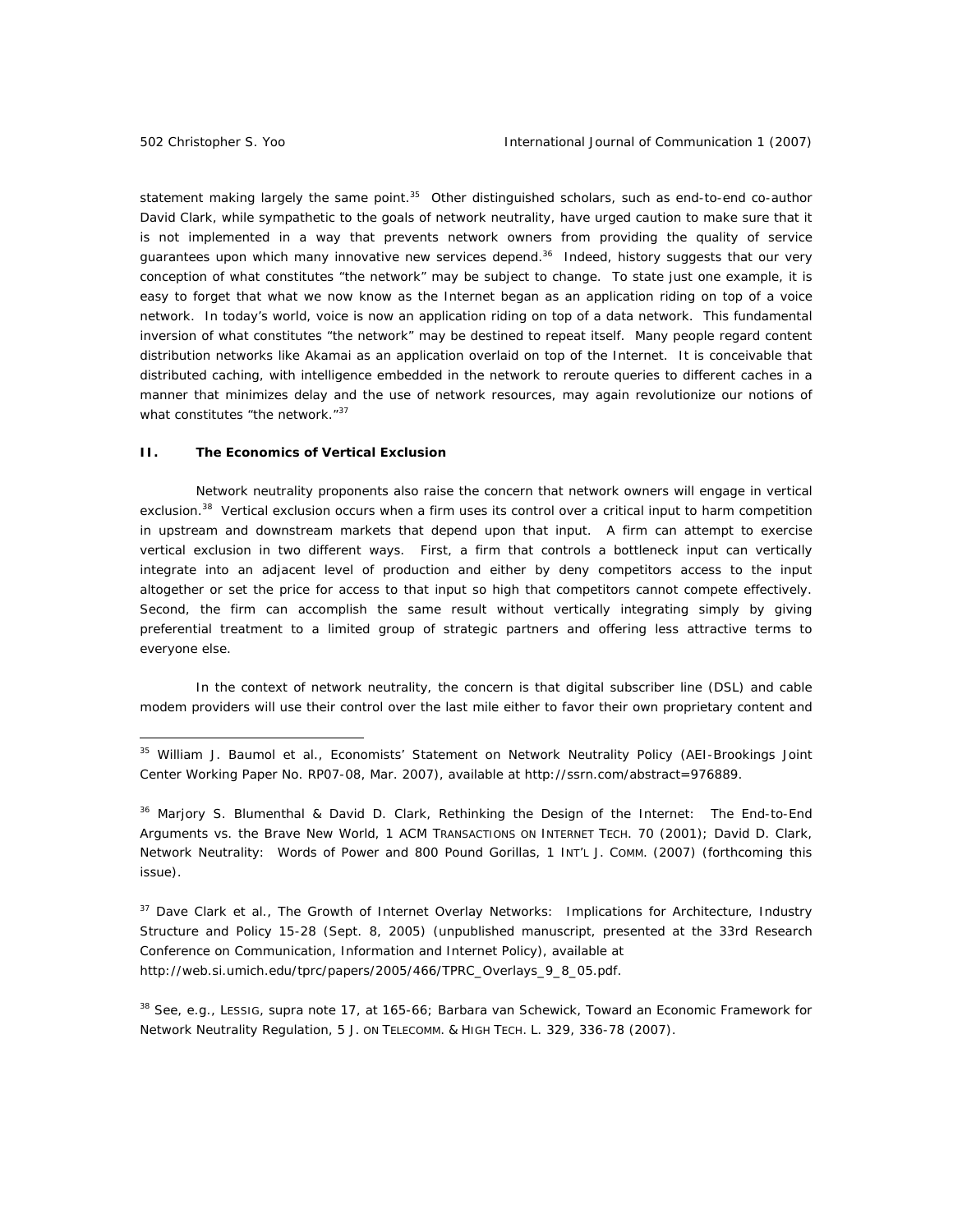applications or to enter into agreements that give selected content and applications providers preferential treatment over their competitors. This is not the first time that policymakers have been concerned that last-mile providers might vertically exclude unaffiliated providers of content and applications. The same concern underlay the proceedings initiated by the FCC during the 1970s and 1980s known as the *Computer Inquiries*, which attempted to prevent the Bell System from using its control over its local telephone networks to harm competition in the "enhanced services" that were the precursor to modern content and applications associated with the Internet.<sup>39</sup> The federal government's antitrust suit that led to the breakup of AT&T, while primarily designed to foster competition in long distance, also included provisions prohibiting the Bell System from offering proprietary "information services,"<sup>40</sup> a category which it defined to be coterminous with "enhanced services,"<sup>41</sup> and requiring it to provide equal access to all information service providers.<sup>42</sup> Finally, the FTC and the FCC responded to concerns that Time Warner's cable modem systems would favor America Online's proprietary content by conditioning their approval of the merger between those two companies on their willingness to negotiate access agreements with at least three unaffiliated Internet service providers.<sup>43</sup>

In each case, the conceptual foundation was the essential facilities doctrine.<sup>44</sup> Leading commentators have recognized that concerns about discrimination in favor of affiliated services that lie at the heart of the essential facilities doctrine is about vertical exclusion.<sup>45</sup> The analogy between network neutrality and the essential facilities doctrine thus suggests that the debate should be informed by the dramatic changes in the stance taken with respect to vertical exclusion in the economic literature and in Supreme Court doctrine over the past half century, which has largely abandoned per se illegality in favor

40 United States v. AT&T Co., 552 F. Supp. 131, 189-90 (D.D.C. 1982) ("*MFJ*"), *aff'd mem. sub nom.* Maryland v. United States, 460 U.S. 1001 (1983).

<sup>41</sup> *Id.* at 178 n.198.

<sup>42</sup> *Id.* at 195-97.

 $\overline{a}$ 

 $^{43}$  America Online, Inc., Decision and Order, Docket No. C-3989, 2001 WL 410712 (F.T.C. Apr. 17, 2001); Applications for Consent to the Transfer of Control of Licenses and Section 214 Authorizations by Time Warner, Inc. and America Online, Inc., Transferors, to AOL Time Warner Inc., Transferee, Memorandum Opinion and Order, 16 F.C.C.R. 6547, 6590 ¶ 96 (2001).

44 United States v. AT&T Co., 524 F. Supp. 1336, 1352-53 (D.D.C. 1981); Gerald R. Faulhaber, *Bottlenecks and Bandwagons: Access Policy in the New Telecommunications*, *in* 2 HANDBOOK OF TELECOMMUNICATIONS ECONOMICS 487, 493-94 (Samit K. Majumdar et al. eds., 2005).

45 3A PHILIP E. AREEDA & HERBERT HOVENKAMP, ANTITRUST LAW ¶ 771a, at 169-71 (2d ed. 2002); Gregory J. Werden, *The Law and Economics of the Essential Facility Doctrine*, 32 ST. LOUIS U. L.J. 433, 462 (1987).

<sup>39</sup> Daniel F. Spulber & Christopher S. Yoo, *Access to Networks: Economic and Constitutional Connections*, 88 CORNELL L. REV. 885, 1005-09 (2003).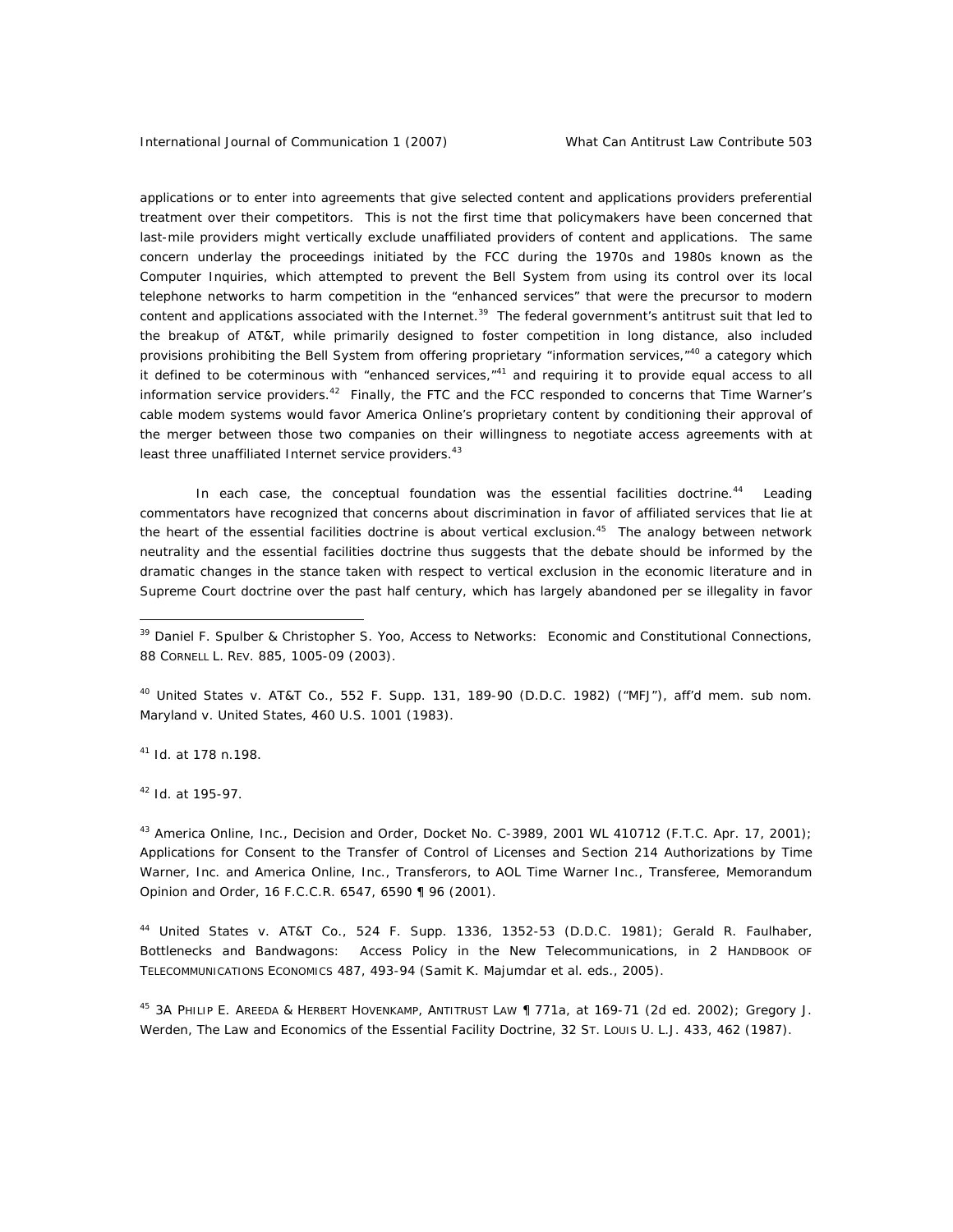of the rule of reason, which permits practices to go forward unless and until actual harm to competition can be shown.<sup>46</sup> Abandoning ex ante prohibition in favor of an ex post, case-by-case approach would provide the breathing room for experimentation upon which technological and economic progress depend. It would also reflect appropriate humility to anticipate which business models will ultimately prove successful.

## **A. Vertical Exclusion and Static Efficiency**

 This law and economics of vertical exclusion has undergone a sea change over the past half century. As I trace below, the theoretical literature has become much more skeptical of firms' ability and incentive to engage in vertical exclusion. In addition, a growing body of empirical scholarship has revealed that vertical practices tend to be welfare enhancing. These analytical developments have transformed both Supreme Court doctrine and the enforcement policies of the federal antitrust enforcement agencies and provide insights into the network neutrality debate. This Part closes by examining more recent arguments that have attempted to reframe network neutrality in horizontal rather than vertical terms.

## **1. The Theoretical Literature on Vertical Exclusion**

 Antitrust law has largely tracked the ebb and flow of the theoretical analyses of vertical exclusion appearing in the industrial organization literature. Prior to the 1970s, the scholarly literature was quite hostile toward vertical practices, arguing that vertical integration and vertical contractual restraints rarely yielded efficiencies and that firms with relatively small market shares could fairly easily foreclose entry in their primary markets and could harm competition in vertically related markets.<sup>47</sup>

 Over time, commentators associated with the Chicago School of antitrust law and economics began to chip away at antitrust's traditional hostility toward vertical practices. They showed that as a threshold matter, certain structural preconditions must be met before vertical integration and vertical contractual restraints can plausibly harm competition. First, the firm must have a dominant position in its primary market. Otherwise, buyers could avoid any attempts to exercise vertical exclusion simply by transferring their purchases to another provider. Second, the secondary market into which the firm is attempting to exercise vertical exclusion must also be concentrated and protected by entry barriers. If not, any attempt to raise price in the secondary market would simply cause competitors to expand their production and/or stimulate new entry.<sup>48</sup>

<sup>46</sup> For a more extensive review of this history, see Yoo, *Vertical Integration*, *supra* note 18, at 186-206; Yoo, *supra* note 1, at 1885-87.

<sup>47</sup> *See, e.g.*, JOE S. BAIN, BARRIERS TO NEW COMPETITION 144-47, 155-56 (1956); CARL KAYSEN & DONALD F. TUNER, ANTITRUST POLICY: AN ECONOMIC AND LEGAL ANALYSIS 120-21, 132 (1959).

<sup>48</sup> *See, e.g.*, Aaron Director & Edward H. Levi, *Law and the Future: Trade Regulation*, 51 NW. U. L. REV. 281, 290 (1956).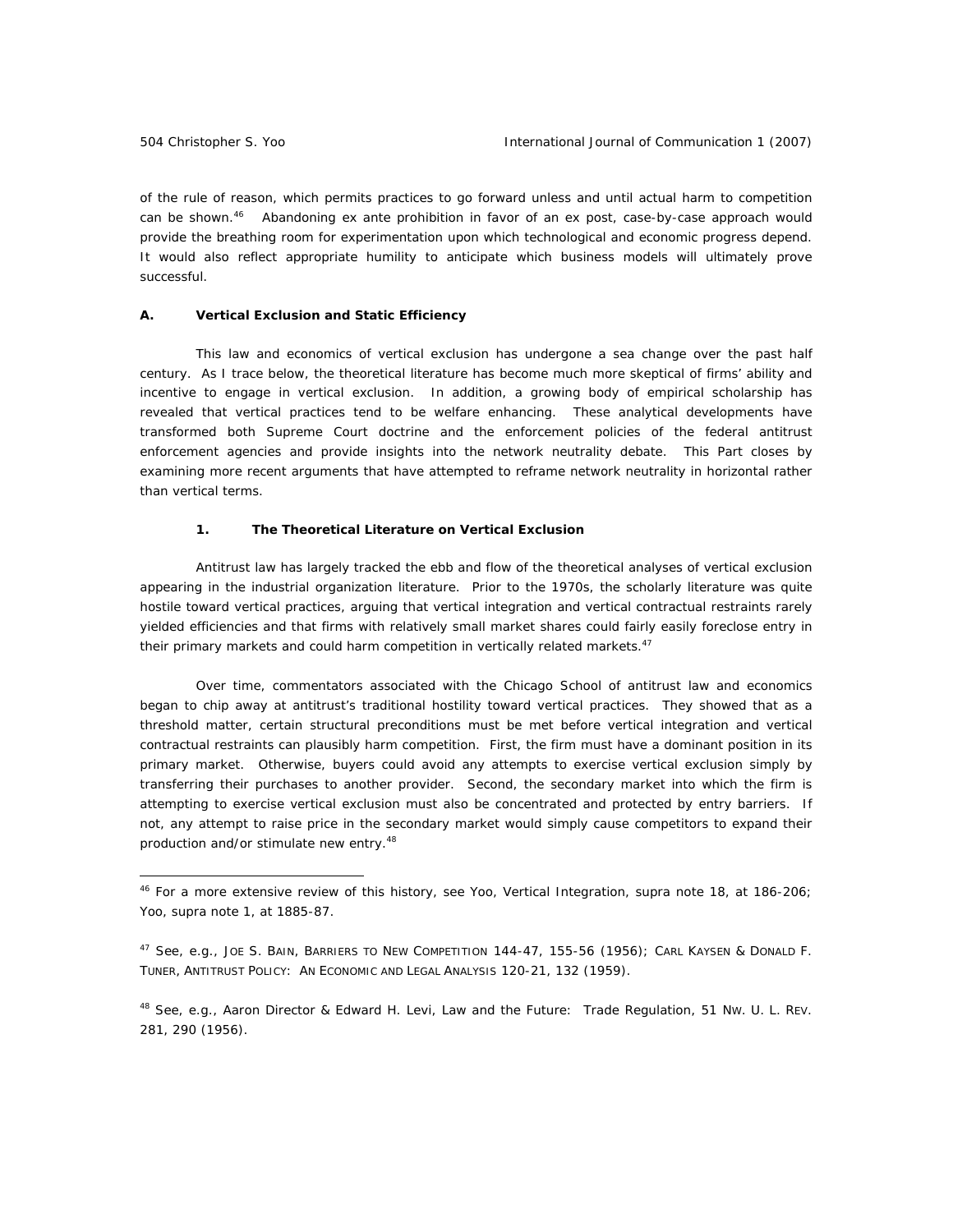Even when the market is structured in a way that allows firms to exercise leverage over vertically related markets, those firms generally lack the incentive to do so. Since the 1950s, scholars have recognized that there is typically only one monopoly rent in any vertical chain of production and that a firm that monopolizes any one level can generally capture all of the available profit without vertically integrating simply by charging the monopoly price for its input.<sup>49</sup> Firms thus have far less incentive to engage in vertical exclusion than previously imagined. The literature did identify some circumstances under which vertical practices can be profitable. The fact that in most of these cases the vertical exclusion was either welfare enhancing (such as when the vertical practice eliminates double marginalization<sup>50</sup>) or ambiguous (such as when the vertical practice facilitates price discrimination<sup>51</sup> or rationalizes input substitution when inputs can be used in variable proportions<sup>52</sup>) gainsaid any suggestion that these exceptions could justify blanket hostility toward vertical integration and vertical contractual restraints. The clearest case when vertical exclusion is both profitable and economically detrimental is when firms use vertical integration or vertical contractual restraints to evade rate regulation, which even scholars advocating a more accommodating stance toward vertical practices conceded posed a threat to competition.<sup>53</sup> The emergence of competition among different network providers has led to the widespread curtailment of rate regulation, which in turn has rendered this exception increasingly less important.

 At the same time, commentators recognized that vertical integration and vertical restraints can be the source of substantial efficiencies. In particular, these scholars have drawn on Coase's early work on the theory of the firm<sup>54</sup> to explore how vertical integration can reduce transaction costs.<sup>55</sup> Chicago

<sup>50</sup> *See, e.g.*, Joseph J. Spengler, *Vertical Integration and Antitrust Policy*, 58 J. POL. ECON. 347 (1950).

<sup>51</sup> *See, e.g.*, Martin K. Perry, *Price Discrimination and Forward Integration*, 9 BELL J. ECON. 209, 215 (1978).

<sup>52</sup> *See, e.g.*, John M. Vernon & Daniel A., Graham, *Profitability of Monopolization by Vertical Integration*, 79 J. POL. ECON. 924 (1971).

<sup>53</sup> *Compare, e.g.*, William F. Baxter, *The Viability of Vertical Restraints Doctrine*, 75 CAL. L. REV. 933, 947 (1987) (arguing that "all vertical arrangements should generally be presumed benign"); *with* William F. Baxter, *Conditions Creating Antitrust Concern with Vertical Integration by Regulated Industries—"For Whom the Bell Doctrine Tolls"*, 52 ANTITRUST L.J. 243 (1983) (recognizing that vertical integration by a regulated monopolist can lead to anticompetitive harms).

54 R.H. Coase, *The Theory of the Firm*, 4 ECONOMICA 386 (1937).

<sup>49</sup> *See, e.g.*, Ward S. Bowman, *Tying Arrangements and the Leverage Problem*, 67 YALE L.J. 19, 20-21 (1957).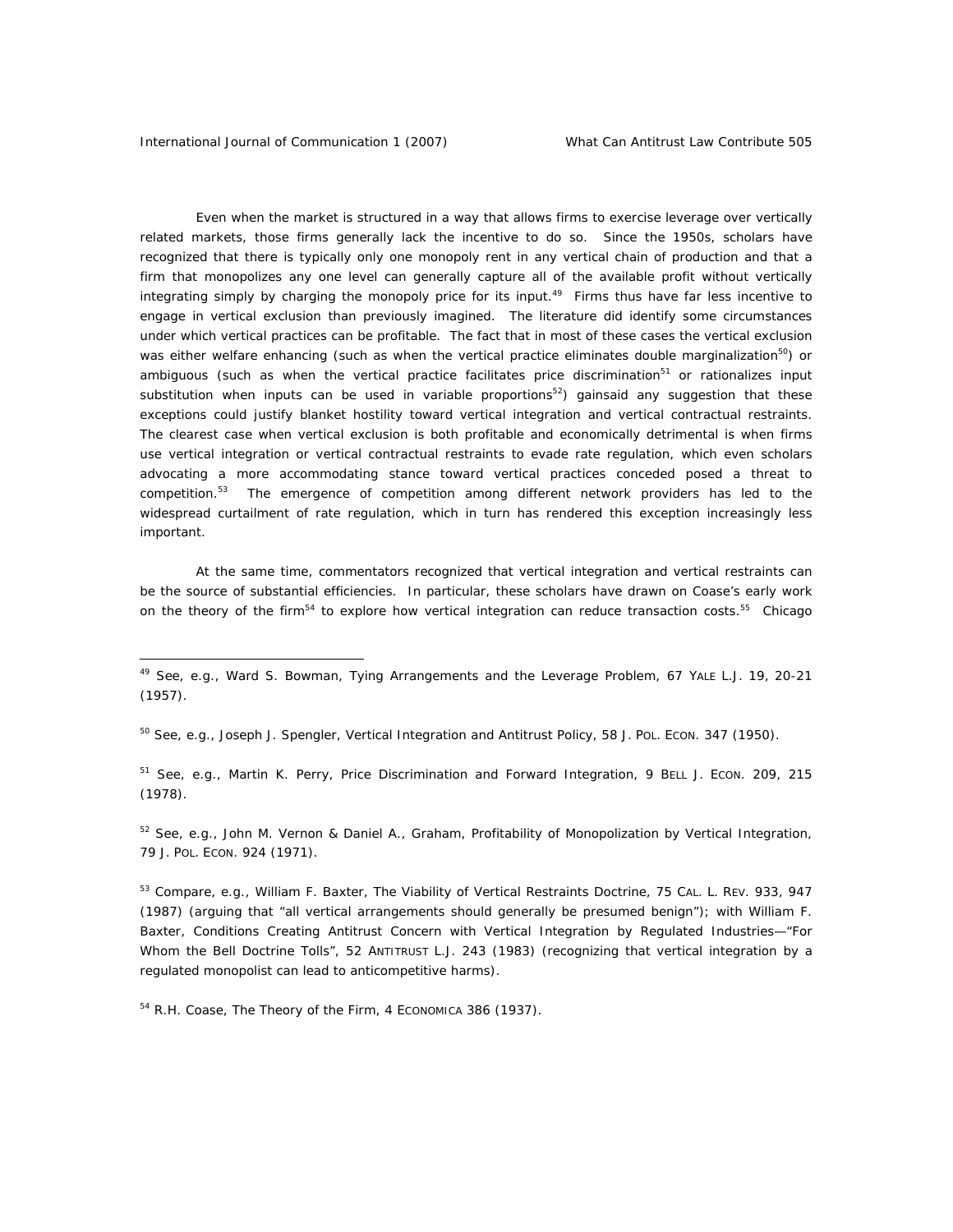School scholars drew upon this theoretical literature to argue in favor a less restrictive stance toward vertical integration and vertical contractual restraints.<sup>56</sup> Indeed, some commentators went so far as to suggest that vertical practices so rarely harm competition that they should be exempt from antitrust scrutiny altogether.<sup>57</sup>

 More recent scholarship associated with the post-Chicago School of antitrust law and economics has employed game theoretic models to rebut the Chicago School's more extreme claims by identifying still more circumstances under which vertical practices can harm competition. It would be a mistake to regard these studies as justifying returning to a posture of hostility toward vertical integration and vertical contractual restraints. These analyses generally model the relevant market either as dominant firm industries<sup>58</sup> or as oligopolistic markets engaged in Cournot or Bertrand competition.<sup>59</sup> In so doing, these models presuppose that the relevant markets are both concentrated and protected by entry barriers. Thus, these studies only serve to confirm that vertical integration and vertical contractual restraints cannot plausibly harm competition unless the same structural preconditions identified by the Chicago School are satisfied. Furthermore, these models also acknowledge that vertical integration may create efficiencies sufficient to offset any anticompetitive effects, which in turn forecloses adopting an position of hostility toward vertical integration a priori.<sup>60</sup> Although these studies were effective at rebutting calls for exempting vertical practices from antitrust scrutiny altogether, these studies' acknowledgement that vertical exclusion is only possible under limited circumstances and is often welfare enhancing belies any

<sup>55</sup> *See, e.g.*, OLIVER E. WILLIAMSON, MARKETS AND HIERARCHIES 20-40, 82-131 (1975); Benjamin Klein, Robert G. Crawford, & Armen A. Alchian, *Vertical Integration, Appropriable Rents, and the Competitive Contracting Process*, 21 J.L. & ECON. 297 (1978); Lester G. Telser, *Why Should Manufacturers Want Fair Trade?*, 3 J.L. & ECON. 86 (1960).

56 Robert Bork, *The Rule of Reason and the Per Se Concept: Price Fixing and Market Division*, 75 YALE L.J. 373, 453-54 (1966); Richard A. Posner, *The Rule of Reason and The Economic Approach: Reflections on the* Sylvania *Decision*, 45 U. CHI. L. REV. 1 (1977).

<sup>57</sup> ROBERT H. BORK, THE ANTITRUST PARADOX 226, 231, 288 (1978); Richard A. Posner, *The Next Step in the Antitrust Treatment of Restricted Distribution: Per Se Legality*, 48 U. CHI. L. REV. 6, 22-25 (1981).

<sup>58</sup> *See, e.g.*, Steven C. Salop & David T. Scheffman, *Raising Rivals' Costs*, 73 AM. ECON. REV. (PAPERS & PROC.) 267, 268 (1983).

<sup>59</sup> *See, e.g.*, Oliver Hart & Jean Tirole, *Vertical Integration and Market Foreclosure*, 1990 BROOKINGS PAPERS ON ECONOMIC ACTIVITY: MICROECONOMICS 205; Janusz A. Ordover et al., *Equilibrium Vertical Foreclosure*, 80 AM. ECON. REV. 127 (1990); Michael H. Riordan, & Steven C. Salop, *Evaluating Vertical Mergers: A Post-Chicago Approach*, 63 ANTITRUST L.J. 513 (1995); Michael A. Salinger, *Vertical Mergers and Market Foreclosure*, 103 Q.J. ECON. 345 (1988).

<sup>60</sup> *See, e.g.*, Hart & Tirole, *supra* note 59, at 212; Riordan & Salop, *supra* note 59, at 522-27, 544-51, 564; Salinger, *supra* note 59, at 349-50, 354-55.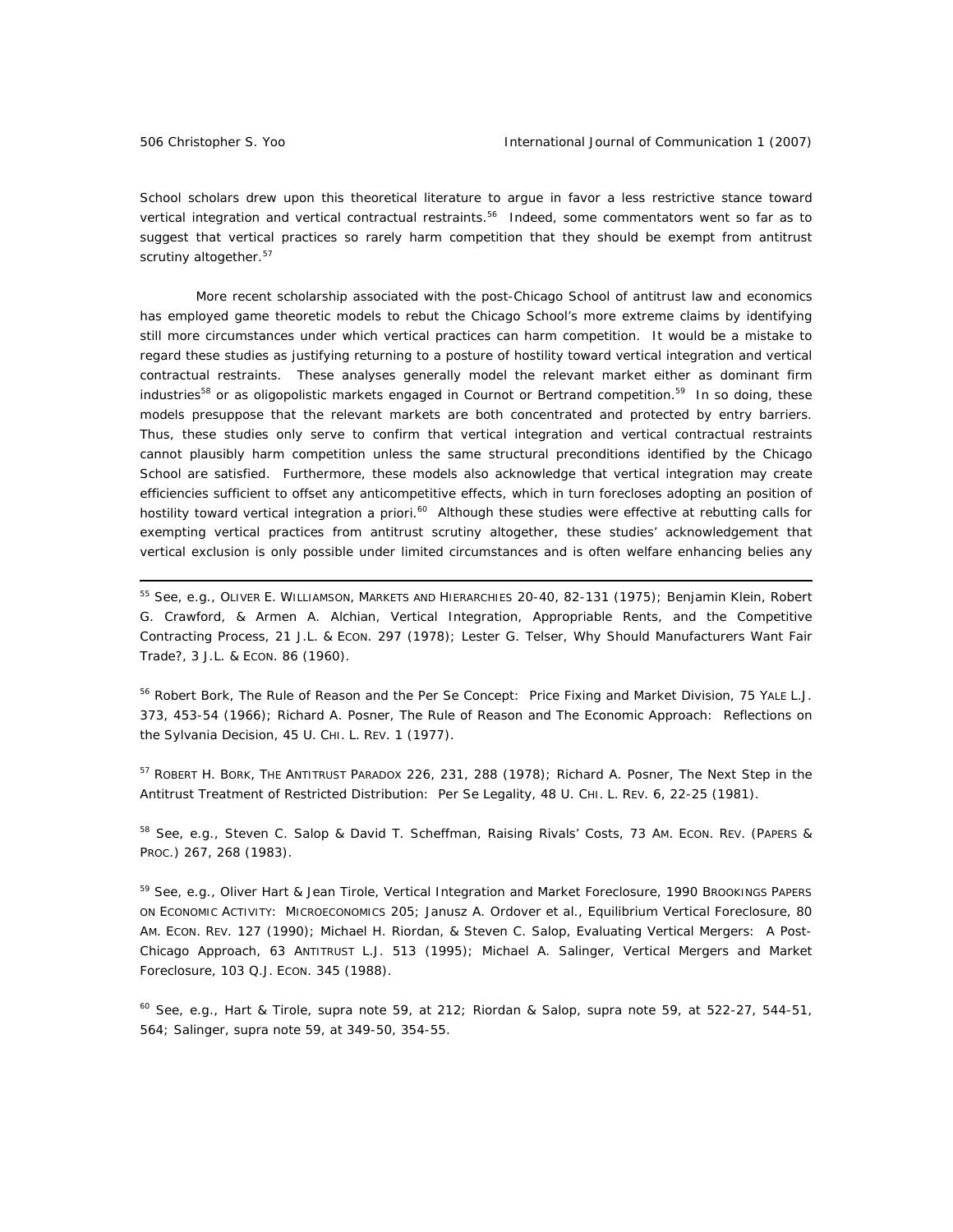International Journal of Communication 1 (2007) What Can Antitrust Law Contribute 507

suggestion that they would support returning to the hostility toward vertical integration and vertical contractual restraints that prevailed prior to the 1970s.

Another line of authority, inspired by Michael Whinston's seminal analysis of tying,<sup>61</sup> analyzes the possibility that vertical integration could lead to dynamic anticompetitive effects.<sup>62</sup> Most of the scenarios analyzed by Whinston presuppose the satisfaction of the structural preconditions identified above by assuming that the primary market is a monopoly and the secondary market is subject to scale economies. Whinston does, however, consider at least one scenario in which the firm engaged in tying faces a degree of competition. Interestingly, although under these circumstances tying can lead to foreclosure, its impact on welfare is ultimately ambiguous. As a result, Whinston explicitly recognized that his model's ambiguous welfare implications, as well as the fact that his model "ignore[s] a number of other possible motivations" for tying, undermined its ability to serve as a basis for a practical legal standard.<sup>63</sup> Dennis Carlton and Michael Waldman's extension of Whinston's work similarly emphasizes the ambiguity of the welfare implications and cautions against proscribing practices based on the theoretical possibility of harm without any evaluation of the potential efficiencies.<sup>64</sup> Thus, by their own terms, these models provide no support for treating vertical practices as illegal per se. Instead of embracing per se illegality, these models endorse the more case-specific analysis associated with the rule of reason.

## **2. The Empirical Literature on Vertical Exclusion**

 The shift in the theoretical literature toward a more accommodating stance toward vertical integration and vertical contractual restraints draws further support from the growing empirical literature studying those practices. For example, a recent survey of twenty-three empirical studies of vertical integration and vertical contractual restraints conducted by four members of the FTC staff found "a paucity of support for the proposition that vertical restraints/vertical integration are likely to harm consumers." Indeed, only one of the studies under review found that vertical integration was harmful to consumers, and even in that study the welfare losses were found to be "miniscule." In contrast, "a far greater number

<sup>61</sup> Michael D. Whinston, *Tying, Foreclosure, and Exclusion*, 80 AM. ECON. REV. 837 (1990).

<sup>62</sup> *See* Dennis Carlton & Michael Waldman, *The Strategic Use of Tying to Preserve and Create Market Power in Evolving Industries*, 33 RAND J. ECON. 194 (2002). For an argument in favor of network neutrality based on these models, see van Schewick, *supra* note 38, at 353-56. For a useful analyses of the limitations of these models, see James C. Cooper et al., *Vertical Antitrust Policy as a Problem of Inference*, 23 INT'L J. INDUS. ORG. 639, 646-48 (2005); Alexander C. Larson, *Antitrust Tie-In Analysis After*  Kodak*: A Comment*, 63 ANTITRUST L.J. 239, 255-57 (1994).

<sup>63</sup> Whinston, *supra* note 61, at 832-34, 855-56.

<sup>64</sup> Carlton & Waldman, *supra* note 61, at 215-16.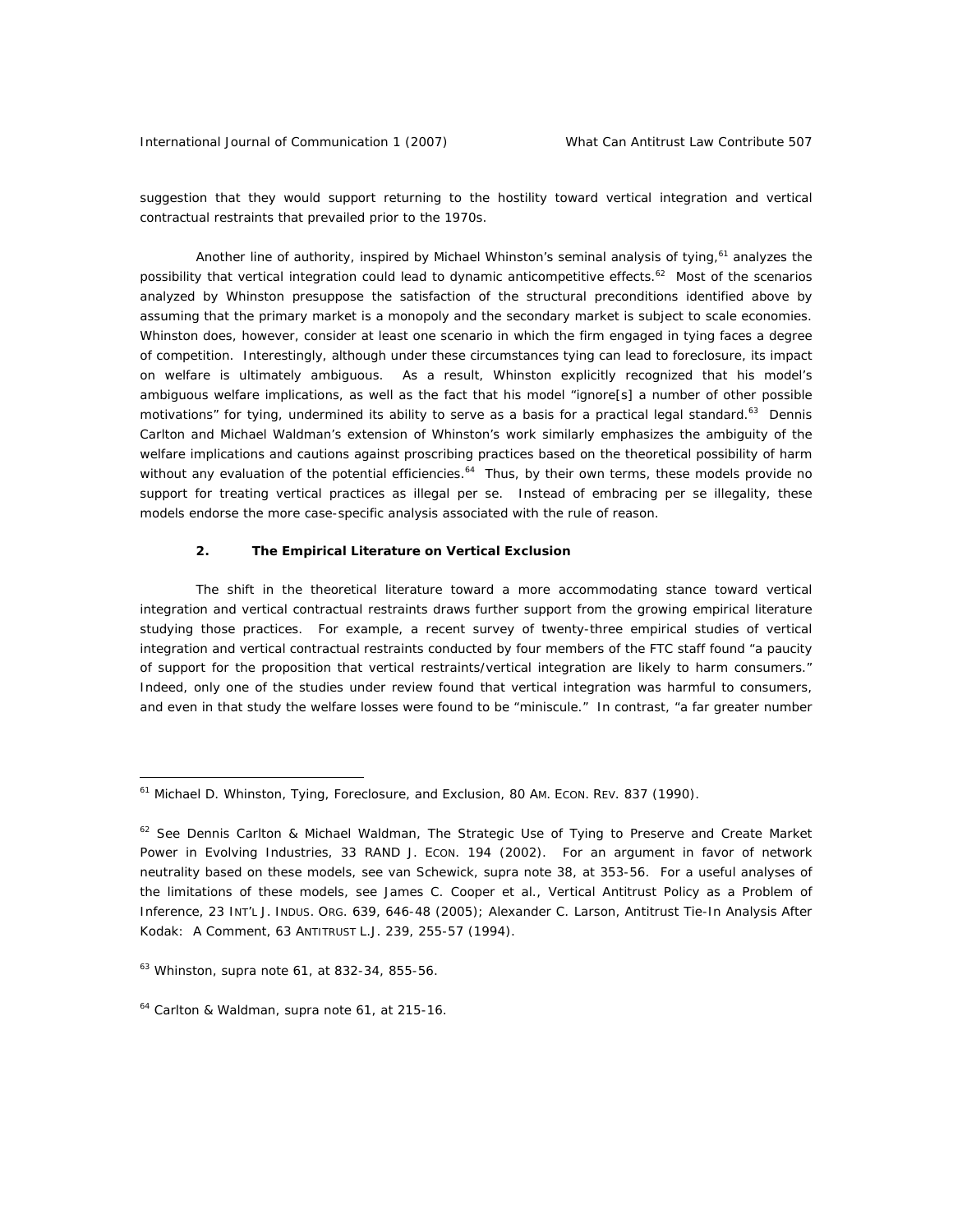of studies found that the use of vertical restraints in the particular context studied improved welfare unambiguously."<sup>65</sup>

 Another recent survey divided the empirical studies of vertical restraints into two categories: those that were voluntarily adopted and those that were mandated or prohibited by the government. This survey found that of the twelve published studies of vertical restraints that were voluntarily adopted, nine found that the vertical restraint under study enhanced consumer welfare, while only three found that the practices reduced consumer welfare. In contrast, among the eleven studies of vertical restraints that were either mandated or prohibited by the government, nine found a reduction in consumer welfare, with the welfare impact of the remaining two studies being ambiguous. Although these authors recognize that the small number of studies made it difficult to make definitive claims, they describe the evidentiary record "quite striking," "surprisingly consistent," and "compelling" in its support for the proposition that privately imposed vertical restraints benefit consumers or at least do not harm them. At the same time, "[w]hen the government intervenes and forces firms to adopt (or discontinue the use of) vertical restraints, in contrast, it tends to make consumers worse off." The survey concluded that the empirical record thus provides "consistent and convincing" evidence against government intervention to protect against vertical exclusion.<sup>66</sup>

## **3. Supreme Court Doctrine and the Merger Guidelines with Respect to Vertical Exclusion**

 Antitrust doctrine with respect to vertical integration and vertical contractual restraints has evolved in parallel with the shift in the scholarly consensus. Prior to the mid-1970s, the Supreme Court took a rather dim view of vertical integration, in one case striking down a vertical merger between a manufacturer and a retailer controlling a mere five percent and one percent of the market respectively.<sup>67</sup> The initial Merger Guidelines issued by the Justice Department in 1968 adopted a similar stance, disfavoring mergers between vertically related firms controlling as little as ten and six percent of their markets.<sup>68</sup> The Court followed a similar pattern with respect to vertical contractual restraints, either

<sup>65</sup> Cooper et al., *supra* note 62, at 648, 660-61.

<sup>66</sup> Francine LaFontaine & Margaret Slade, *Exclusive Contracts and Vertical Restraints: Empirical Evidence and Public Policy*, *in* HANDBOOK OF ANTITRUST ECONOMICS 21 (Paolo Buccirossi ed., forthcoming 2007), *available at* http://www2.warwick.ac.uk/fac/soc/economics/staff/faculty/slade/wp/ecsept2005.pdf.

<sup>67</sup> Brown Shoe Co. v. United States, 370 U.S. 294, 328-34 (1961); *see also* Ford Motor Co. v. United States, 405 U.S. 562, 578 (1971) (invalidating vertical merger resulting in 10% foreclosure); United States v. E.I. du Pont de Nemours & Co., 353 U.S. 586 (1956) (invalidating vertical merger resulting in foreclosure of 6% to 7%).

<sup>68</sup> U.S. Department of Justice Merger Guidelines § 12, 33 Fed. Reg. 23,442 (1968), *reprinted in* 4 Trade Reg. Rep. (CCH) ¶ 13,101.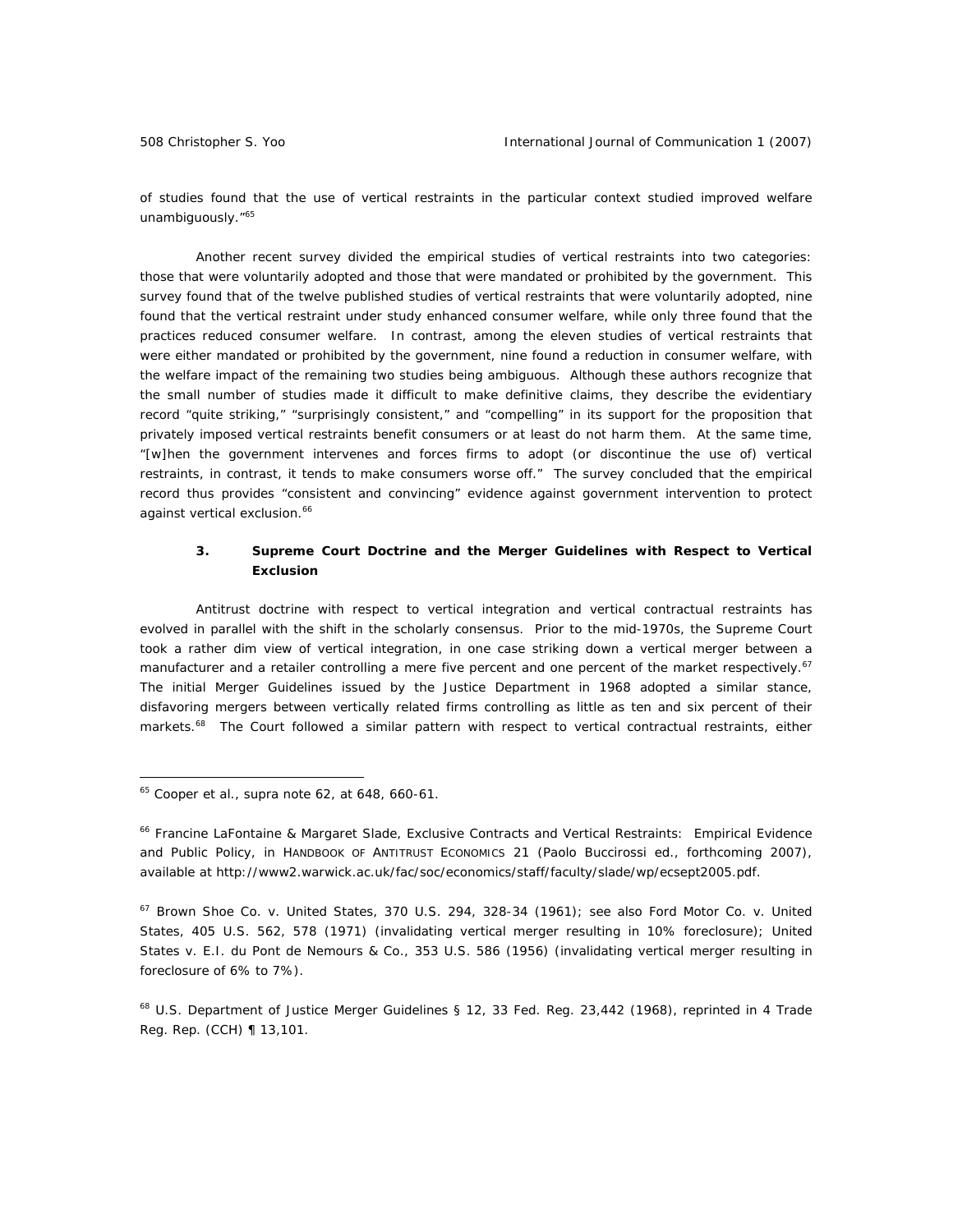holding them illegal per se<sup>69</sup> or striking them down at such low levels of concentration as to be tantamount to the same thing.<sup>70</sup>

 Over the last thirty years, antitrust law with respect to vertical integration and vertical contractual restraints has evolved to incorporate the insights of the theoretical and empirical literature discussed above. The Supreme Court has determined that per se illegality should be reserved for conduct "that would always or almost always tend to restrict competition and decrease output" and that manifests "such a pernicious effect on competition and to be so lack[ing] [in] . . . redeeming value" that nothing would be lost declaring it illegal without requiring any demonstration of harm to competition or inquiring whether any efficiencies exist that might justify the practice. Because vertical practices often do not impair competition and can in fact enhance economic welfare, the Court concluded that they should presumptively be governed by the rule of reason and that any "departure from that standard must be justified by demonstrable economic effect. $"^{71}$ 

 Applying this standard, the Supreme Court has overruled all of its precedents declaring vertical practices illegal per se. For example, in its landmark *Sylvania* decision, the Supreme Court overruled a decision holding territorial restrictions illegal per se and instead established that all *nonprice* vertical restraints are subject to the rule of reason.<sup>72</sup> Regarding vertical restraints with respect to *price*, in 1997 the Supreme Court overruled a prior decision holding that vertical agreements setting the *maximum* price that retailers can charge for products were per se illegal and instead held that they were subject to the rule of reason.<sup>73</sup> Finally, in June 2007, the Supreme Court eliminated the last remaining per se prohibition applicable to vertical contractual restraints and held that vertical agreements setting the *minimum* price that retailers could charge for products are governed by the rule of reason.<sup>74</sup>

 $71$  Bus. Elecs. Corp. v. Sharp Elecs. Corp., 485 U.S. 717, 724, 726 (1988) (internal quotation marks omitted).

72 Continental T.V., Inc. v. GTE Sylvania Inc., 433 U.S. 36, 58-59 (1997); *see also Bus. Elecs.*, 485 U.S. at 724-26.

73 State Oil Co. v. Khan, 522 U.S. 3 (1997).

 $\overline{a}$ 

<sup>74</sup> *See* Leegin Creative Leather Prods., Inc. v. PSKS, Inc., 75 U.S.L.W. 4643 (U.S. June 28, 2007) (No. 06- 480).

<sup>69</sup> *See, e.g.*, N. Pac. Ry. Co. v. United States, 356 U.S. 1, 5 (1957) (tying); United States v. Arnold, Schwinn & Co., 388 U.S. 365 (1966) (territorial restrictions).

<sup>70</sup> *See, e.g.*, Standard Oil Co. v. United States, 337 U.S. 293, 314 (1948) (striking down exclusive dealing contract that foreclosed 16% of the market).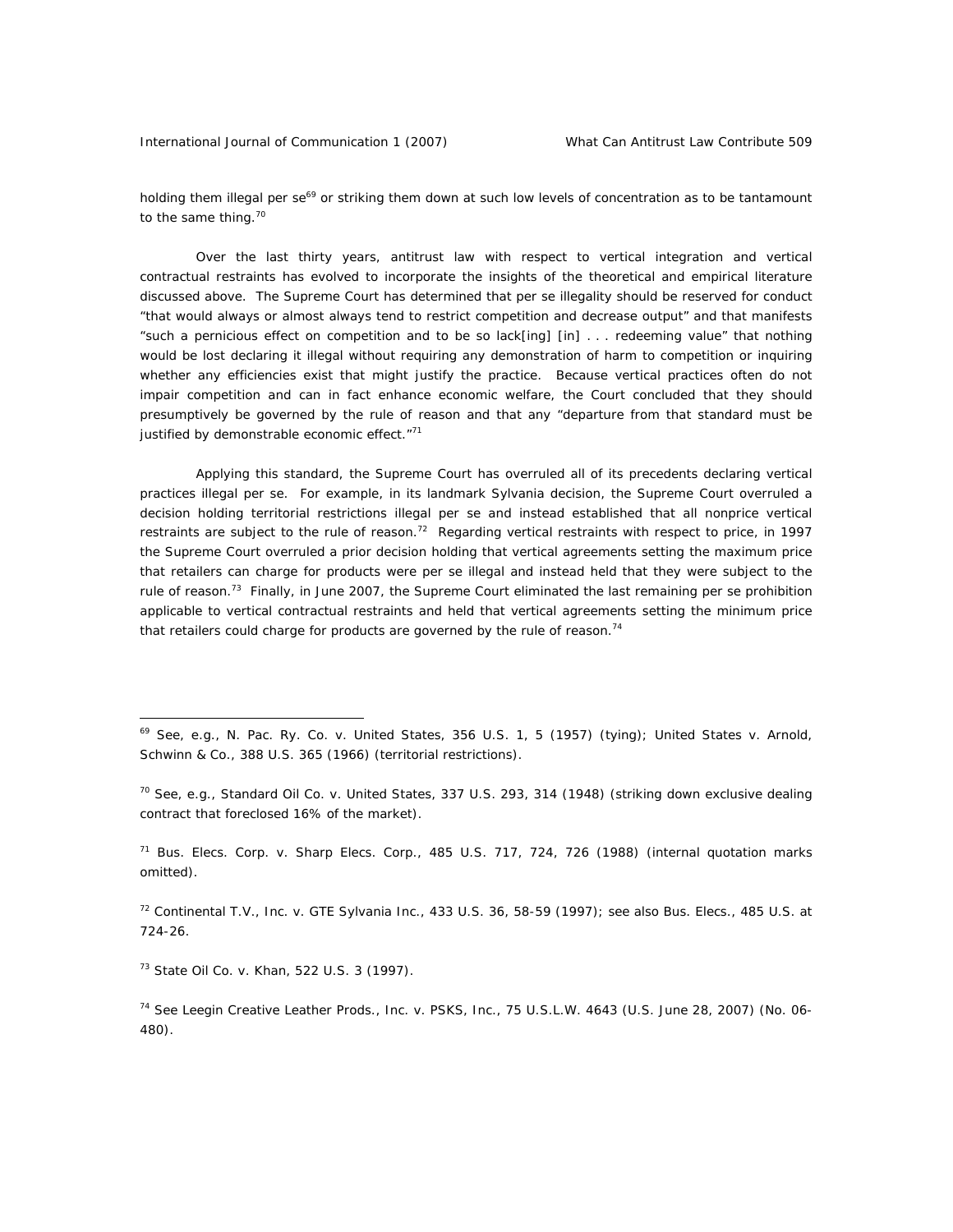Mainstream acceptance of the economic principles discussed above is also reflected in subsequent changes to the Justice Department Guidelines applicable to vertical mergers.<sup>75</sup> First, the Guidelines require that the primary market be concentrated, declaring that antitrust authorities are unlikely to challenge a vertical merger unless the post-merger Herfindahl-Hirschman Index (HHI) exceeds 1800, which is the level of concentration in a market comprised of between five and six equally sized competitors. It should be noted that these guidelines represent safe harbors within mergers firms are immune from challenge. The mere fact that the post-merger HHI may exceed the defined threshold does not necessarily mean that the antitrust enforcement authorities will challenge the merger. Indeed, a joint FTC-Justice Department study of enforcement activity revealed that antitrust authorities almost never challenge mergers in the telecommunications industry unless the post-merger HHI exceeds 2400.<sup>76</sup> Second, the Guidelines require that the secondary market be concentrated and protected by entry barriers.<sup>77</sup> Third, the Guidelines recognize that even if those structural preconditions are met, the presence of significant efficiencies might nonetheless justify permitting the merger to go forward even though the market structure raises the real possibility of anticompetitive effects.<sup>78</sup> In short, the current Merger Guidelines requires proof of the same structural prerequisites identified above as a precondition for any antitrust enforcement activity. As such, they concur with the economic consensus and with Supreme Court doctrine with respect to vertical restraints by rejecting any categorical prohibitions and instead allowing vertical integration to proceed unless harm to competition can be demonstrated on a case-bycase basis.

 $75$  The current Guidelines covering non-horizontal mergers were originally promulgated as section 4 of the overall Merger Guidelines issued by the Justice Department in 1984. *See* 1984 Merger Guidelines, 49 Fed. Reg. 26,823, 26,834-36 (June 29, 1984). When issuing the revised Merger Guidelines in 1992, the Justice Department and the FTC indicated that section 4 of the 1984 Guidelines continued to provide the framework for analyzing vertical mergers. *See* 1992 Horizontal Merger Guidelines, 57 Fed. Reg. 41,552, 41,552 (Sept. 10, 1992), *available at* http://www.usdoj.gov/atr/public/guidelines/hmg.pdf. Although the 1985 Vertical Restraint Guidelines were rescinded by the Clinton Administration, the Non-Horizontal Merger Guidelines remain in force, as evidenced by their continuing availability on the Antitrust Division's website. *See* U.S. Dept. of Justice, Non-Horizontal Merger Guidelines, http://www.usdoj.gov/atr/public/guidelines/2614.pdf.

<sup>&</sup>lt;sup>76</sup> Fed. Trade Comm'n & U.S. Dept. of Justice, Merger Challenges Data, Fiscal Years 1999-2003, at tbl. 6 (2003) (reporting that of 214 merger challenges brought in the telecommunications industry during this period, only one involved a market in which the post-merger HHI was below 2400), *available at* http://www.ftc.gov/os/2003/12/mdp.pdf.

<sup>77</sup> Non-Horizontal Merger Guidelines, *supra* note 75, § 4.212.

<sup>78</sup> *Id.* §§ 4.212, 4.213, 4.24.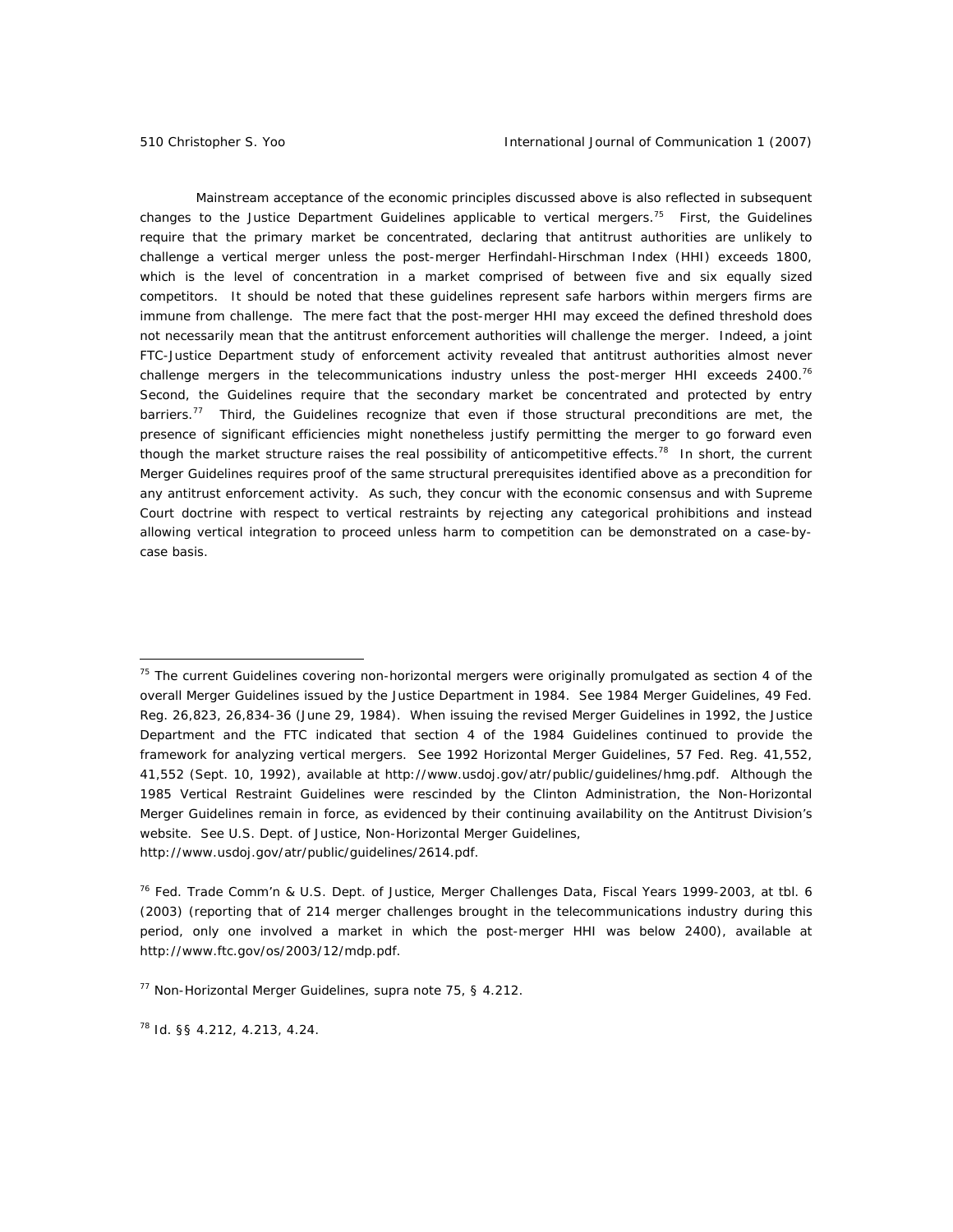International Journal of Communication 1 (2007) What Can Antitrust Law Contribute 511

## **4. Antitrust's Relevance to Network Neutrality**

 As noted earlier, the FCC and antitrust courts have previously raised the concern that network owners might use their control over the last mile to harm competition in complementary goods and services.<sup>79</sup> Policymakers should exercise considerable caution before extending these antitrust and regulatory precedents to apply to the modern Internet. Each of those measures were adopted at a time when the local telephone monopoly represented the only means through which providers of complementary services could reach end users. The choice was thus between unregulated monopoly and regulation, and the poor economic performance of unregulated monopoly tipped the balance in favor of regulation notwithstanding the significant costs.

The situation is quite different today. Consistent with the early predictions of the FCC<sup>80</sup> and contrary to the predictions of early network neutrality advocates, $81$  DSL has emerged as a viable competitor to cable modems, capturing forty-five percent of the market by the end of 2006.<sup>82</sup> Verizon is the process of investing \$23 billion to deploy a new fiber-based broadband service known as FiOS. In addition, a number of alternative last-mile technologies are waiting in the wings, including WiFi, WiMax, broadband over powerline, and third-generation mobile communications systems.

 Reframing the policy decision as a choice between regulated and unregulated *oligopoly* rather than a choice between regulated and unregulated *monopoly* fundamentally alters the relevant policy calculus. Theoretical and empirical studies have shown that the oligopolies perform significantly better than monopolies. Given the significant costs of regulation, this improvement in performance may be enough to tip the policy balance away from regulation even if the market only consists of three or even two competitors.<sup>83</sup>

 $\overline{a}$ 

<sup>81</sup> *See, e.g.*, LESSIG, *supra* note 17, at 161; Lemley & Lessig, *supra* note 15, at 951-54.

<sup>82</sup> *Broadband Booms in 2006*, THE BRIDGE, Mar. 27, 2007, at 4, *available at* http://www.thebridgemediagroup.com/media/archives/2006Annual\_BR032707.pdf.

83 Howard A. Shelanski, *Adjusting Regulation to Competition: Toward a New Model of U.S. Telecommunications Policy*, 24 YALE J. ON REG. 55, 77-98 (2007).

<sup>79</sup> *See supra* notes 39-43 and accompanying text.

<sup>80</sup> Inquiry Concerning the Deployment of Advanced Telecommunications Capability to All Americans in a Reasonable and Timely Fashion, and Possible Steps to Accelerate Such Deployment Pursuant to Section 706 of the Telecommunications Act of 1996, 15 F.C.C.R. 20,913, 20,983 ¶ 186 (2000).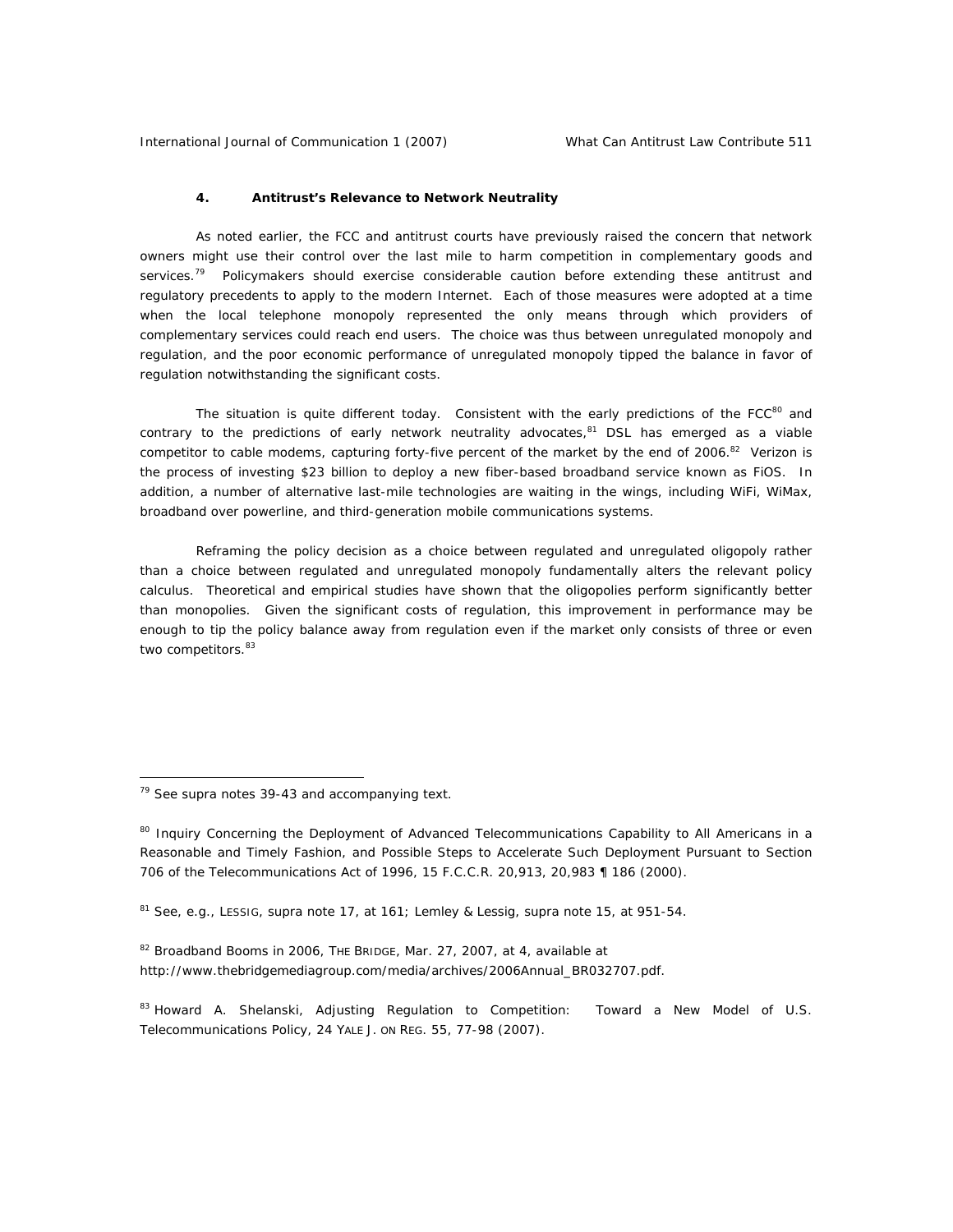### **Figure 1**

 $\overline{a}$ 

**Network Providers as Intermediaries in a Two-Sided Market** 



 Furthermore, in assessing the competitiveness of the relevant markets, network neutrality proponents have often been too facile in defining the relevant geographic markets.<sup>84</sup> The fact that most consumers confront at best a last-mile duopoly has led many analysts to jump to the conclusion that the relevant markets are overly concentrated.<sup>85</sup> In so doing, they ignore the fundamental insight that lastmile providers operate in what amounts to a two-sided market. In one side of the market, last-mile providers bargain with end users. On the other side of the market, last-mile providers bargain with content and applications providers.<sup>86</sup>

 There is no reason to presume that the geographic scope of both of these markets should be the same. Consider first the downstream market in which last-mile providers contract with end users. This market is clearly local. As of today, most customers have only two options in last-mile providers: cable modem and DSL service provided by the local cable or telephone company operating in their area. Given the wireline nature of both cable modem and DSL service, last-mile providers located in other cities cannot serve as viable substitutes.

 The relevant geographic scope of the other side of the two-sided market, in which last-mile providers meet content and applications providers, is quite different. The content and applications offered by different providers can serve as substitutes for one another even if they are located in another part of

<sup>84</sup> Yoo, *supra* note 46, at 254; Yoo, *Beyond Network Neutrality*, *supra* note 18, at 72; Yoo, *supra* note 1, at 1892-93.

<sup>85</sup> *See, e.g.*, Lemley & Lessig, *supra* note 15, at 952.

<sup>&</sup>lt;sup>86</sup> This is, of course, something of an oversimplification. In reality, the industry also encompasses backbone providers as well as last-mile providers serving business customers, as well as providers of hardware, software, and numerous other complements. Consistent with the terms of the current debate, all upstream providers will be lumped into the category of applications and content providers.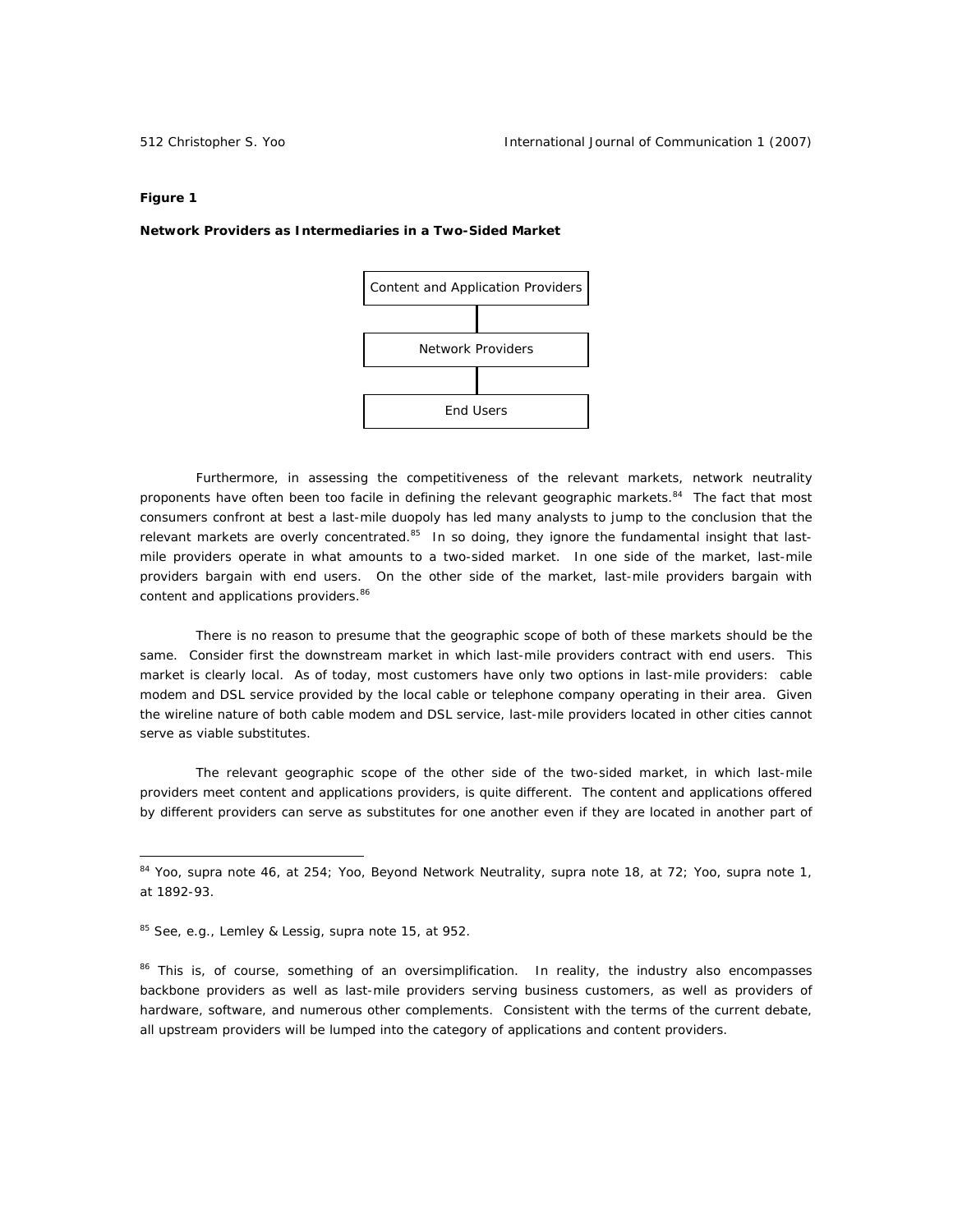the country. As a result, the proper scope of the geographic market on this side of the two-sided market is national, if not international.

 Absent concentration in the national market, the fact that particular last-mile providers may be able to deny content and applications providers to a particular locality is of little consequence. Although the producer of any good or service would like as widespread distribution as possible, firms rarely achieve universal distribution. Yet that fact does not necessarily prevent them from competing effectively. A firm's inability to obtain distribution in any particular part of the country does not matter so long as it is able to obtain sufficient distribution in other parts of the country to assure viability. In other words, as a general matter, content and applications providers care more about the size of the total market they can reach than about their ability to reach consumers in any particular metropolitan area. In fact, the D.C. Circuit reached a similar conclusion in the analogous context of cable television. The court recognized that the viability of a cable television network did not depend on its ability to reach audiences in any particular locality, but rather on the size of the total audience they are able to reach. So long as a cable television network is able to reach enough viewers to achieve minimum viable scale, its inability to reach any particular viewers is beside the point. $87$  The FCC followed similar reasoning when rejecting arguments that the local market power enjoyed by early cellular telephone providers threatened competition in the cellular telephone equipment market. The fact that each cellular provider represented a fraction of the national equipment market effectively prevented them from harming competition in the equipment market.<sup>88</sup> In these markets, it is national reach, not local reach, that matters.

 The geographic scope of the side of the market in which last-mile providers meet content and applications providers is thus national. The relevant question is thus whether the largest players control a sufficiently large percentage of the national subscriber base to threaten competition. A review of the subscribership numbers of the leading last-mile broadband providers suggests that, even taking into account the recent Adelphia and BellSouth acquisitions, the national market for content and applications remains sufficiently unconcentrated to protect against anticompetitive harms. The overall HHI is 1397, below the level of 1800 identified by the Merger Guidelines as the threshold for raising anticompetitive concerns and well below the level of 2400 that represents the de facto threshold for enforcement activity actually employed by antitrust authorities in the telecommunications industry. In addition, the market for content and applications providers remains vibrantly competitive, and the absence of entry barriers makes it likely to remain so.

<sup>&</sup>lt;sup>87</sup> Time Warner Entm't Co. v. FCC, 240 F.3d 1126, 1131-32 (D.C. Cir. 2001) (citing Implementation of Section 11(c) of the Cable Television Consumer Protection and Competition Act of 1992, Third Report and Order, 14 F.C.C.R. 19098, 19114-18 ¶¶ 40-50 (1999)).

<sup>88</sup> Bundling of Cellular Customer Premises Equipment and Cellular Service, Report and Order, 7 F.C.C.R. 4028, 4029-30 ¶ 13 (1992).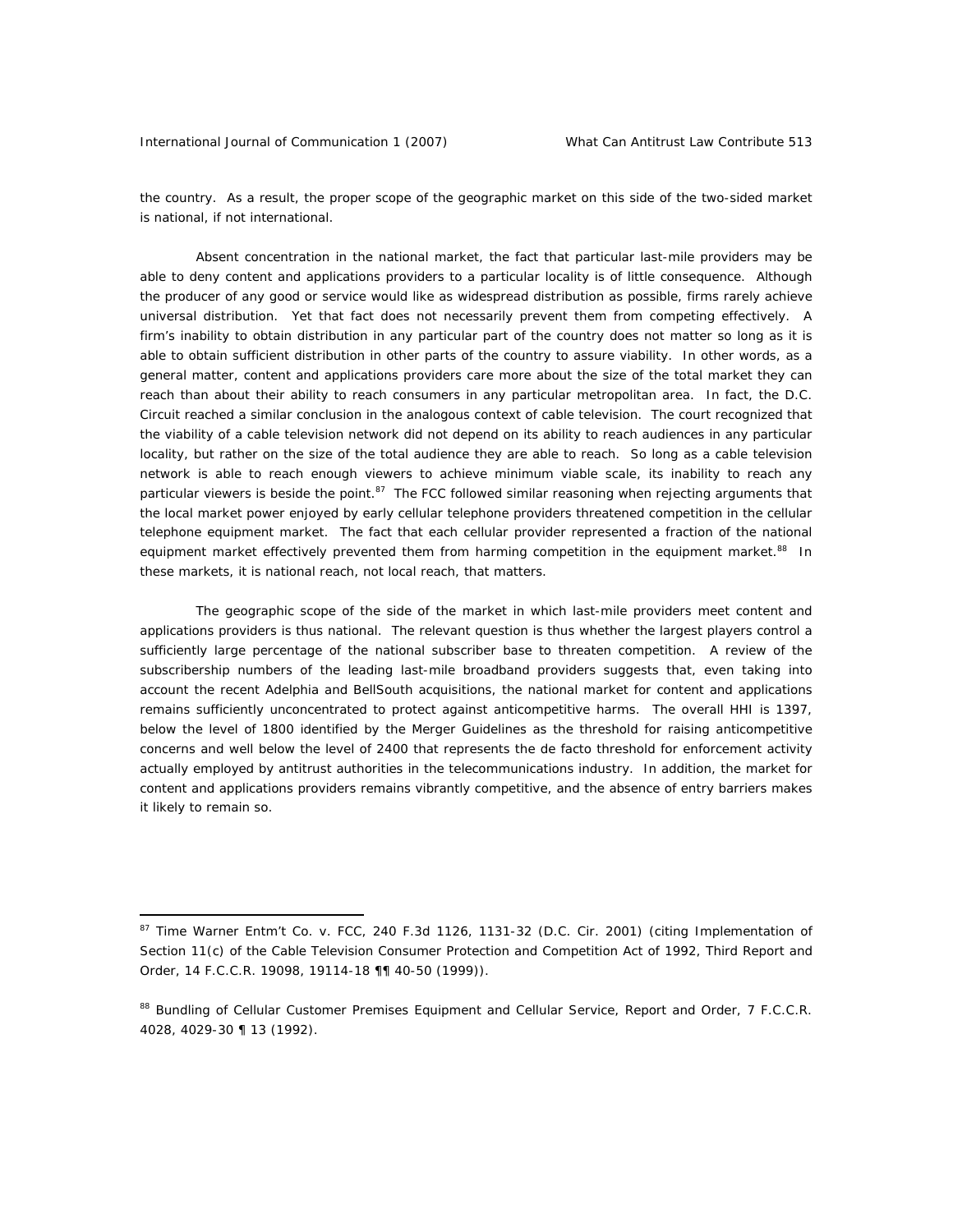## **Figure 2**

### **Last-Mile Broadband Subscribers as of Year End 2006**

|              | Subscribers |       |          |
|--------------|-------------|-------|----------|
| Provider     | (000s)      | Share | HHI      |
|              |             |       |          |
| AT&T         | 12,161      | 22%   | 498      |
| Comcast      | 11,487      | 21%   | 444      |
| Verizon      | 6,982       | 13%   | 164      |
| Time Warner  | 6,644       | 12%   | 149      |
| Cox          | 4,646       | 9%    | 73       |
| Charter      | 2,402       | 4%    | 19       |
| Owest        | 2,138       | 4%    | 15       |
| Cablevision  | 2,039       | 4%    | 14       |
| Earthlink    | 1,886       | 3%    | 12       |
| Embarg       | 1,017       | 2%    | 3        |
| Verizon FiOS | 747         | 1%    | 2        |
| Insight      | 611         | 1%    | 1        |
| Mediacom     | 578         | 1%    | 1        |
| Covad        | 519         | 1%    | 1        |
| CenturyTel   | 369         | 1%    | $\Omega$ |
| CableOne     | 289         | 1%    | O        |
|              |             |       |          |
| Total        | 54,515      | 100%  | 1397     |

Source: *Rider Research: Communications Countdown—Q4 2006*, ONLINE REP., Mar. 17, 2007, at 29.

 Were network neutrality designed to promote competition on the side of the market in which lastmile providers meet end users, the market would be local in scope and sufficiently concentrated to provide an arguable basis for regulatory intervention. Network neutrality is not, however, designed to promote competition on this side of the market. Instead, its focus is to protect competition on the side of the market in which last-mile providers meet content and applications providers, a market that is national in scope and sufficiently deconcentrated as to foreclose any plausible threat to competition. The foregoing discussion underscores the importance of defining the appropriate geographic scope of each side of a twosided market separately. The fact that the relevant geographic scope for one side of the two-sided market may be local does not necessarily entail that the relevant geographic scope for other side of the market must necessarily be the same. In particular, on the side of the market in which last-mile providers meet applications and content providers, it is relatively unimportant whether content and application providers can reach consumers in any particular metropolitan area so long as they can obtain sufficient access to other metropolitan areas to ensure that content and applications providers to achieve minimum viable scale.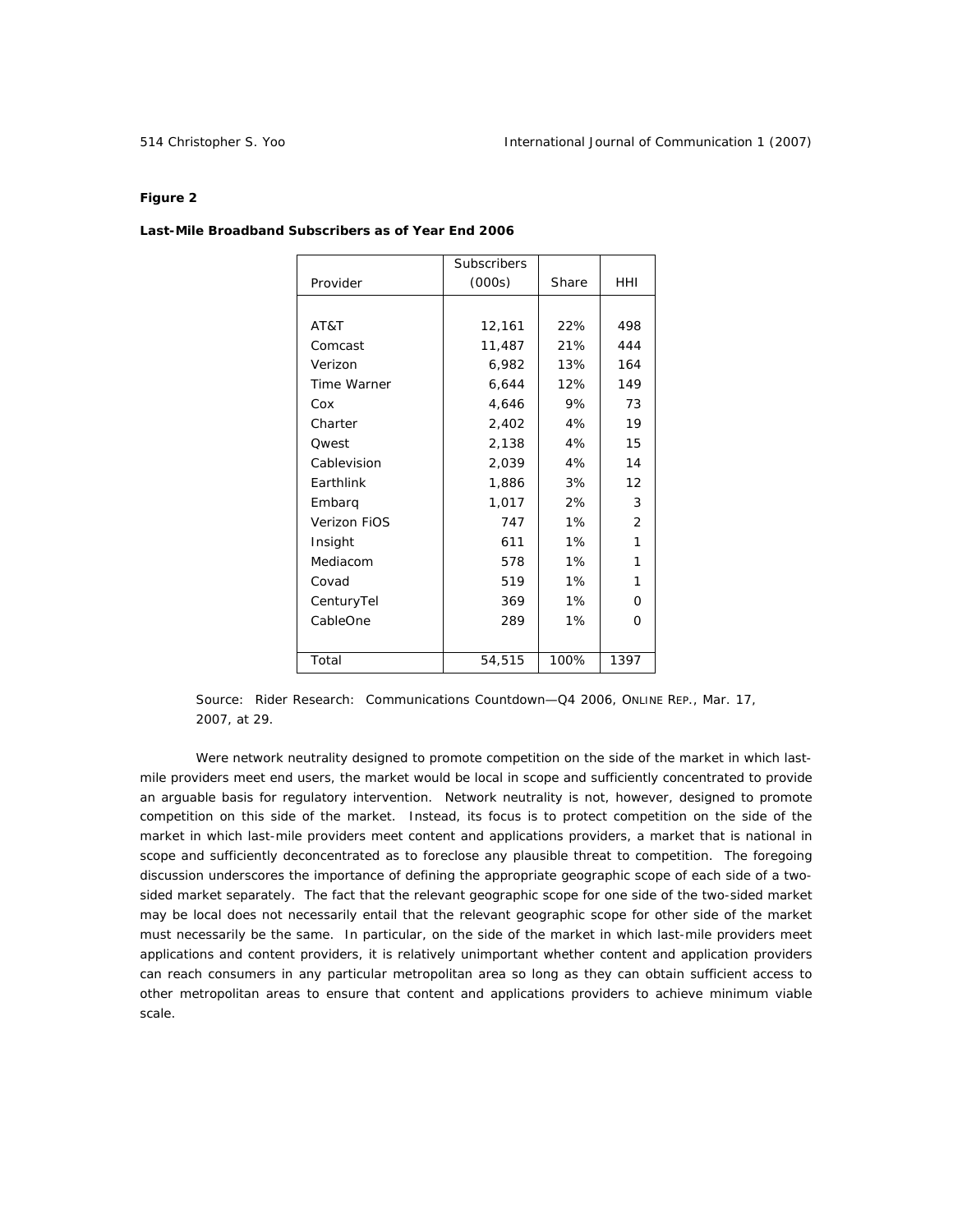Put a different way, standard oligopoly theory dictates that any market participant's ability to capture rents is dictated by the number of competitive alternatives that are available. As noted earlier, most residential customers have only two options in last-mile broadband providers: the incumbent cable operator and the incumbent local telephone company. The imposition of network neutrality would not increase the number of last-mile options one iota and thus would not change the bargaining power between last-mile providers and end users. Given that network neutrality would, however, leave last-mile providers bargaining power vis-à-vis end users unaffected, one would not expect network neutrality to lead to any reduction in the prices charged to end users. Network neutrality would have a dramatic effect on the other side of the two-sided market by affecting how last-mile providers and content/applications providers divide up those rents. From this perspective, network neutrality has less to do with benefiting consumers and more to do with adjusting the bargaining power between the Verizons and the Googles of the world.

 Not only are the structural preconditions necessary for vertical integration to harm competition not satisfied; as I have argued at some length in my prior work, deviations from network neutrality can also yield substantial efficiencies. For example, giving priority to packets associated with time-sensitive applications can broaden the number of ways in which network owners can manage the growing problem of network congestion.<sup>89</sup> In addition, experimenting with different protocols and establishing exclusivity arrangements with certain content providers can sharpen competition among last-mile providers by allowing them to diversify their offerings. $90$  Allowing combinations of content and conduit can also eliminate double marginalization and yield substantial transaction cost efficiencies,<sup>91</sup> as the FCC recognized when approving SBC-AT&T, Verizon-MCI, and AT&T-BellSouth mergers.<sup>92</sup> Indeed, all of the academic commentators at the FTC's Public Workshop on Broadband Connectivity Competition Policy, regardless of whether they were generally favorably or unfavorably disposed toward network neutrality, uniformly recognized that deviations from network neutrality can be beneficial as well as harmful.

 Antitrust law has long settled how to address practices that have an ambiguous impact on welfare. If a practice is always harmful (or so nearly always harmful that little would be lost declaring it unlawful without any close examination of its precise effect on competition), the practice is declared illegal per se.<sup>93</sup> If a practice is never harmful, a case can be made in favor of treating it as legal per se.<sup>94</sup> When

 $\overline{a}$ 

92 AT&T-BellSouth Order, *supra* note 5, at 5768-69 ¶¶ 211-213; Verizon-MCI Order, *supra* note 5, at 18533-34 ¶¶ 202-203; SBC-AT&T Order, *supra* note 5, at 18387-88 ¶¶ 190-191.

<sup>93</sup> *See, e.g.*, N. Pac. Ry. Co. v. United States, 356 U.S. 1, 5 (1957).

<sup>94</sup> *See supra* note 57 and accompanying text.

<sup>89</sup> Yoo, *supra* note 1, at 1863-85.

<sup>90</sup> Yoo, *Beyond Network Neutrality*, *supra* note 18, at 27-37.

<sup>91</sup> Yoo, *supra* note 46, at 192-200, 260-65.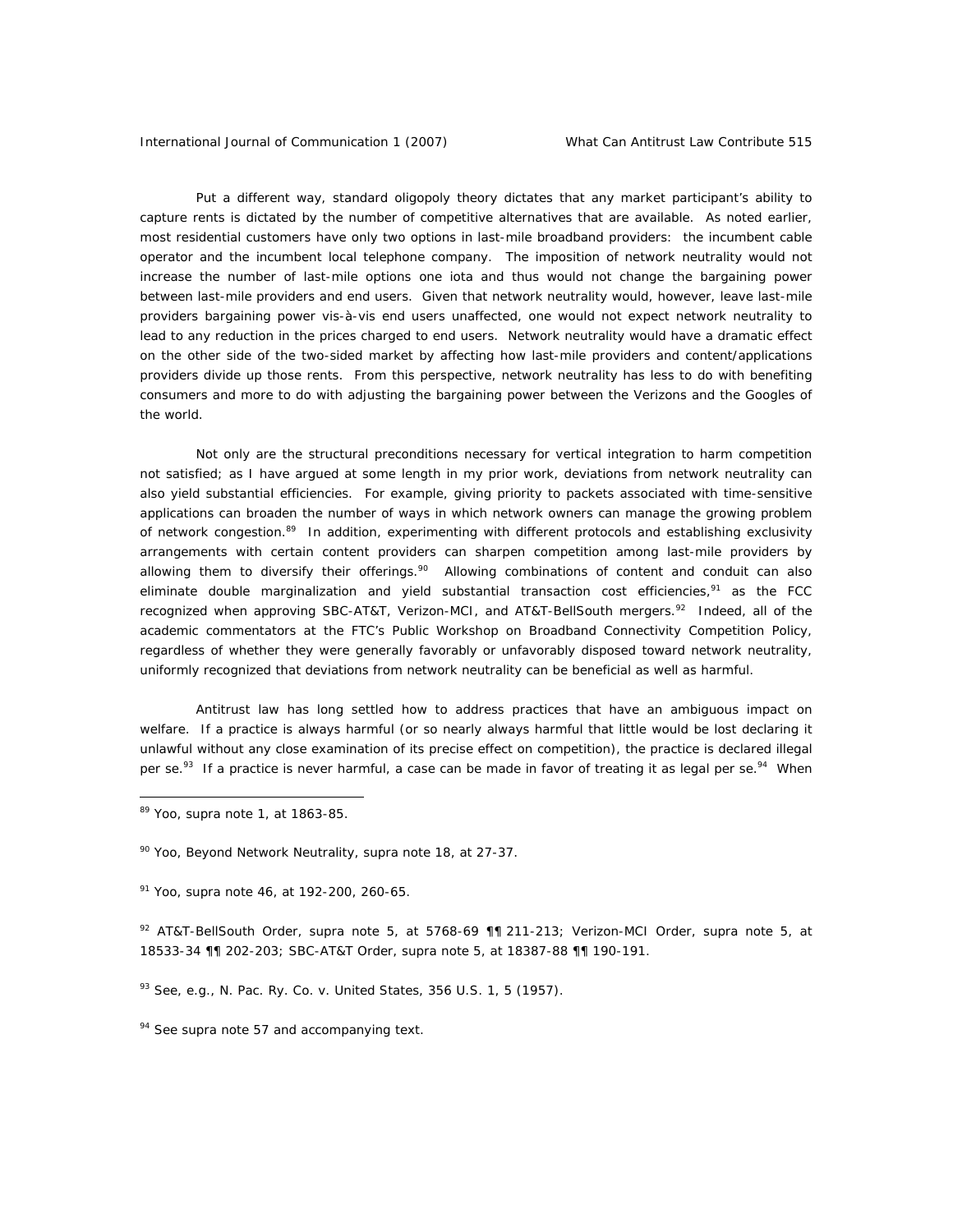a practice can plausibly be either harmful or beneficial, as seems to be the case with most vertical practices (including deviations from network neutrality), antitrust law applies the rule of reason, which permits the practice to go forward unless and until those challenging the practice can demonstrate actual anticompetitive harm.<sup>95</sup>

 From this perspective, mandating network neutrality would be the functional equivalent of declaring certain vertical practices illegal per se. Such an outcome has no support in economic theory (which finds the welfare implications of vertical integration and vertical contractual restraints to be ambiguous) or in empirical studies of vertical exclusion (which suggest that vertical integration and vertical contractual restraints tend to be welfare enhancing more often than not). Mandating network neutrality would also be contradicted by the regulatory precedents of the FCC, which have consistently found insufficient evidence indicating that discrimination against content and applications providers poses any threat to competition.<sup>96</sup>

 Taking such a position is in no way inconsistent with acknowledging that standardization can yield substantial benefits. Indeed, as the literature on network economic effects demonstrates, powerful incentives in favor of standardization already exist. Indeed, if these incentives are sufficiently strong, there would be no need to mandate standardization as a regulatory matter. If anything, network economic effects raise the possibility that the incentives toward standardization may be too strong and that deviations from the existing standard should be encouraged rather than discouraged.<sup>97</sup> The proper question in determining whether to ban deviations from network neutrality is not whether network neutrality is in general beneficial, as it doubtlessly is in many, if not most, cases. Instead, the proper question is whether deviations from network neutrality pose such a great threat to competition that firms should not be permitted to experiment with them. The existence of plausible justifications for deviating from network neutrality undercuts the case for prohibiting such deviations a priori. On the contrary, the empirical studies indicating that vertical integration tends to promote economic welfare suggests that it would be more appropriate to adopt a permissive stance toward vertical integration and to place the burden of proof should rest on those who would oppose it.<sup>98</sup>

 Permitting experimentation with practices until concrete harm can be demonstrated also appears to be an appropriate way to show humility about anyone's ability to predict which approaches will ultimately prove to be best for consumers. This lesson is demonstrated quite vividly by the furor surrounding America Online's acquisition of Time Warner. Many observers warned that the resulting

<sup>95</sup> Bus. Elecs. Corp. v. Sharp Elecs. Corp., 485 U.S. 717, 726 (1988).

<sup>96</sup> *See supra* note 5 and accompanying text; *see also* Yoo, *supra* note 1, at 1908 & n.33 (collecting statements from Michael Powell, Kevin Martin, and Jonathan Adelstein acknowledging the absence of any evidence that network owners were discriminating against particular content or applications).

<sup>97</sup> *See supra* notes 16, 29 and accompanying text.

<sup>98</sup> *See supra* Part II.A.2.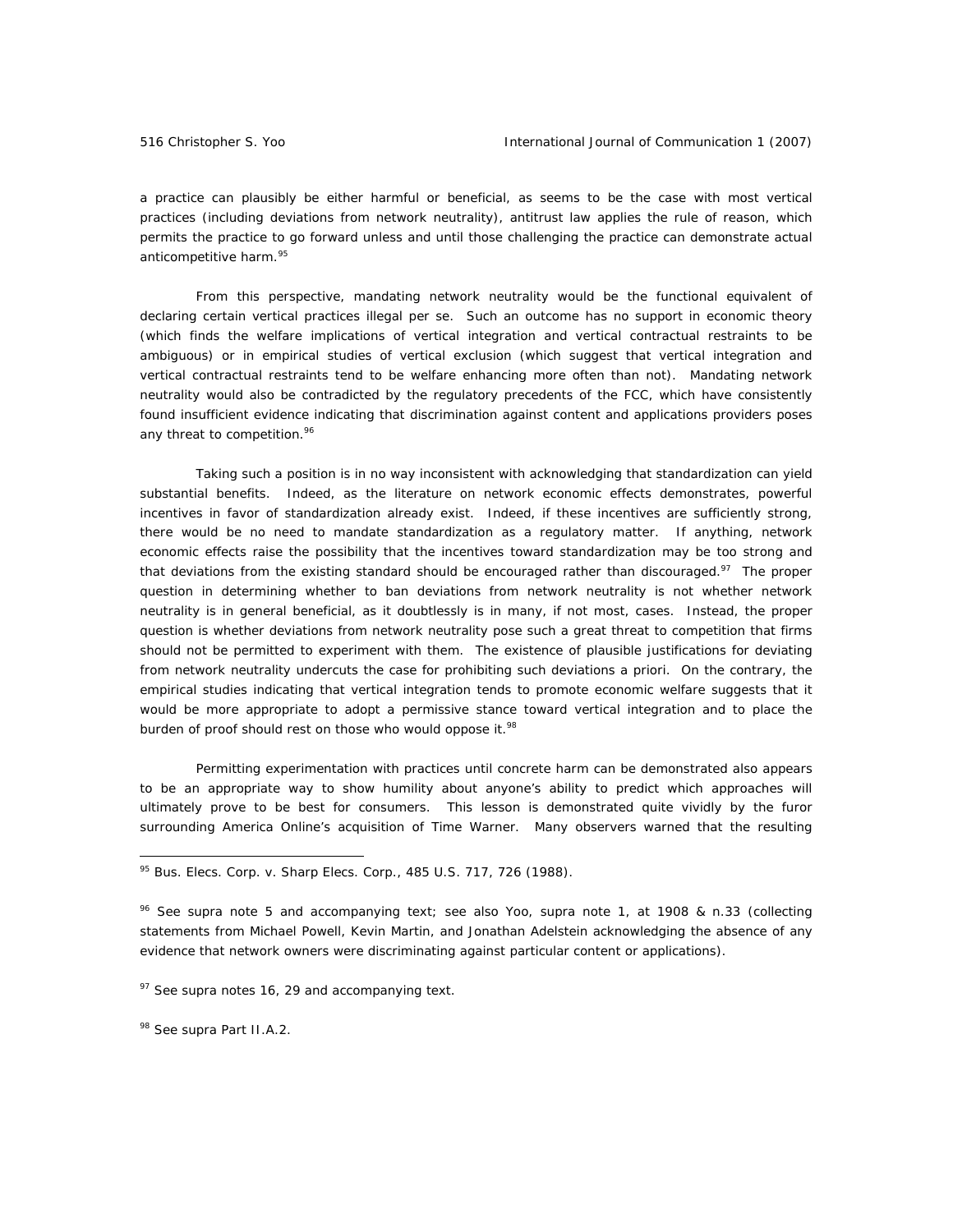combination of content and conduit would turn AOL into a "walled garden" in which end users could only reach proprietary content.<sup>99</sup> This business strategy turned out to be a colossal failure, and AOL soon abandoned that approach. My point is not to employ 20-20 hindsight to show that these concerns were misplaced. Indeed, modern economics recognizes that competition among large, vertically integrated enterprises represents nothing more than an alternative way to organize an industry that can be quite efficient, so long as interbrand competition is sufficiently robust. It is thus quite possible to imagine circumstances in which AOL's business strategy might well have proved successful.

 Instead, the AOL-Time Warner merger serves as a cautionary note, underscoring just how hard it is to anticipate the likely success and the likely welfare implications of any particular business strategy ex ante and how robust markets can be in preventing the kinds of harms that network neutrality proponents envision. Given these difficulties, the better approach would be to give every industry participant the latitude to experiment with different business models until concrete competitive harm can be shown. Such experimentation may uncover a different approach that may prove more efficient. Conversely, adopting too stringent a stance toward experimentation threatens either to allow the government's assessment of an innovation's likely success to determine whether it is permitted to go forward or to forestall the market from ever finding out which innovations would be welfare enhancing.

## **5. Separating the Horizontal from the Vertical**

 The most recent iteration of the network neutrality debate has taken an additional twist. Rather than focusing on network owners' ability to discriminate vertically against content and applications providers, this new version of network neutrality would limit network owners' ability to discriminate horizontally against other, similarly situated networks.<sup>100</sup>

 This development underscores the extent to which network neutrality has represented something of a moving target. In its initial iteration, the debate focused on structural remedies that would have required physical unbundling of cable modem systems.<sup>101</sup> The next generation of network neutrality scholarship abandoned physical unbundling as unworkable.<sup>102</sup> Instead, network neutrality proponents embraced a system of nondiscrimination, regardless of whether that was directed at the client side (i.e., consumers) or the server side (i.e., content and applications providers), in an attempt to ensure that access to the benefits of the faster Internet did not depend on the ability to pay. In 2006, network neutrality proponents staged another tactical retreat, conceding the validity of consumer-side tiering and

<sup>99</sup> *See, e.g.*, Cristian DeFrancia, *Ownership Controls in the New Entertainment Economy: A Search for Direction*, 7 VA. J.L. & TECH. 1, ¶¶ 120-123 (2002), http://www.vjolt.net/archives.php?issue=11.

<sup>100</sup> *See, e.g.*, Tim Wu, *Why Have a Telecommunications Law? Anti-Discrimination Norms in Communications*, 5 J. ON TELECOMM. & HIGH TECH. L. 15, 36-37 (2006).

<sup>101</sup> *See, e.g.*, Lemley & Lessig, *supra* note 15.

<sup>102</sup> *See, e.g.*, Wu, *supra* note 12, at 147-49.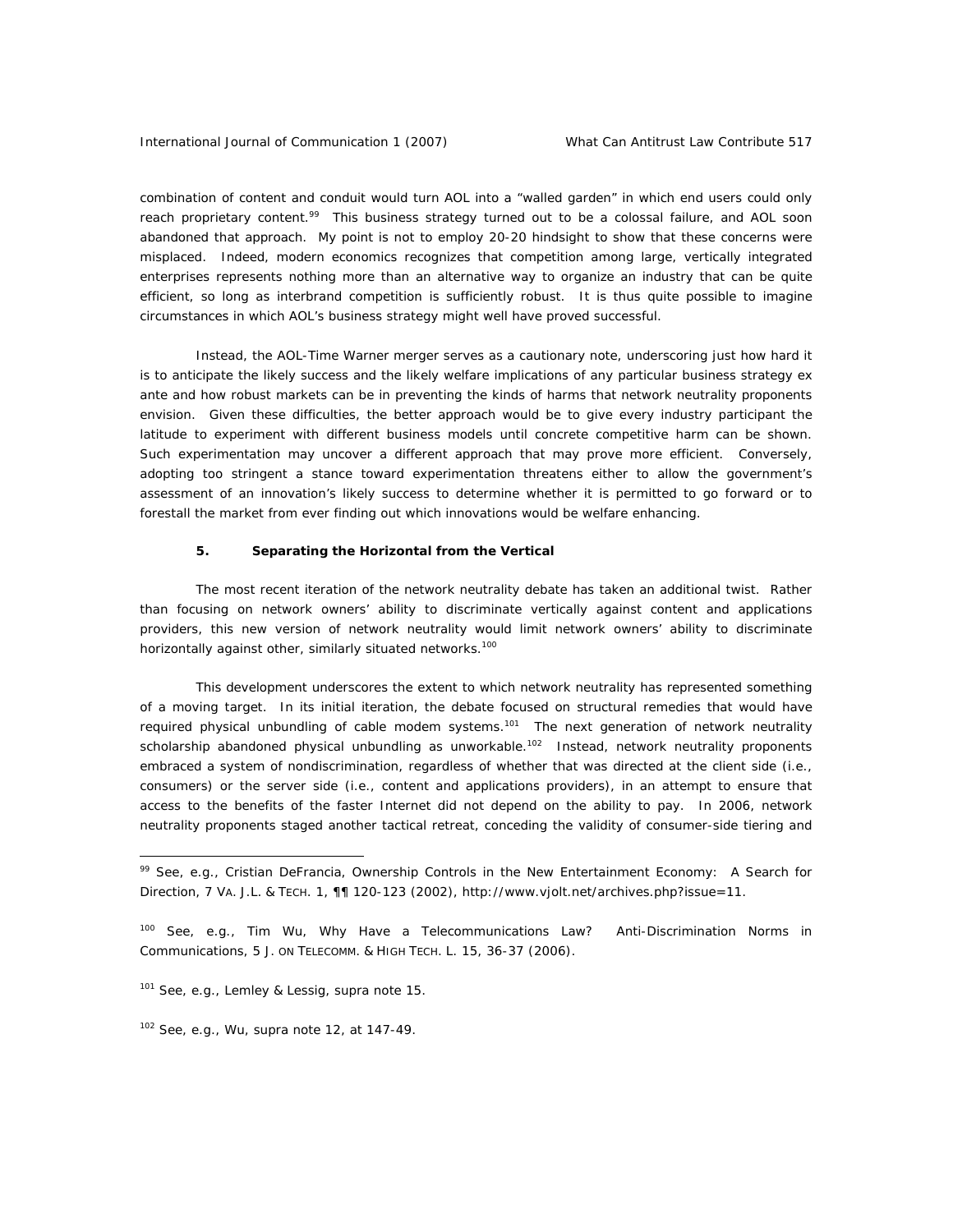limiting their opposition to server-side tiering (sometimes called "access tiering").<sup>103</sup> Most recently, network neutrality proponents have conceded the validity of access tiering and have simply argued for nondiscrimination within tiers.

 The potential threat to competition associated with the most recent iteration of the debate is strikingly different in nature than those raised previously. Up until now, network neutrality has focused almost exclusively on ensuring access to providers of *complementary* services serving the *same* customers as the network to which access was sought, a type of access Daniel Spulber and I have called *platform access*. Because this form of access focuses on complementary services, it is basically vertical in nature. The new approach to network neutrality would mandate access to networks providing the *same* services to *different customers*, a type of access we term *interconnection access*. 104 Because these are firms who are competing to sell similar services to the same customers, this type of access is horizontal in nature.

 There can be no question that the horizontal aspects make interconnection access potentially more justifiable than platform access.<sup>105</sup> In fact, a number of noted scholars have suggested that interconnection access should be mandated.<sup>106</sup> That said, it must be remembered that network economic effects already provide powerful incentives for networks to interconnect with one another.<sup>107</sup> In a market consisting of five equally sized players, for example, a network that refused to interconnect with the others would operate at a significant competitive disadvantage.<sup>108</sup> When that is the case, the market should prove quite able to guarantee interconnection even in the absence of a regulatory mandate. The formal models demonstrating how refusal to interconnect can harm competition have generally been

104 Daniel F. Spulber & Christopher S. Yoo, *Network Regulation: The Many Faces of Access*, 1 J. COMPETITION L. & ECON. 635, 641-43 (2005).

105 Besen & Farrell, *supra* note 13, at 117.

 $\overline{a}$ 

106 Eli M. Noam, *Will Universal Service and Common Carriage Survive the Telecommunications Act of 1996?*, 97 COLUM. L. REV. 955, 973-74 (1997); Shelanski, *supra* note 83, at 99-100; James B. Speta, *A Common Carrier Approach to Internet Interconnection*, 54 FED. COMM. L.J. 225, 268-79 (2002); Kevin Werbach, Only Connect (Feb. 20, 2007) (unpublished manuscript), *available at* http://ssrn.com/ abstract=964991.

107 Katz & Shapiro, *supra* note 16, at 105 (noting that "[i]n markets with network effects, there is natural tendency toward de facto standardization").

108 Faulhaber, *supra* note 44, at 501-02; Katz & Shapiro, *supra* note 13, at 429.

<sup>103</sup> *See, e.g.*, *Net Neutrality: Hearing Before the S. Comm. on Commerce, Science and Transportation*, 109th Cong. 55 (2006) (statement of Lawrence Lessig), *available at* http://commerce.senate.gov/pdf/lessig-020706.pdf.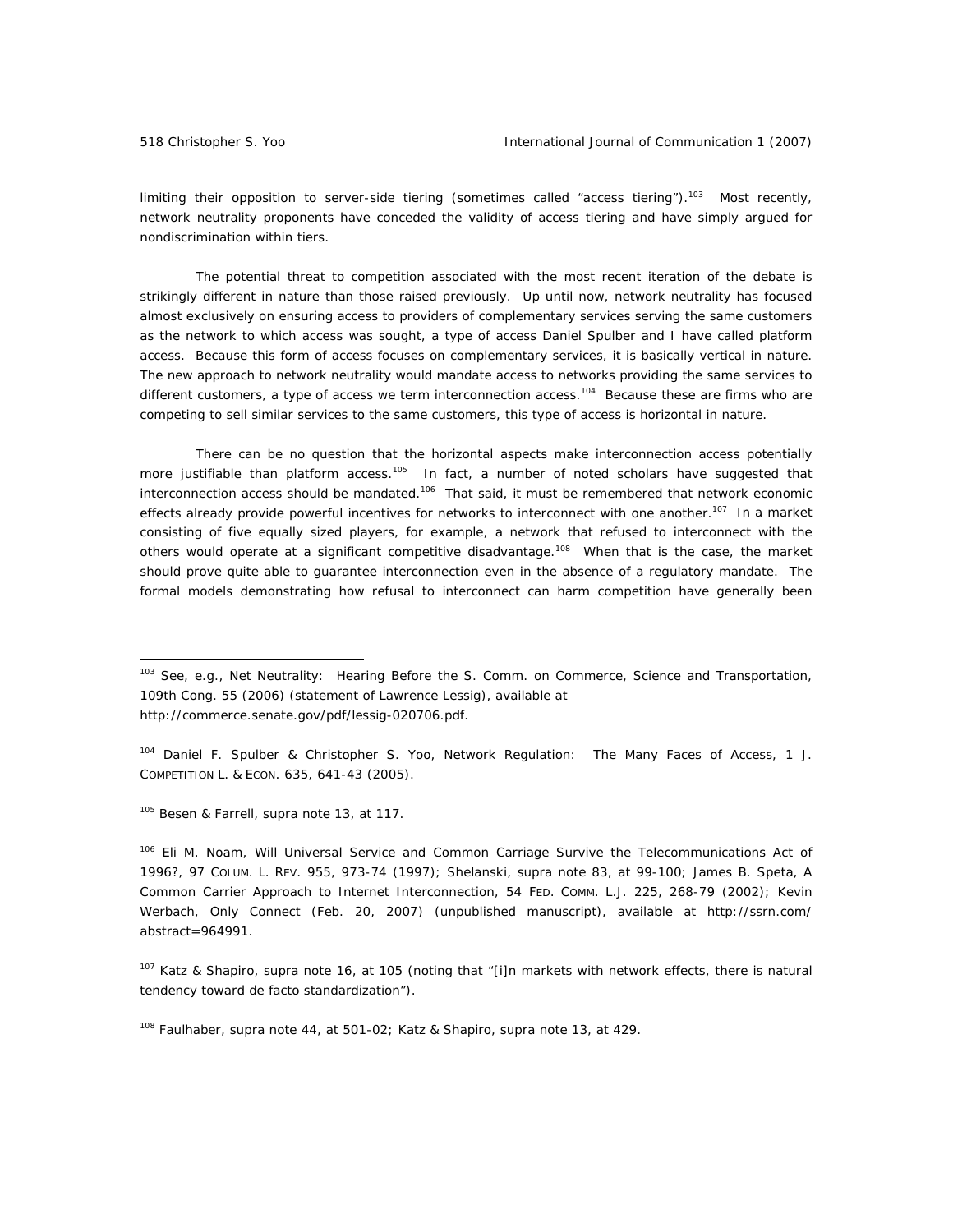based on an effective duopoly in which a dominant player competes with smaller rivals.<sup>109</sup> Absent such market concentration, a firm cannot plausibly use its interconnection policies to harm competition.<sup>110</sup> And even duopoly markets can promote competition by sparking a race for the market.<sup>111</sup>

 Consistent with this reasoning, the FCC has declined to mandate interconnection among wireless telephone providers because, given the absence of a dominant player, competition already provided sufficiently powerful incentives to interconnect.<sup>112</sup> The FCC followed the same approach with respect to backbone interconnection, reasoning that "[s]o long as there is 'rough equality' among backbone providers, each has an incentive to peer with the others to provide universal connectivity to the Internet.<sup>"113</sup> Given the fairly low level of concentration in the market for last-mile services described in Figure 2, the same logic would seem to apply to the interconnection of last-mile broadband networks.

 Economic theory has identified one way in which even last-mile providers without market power in the national market can nonetheless use their terminating access monopoly to harm competition.<sup>114</sup> This market failure results from what is in essence a common pool problem stemming from the fact that the U.S. follows the practice that the calling party pays the long distance carrier for the entirety of the

110 Michael Kende, *The Digital Handshake: Connecting Internet Backbones* 31-32 (FCC Office of Plans & Pol'y Working Paper No. 32, Sept. 2000), *available at* http://www.fcc.gov/Bureaus/OPP/working\_papers/oppwp32.pdf.

111 Besen & Farrell, *supra* note 13, at 122; Glenn A. Woroch, *Open Access Rules and the Broadband Race*, 2001 L. REV. MICH. ST. U. DET. C.L. 719.

<sup>112</sup> Interconnection and Resale Obligations Pertaining to Commercial Mobile Radio Services, Fourth Report and Order, 15 F.C.C.R. 13523, 13534 ¶ 28 (2000).

113 Verizon-MCI Order, *supra* note 5, at 18496 ¶ 118; SBC-AT&T Order, *supra* note 5, at 18354 ¶ 117; *accord* AT&T-BellSouth Order, *supra* note 5, at 5732 ¶ 131, 5735-37 ¶¶ 140-144. The FCC reiterated, "[I]n a market where each backbone provider derives roughly equal benefit from settlement-free access to the other backbone providers' customers, the incentive to cooperate will predominate and the market participants will peer with each other." Verizon-MCI Order, *supra* note 5, at 18496 ¶ 118; SBC-AT&T Order, *supra* note 5, at 18354 ¶ 117.

<sup>114</sup> JEAN-JACQUES LAFFONT & JEAN TIROLE, COMPETITION IN TELECOMMUNICATIONS 182-86 (2000); ROBERT CRANDALL & LEONARD WAVERMAN, TALK IS CHEAP: THE PROMISE OF REGULATORY REFORM IN NORTH AMERICAN TELECOMMUNICATIONS 265-66 (1995). The terminating access monopoly problem is succinctly summarized in Access Charge Reform, Fifth Report and Order and Further Notice of Proposed Rulemaking, 14 F.C.C.R. 14221, 14313-14 ¶ 181 (1999).

<sup>109</sup> Besen & Farrell, *supra* note 13, at 119-29; Jacques Crémer, Patrick Rey, & Jean Tirole, *Connectivity in the Commercial Internet*, 48 J. INDUS. ECON. 433 (2000); Michael L. Katz & Carl Shapiro, *Technology Adoption in the Presence of Network Externalities*, 94 J. POL. ECON. 822 (1986).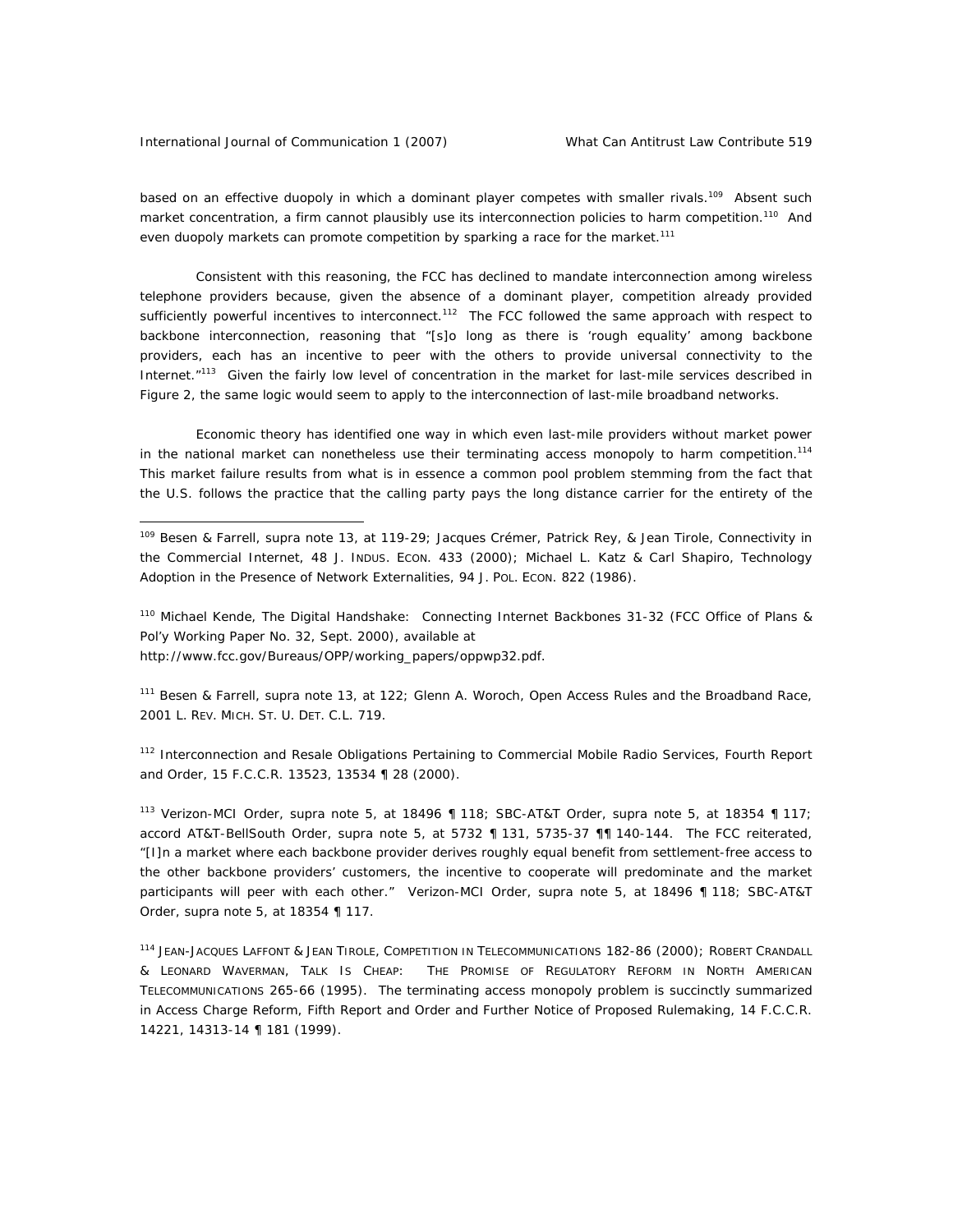long distance call. Long distance carriers are, of course, not the only carriers that incur costs when a customer places a long distance call. The local telephone carrier (termed by the governing statute the local exchange carrier or "LEC") for the party originating the call must incur costs to provide a connection between the customer's premises and the long distance carrier's point of presence in the originating LEC's central office. Furthermore, the terminating LEC must also incur the cost of connecting the call from its central office to the customer premises of the party to whom the call is placed. Long distance carriers compensate originating and terminating LECs through a series of federally mandated access charges, which under current law must be uniform across all carriers and all customers. In other words, the cost of terminating access is covered by requiring customers to make uniform contributions to a common pool.

 The key question is what impact the deregulation of access charges would have on originating and terminating LECs' pricing behavior. The FCC has concluded that the possibility that the originating carrier might charge excessive access charges is effectively limited by the fact that the calling party chooses its local service provider, decides whether to place the call, and ultimately bears the cost of the call. The calling party, either directly or indirectly through its long distance carrier, is thus well situated to exert price discipline over originating access charges. The same is not true, however, for terminating access charges. Because neither the calling party nor its long distance carrier has any influence over the called party's choice of LEC, neither can exert any price discipline over terminating access charges. Furthermore, the common pool aspect of the access charge regime means that a LEC's customers will not bear the full brunt of any increase in terminating access charges. Instead, the impact of the higher prices will be spread over the entire universe of local telephone subscribers. This, in turn, gives terminating LECs both the ability and the incentive to raise terminating access charges above competitive levels in order to draw a disproportionate amount of compensation out of the common pool. The impetus to increase terminating access charges exists regardless of whether competition in local access exists or the terminating LEC is small. Indeed, small carriers may well have the greatest incentive to increase terminating access charges, because the percentage of the increase that their own customers will be disproportionately small. At the same time, such pricing behavior might give long distance carriers greater incentive to enter the local access market in order to avoid paying these charges.<sup>115</sup>

 A number of mechanisms exist to solve this problem without mandating interconnection. For example, the incentive to increase terminating access charges would disappear if the FCC were to mandate the intercarrier compensation regime known as central office bill and keep.<sup>116</sup> Indeed, any uniform access pricing regime would eliminate the ability for terminating LECs to take advantage of the common pool problem, although economic efficiency would ultimately depend on ensuring that access prices are set at competitive levels. In addition, LECs' incentive to increase terminating access charges could also be eliminated by mandating that terminating access charges be reciprocal, although reciprocity

<sup>115</sup> *Id.* 

<sup>116</sup> Patrick DeGraba, *Bill and Keep at the Central Office as the Efficient Interconnection Regime* 26 ¶ 90 (FCC Off. of Plans & Pol'y Working Paper 33, Dec. 2000), *available at* http://www.fcc.gov/Bureaus/OPP/working\_papers/oppwp33.pdf.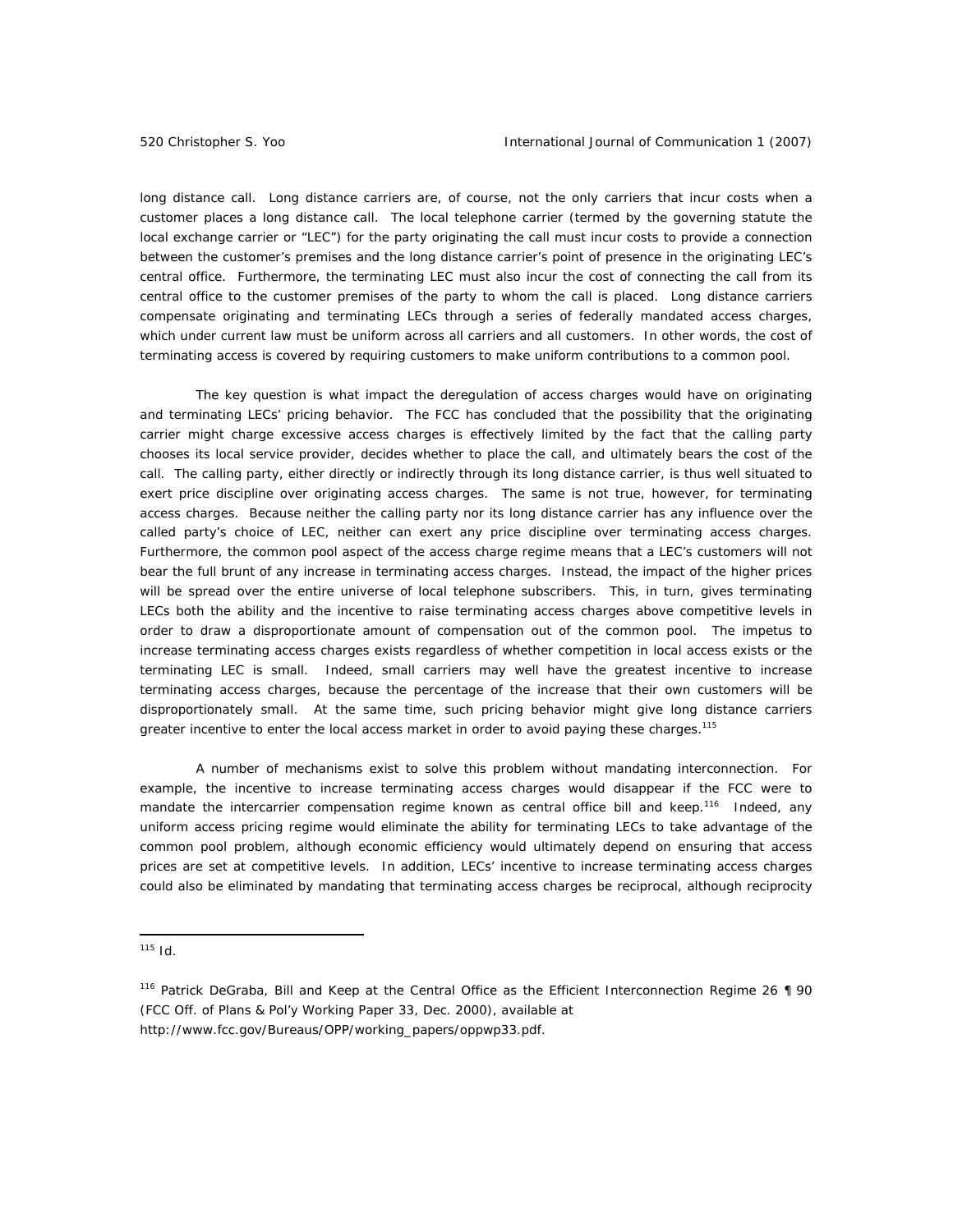may have implications for entry.<sup>117</sup> Reciprocity is not as effective when LECs do not originate and terminate traffic in a roughly symmetrical manner, as illustrated by disputes over carriers that only serve customers that receive calls, such as Internet service providers,<sup>118</sup> conference call companies, and chat rooms.<sup>119</sup> Finally, the terminating access charges used by the incumbent LEC with which the new entrant competes can be used as a benchmark for determining the reasonableness of the new entrant's terminating access charges.<sup>120</sup> A complete resolution of this issue exceeds the scope of this paper. For our purposes, determining which of these different mechanisms would best promote consumer welfare is less important than the fact that institutional mechanisms may exist for solving the terminating access problem that do not require imposing an access mandate.

<sup>118</sup> The extended dispute over the proper classification of ISP-bound traffic underscores the problems with relying on reciprocity when traffic does not originate and terminate symmetrically. Federal law requires that LECs compensate terminating carriers on a reciprocal basis. *See* 47 U.S.C. § 251(b)(5). This reciprocity regime created an incentive for certain LECs only to serve customers that only terminate traffic without originating any traffic, including particularly Internet service providers. The net effect of the reciprocity regime was to generate large transfer payments from the originating LEC to the terminating LEC. If rates for interconnection were set too high, ISPs found it quite profitable to engage in this form of regulatory arbitrage. Implementation of the Local Competition Provisions in the Telecommunications Act of 1996: Intercarrier Compensation for ISP-Bound Traffic, Order on Remand and Report and Order, 16 F.C.C.R. 9151 (2001), *remanded sub nom.* WorldCom, Inc. v. FCC, 288 F.3d 429 (D.C. Cir. 2002).

<sup>119</sup> This problem is well illustrated by the ongoing dispute over "traffic pumping." A small group of rural Iowa LECs left the uniform tariffs established by the National Exchange Carrier Association and negotiated relatively high compensation rates designed to cover their costs at their historically low volumes. After establishing these rates, these LECs began to solicit customers that offering services that only terminate calls, such as conference calling or free adult chat-line services. These customers then advertise their conference calling and chat-line services on the Internet as free services. The result in one case is for terminating traffic for 175 customers to jump from 15,000 minutes to 6.4 million minutes in a five-month span and a transfer payment of \$10-\$15 million to these small LECs. *See* Virgil Larson, *Big Phone Carriers Say Small Firms Bleed Them*, OMAHA WORLD-HERALD, May 16, 2007, at 1D.

<sup>120</sup> Access Charge Reform, Seventh Report and Order and Further Notice of Proposed Rulemaking, 16 F.C.C.R. 9923, 9941-50 ¶¶ 45-63 (2001); Noel D. Uri, *Monopoly Power and the Problem of CLEC Access Charges*, 25 TELECOMM. POL'Y 611, 621 (2001).

<sup>117</sup> Jean-Jacques Laffont, Patrick Rey, & Jean Tirole, *Network Competition: I. Overview and Nondiscriminatory Pricing*, 29 RAND J. ECON. 1, 8-12 (1998); Jean-Jacques Laffont, Patrick Rey, & Jean Tirole, *Competition Between Telecommunications Operators*, 41 EUR. ECON. REV. 701 (1997).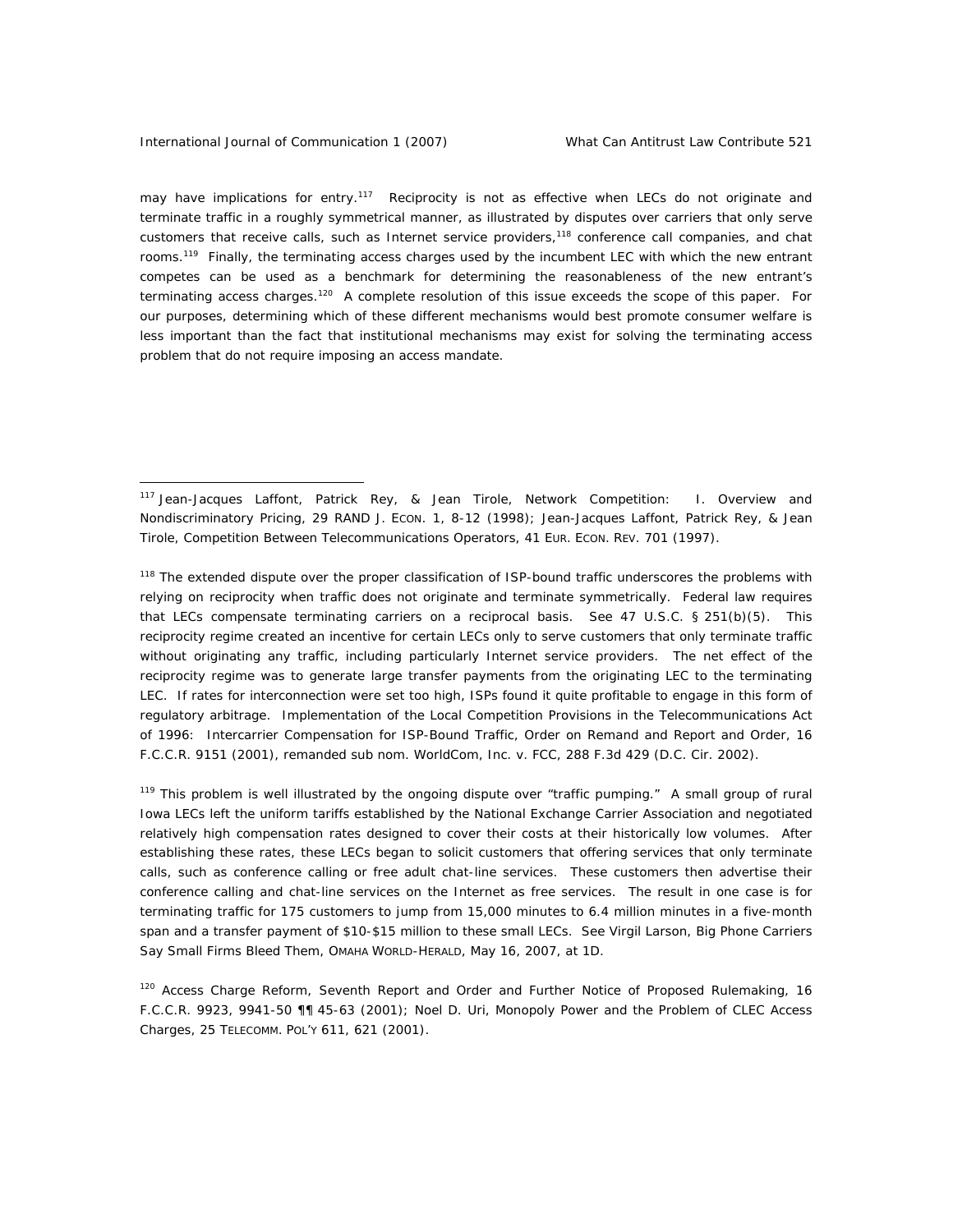## **B. Vertical Exclusion and Dynamic Efficiency**

 The antitrust commentary has also long emphasized how forcing owners of bottleneck facilities to share those inputs with competitors can harm dynamic efficiency.<sup>121</sup> Mandated sharing can dampen investment incentives in two ways. First, it can dampen *incumbents'* incentives to invest in their own networks. As an initial matter, the fact that any benefits would have to be shared takes away much of the incentive to invest in network improvements. Furthermore, network owners can render mandated sharing a nullity simply by charging exorbitant prices. It is thus widely recognized that any form of mandated sharing must be accompanied by some form of price regulation.<sup>122</sup> If such regulation is to have any impact, it must necessarily limit supracompetitive returns and force prices toward competitive levels. In so doing, it removes much of the incumbent's incentive to undertake such investments. As the Supreme Court recognized in *Trinko*:

The mere possession of monopoly power, and the concomitant charging of monopoly prices, is not only not unlawful; it is an important element of the free-market system. The opportunity to charge monopoly prices—at least for a short period—is what attracts "business acumen" in the first place; it induces risk taking that produces innovation and economic growth.<sup>123</sup>

Indeed, the Court noted that "establishing an infrastructure that renders them uniquely suited to serve their customers" represents one of the legitimate ways in which a telecommunications provider can compete.<sup>124</sup>

 Second, mandated access deters *competitors* from investing in alternative network capacity. As an initial matter, by eliminating the price umbrella that would otherwise exist, price regulation makes it harder for others to enter. Indeed, the presence of supracompetitive returns is what signals market participants that the market is in disequilibrium and is what provides the incentives for restoring long-run equilibrium by causing an outward shift in the supply curve. Furthermore, in the words of the Ninth Circuit in *Alaska Airlines*, "[e]very time the monopolist asserts its market dominance" by denying rivals access to a bottleneck input gives the rival "more incentive to find an alternative supplier, which in turn gives alternative suppliers more reason to think that they can compete with the monopolist. Every act

 $121$  The discussion that follows draws on the more complete analysis in Daniel F. Spulber & Christopher S. Yoo, *Mandating Access to Telecom and the Internet: The Hidden Side of* Trinko, 106 COLUM. L. REV. (forthcoming Dec. 2007)*.* 

 $122$  Indeed, as I have argued at length earlier, price regulation is only one of four regulatory reguirements implicit in any regime of mandated access. The others are interconnection, standardization, and nondiscrimination. Yoo, *supra* note 1, at 1896.

 $123$  Verizon Commc'ns Inc. v. Law Offices of Curtis V. Trinko. LLP, 540 U.S. 398, 407 (2004).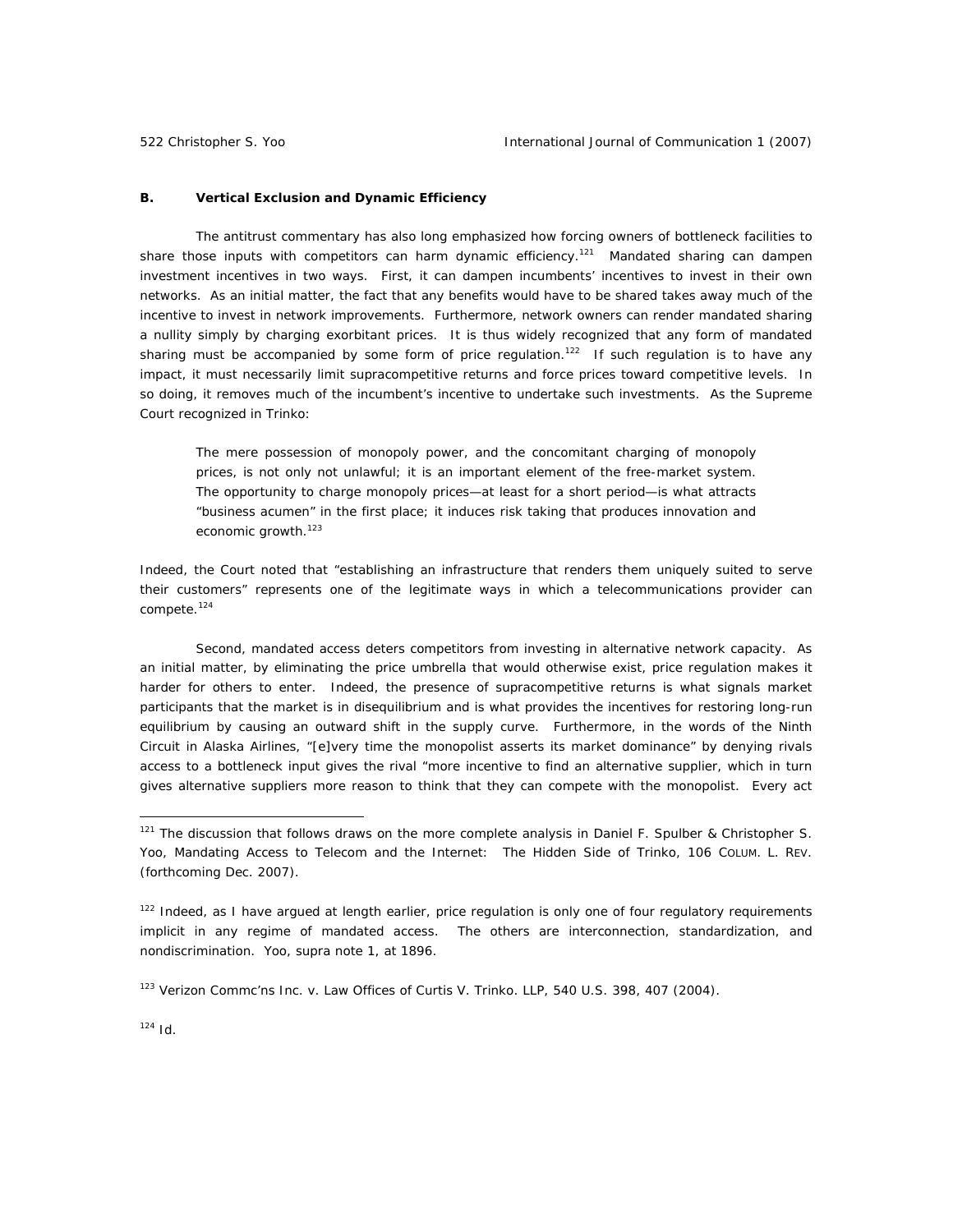exploiting monopoly power to the disadvantage of the monopoly's customers hastens the monopoly's end by making the potential competition more attractive. $n^{125}$  Mandating that the incumbent share its network with its competitors rescues them from having to undertake such investments and deprives would-be builders of alternative network capacity of their natural strategic partners.<sup>126</sup> Indeed, by dampening incentives to invest in alternative network capacity, mandating access can have the perverse effect of entrenching a bottleneck facility into place. In addition, because the monopoly is shared instead of being displaced, mandating access presumes that such regulatory intervention will be indefinite. At best, the inevitable delay in governmental processes to adjust to changing business realities means that there will be some lag in the remedy. At worst, the regulatory regime will forestall competition from ever emerging.

 The Supreme Court echoed these concerns in *Trinko*, in which it noted, "Compelling such firms to share the source of their advantage is in some tension with the underlying purpose of antitrust law, since it may lessen the incentive for the monopolist, the rival, or both to invest in those economically beneficial facilities."<sup>127</sup> Compelled sharing should be approached with considerable caution because it would "'chill the very conduct the antitrust laws are designed to protect.'"128 *Trinko*'s language represents one of the most ringing endorsements offered by the Court to date about the importance of dynamic efficiency as well as a candid recognition of how mandating access can impair it.

*Trinko*'s insights have been confirmed by the empirical literature studying how access requirements have adversely affected the buildout of broadband networks. These studies have uniformly failed to find support for the claim that unbundling has promoted the deployment of broadband networks.<sup>129</sup> The adverse impact that compelled access can have on investment incentives is also

<sup>126</sup> *See, e.g.*, 3A AREEDA & HOVENKAMP, *supra* note 45, ¶ 720b, at 256, ¶ 771b, at 172-73, ¶ 773a, at 198, ¶ 773b2, at 200-01, ¶ 774c, at 216-17.

<sup>127</sup> *Trinko*, 540 U.S. at 407-08.

 $\overline{a}$ 

<sup>128</sup> *Id.* at 414 (quoting Matsushita Elec. Indus. Co. v. Zenith Radio Corp., 475 U.S. 574, 594 (1986)).

129 Bronwyn Howell, *Infrastructure Regulation and the Demand for Broadband Services: Evidence from OECD Countries*, 47 COMM. & STRATEGIES 33 (2002) (employing bivariate analysis to find no detectable positive effect of unbundling on broadband uptake); Johannes M. Bauer et al., Effects of National Policy on the Diffusion of Broadband in OECD Countries 15 (Jan. 25, 2005) (unpublished manuscript presented at the UFL-LBS Workshop on "The Future of Broadband: Wired and Wireless") (finding variable representing unbundling and two other policy attributes not statistically significantly related to broadband diffusion), *available at* http://bear.cba.ufl.edu/centers/purc/documents/bauer-kim-wildman-ufl-2005.pdf; Inmaculada Cava-Ferreruela & Antonio Alabau-Munoz, Key Constraints and Drivers for Broadband Development: A Cross-National Analysis (Sept. 4-7, 2004), (unpublished manuscript presented at the 15th Biennial Conference of the International Telecommunications Society, Berlin, Germany) (finding unbundling statistically significantly related to broadband diffusion under a bivariate analysis, but not

<sup>&</sup>lt;sup>125</sup> Alaska Airlines, Inc. v. United Airlines, Inc., 948 F.2d 536, 549 (9th Cir. 1991).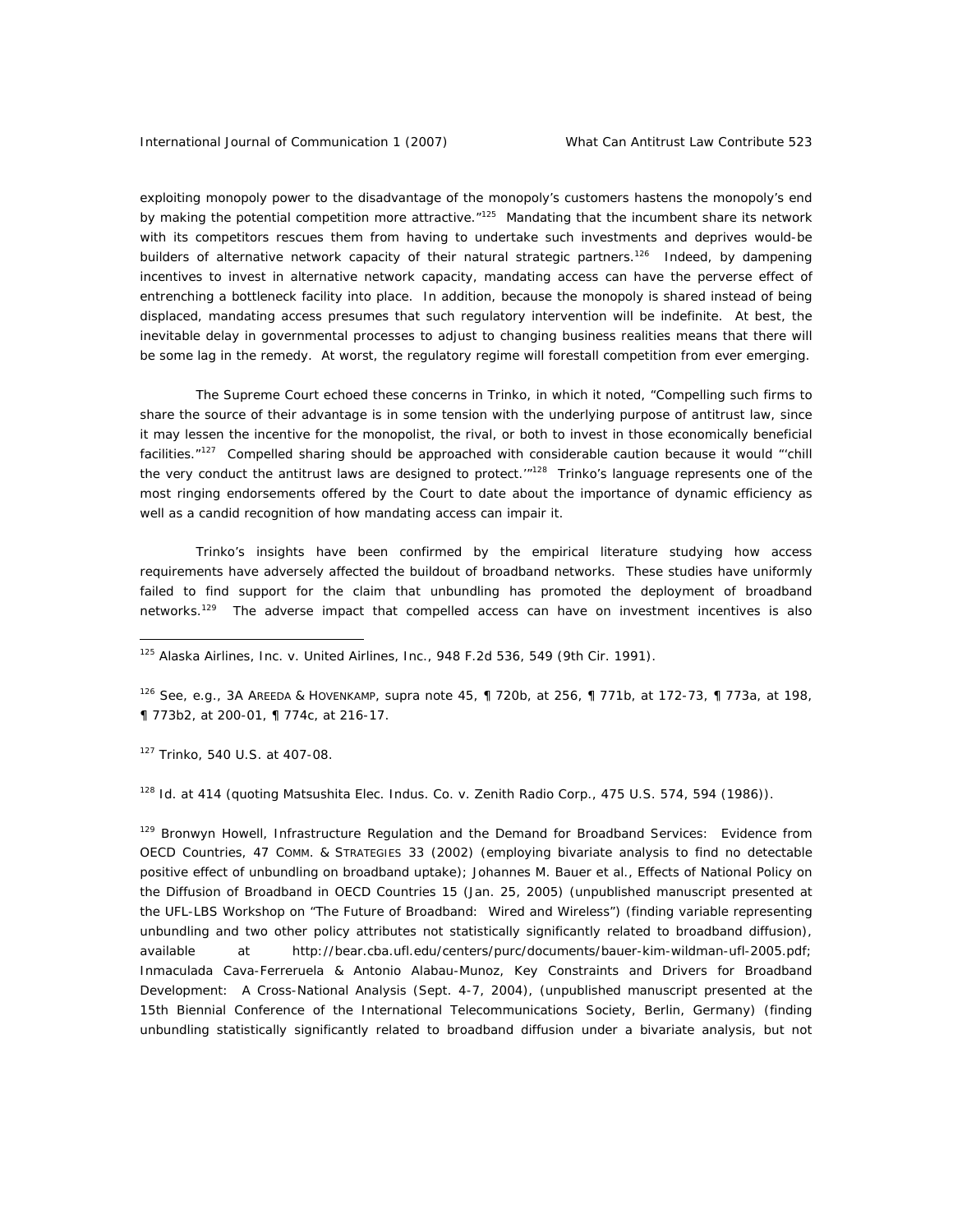demonstrated quite eloquently by the jump in investment in alternative broadband platforms in the aftermath of the Supreme Court's decision in *Brand X*. 130 Once the Supreme Court made clear that regulation would no longer guarantee access to the network that exists today, content and applications providers began pouring money into broadband over powerline and wireless broadband technologies, demonstrated most dramatically by Google's offer to provide San Francisco with a wireless broadband network for free.<sup>131</sup> Once such entry occurs, even network neutrality proponents generally concede there will be no need for antitrust or regulatory authorities to mandate access to the network.

 This only serves to underscore one of the insights of vertical integration theory, which is that a vertical chain of production will achieve efficiency if each link of the chain is competitive. This insight suggests that the central concern of Internet policy should be identifying and deconcentrating the level of production that is the most concentrated and the most protected by entry barriers. In the case of the Internet, that level of production is clearly the last mile. Network neutrality proponents somewhat curiously focus their attention on preserving and promoting competition in applications and content, which is the level of competition that is already the most competitive and, because of the lack of entry barriers, the most likely to remain that way. In short, network neutrality focuses on the wrong policy problem. The decision whether to mandate network neutrality should turn not on its impact on markets for applications and content, but rather on its impact on competition in the last mile. The irony is that, as the

statistically significantly related to broadband diffusion under multivariate analysis), *available at* http://userpage.fu-berlin.de/~jmueller/its/conf/berling04/Papers/cava-ferreruela\_alabau-munoz.pdf; Martha Garcia-Murillo & David Gabel, International Broadband Deployment: The Impact of Unbundling 14-15 (2003) (paper presented at 31st Telecommunications Policy Research Conference) (finding unbundling statistically significantly related to broadband diffusion under a bivariate analysis, but not statistically significantly related to broadband diffusion under multivariate analysis), *available at* http://tprc.org/papers/2003/234/IntrntBrdbndDeploy.pdf; Thomas Hazlett & Coleman Bazelon, Regulated Unbundling of Telecommunications Networks: A Stepping Stone to Facilities-Based Competition? 16-19 (Oct. 4, 2005) (unpublished manuscript presented at the 33rd Telecommunications Policy Research Conference) (analyzing subscribership data to conclude that unbundling does not drive broadband competition), *available at*

[http://mason.gmu.edu/~thazlett/pubs/Stepping%20Stone%20TPRC.10.04.05 %20.pdf.](http://mason.gmu.edu/~thazlett/pubs/Stepping%20Stone%20TPRC.10.04.05%20.pdf) 

 These conclusions are consistent with growing body of empirical evidence that unbundling did not promote competition in conventional telephony. *See* Jerry A. Hausman & J. Gregory Sidak, *Did Mandatory Unbundling Achieve Its Purpose? Empirical Evidence form Five Countries*, 1 J. COMPETITION L. & ECON. 173 (2005); Robert W. Crandall et al., *Do Unbundling Policies Discourage CLEC Facilities-Based Investment?*, 4 B.E. J. ECON. ANALYSIS & POL'Y (2004), http://www.bepress.com/bejeap/topics/; Augustin J. Ros & Karl McDermott, *Are Residential Local Exchange Prices Too Low?*, *in* EXPANDING COMPETITION IN REGULATED INDUSTRIES 149 (Michael A. Crew ed., 2000); James Zolnierek et al., *An Empirical Examination of Entry Patterns in Local Telephone Markets*, 19 J. REG. ECON. 143 (2001).

130 Nat'l Cable & Telecomm. Ass'n v. Brand X Internet Servs., 545 U.S. 967 (2005).

131 Yoo, *supra* note 1, at 1894-95.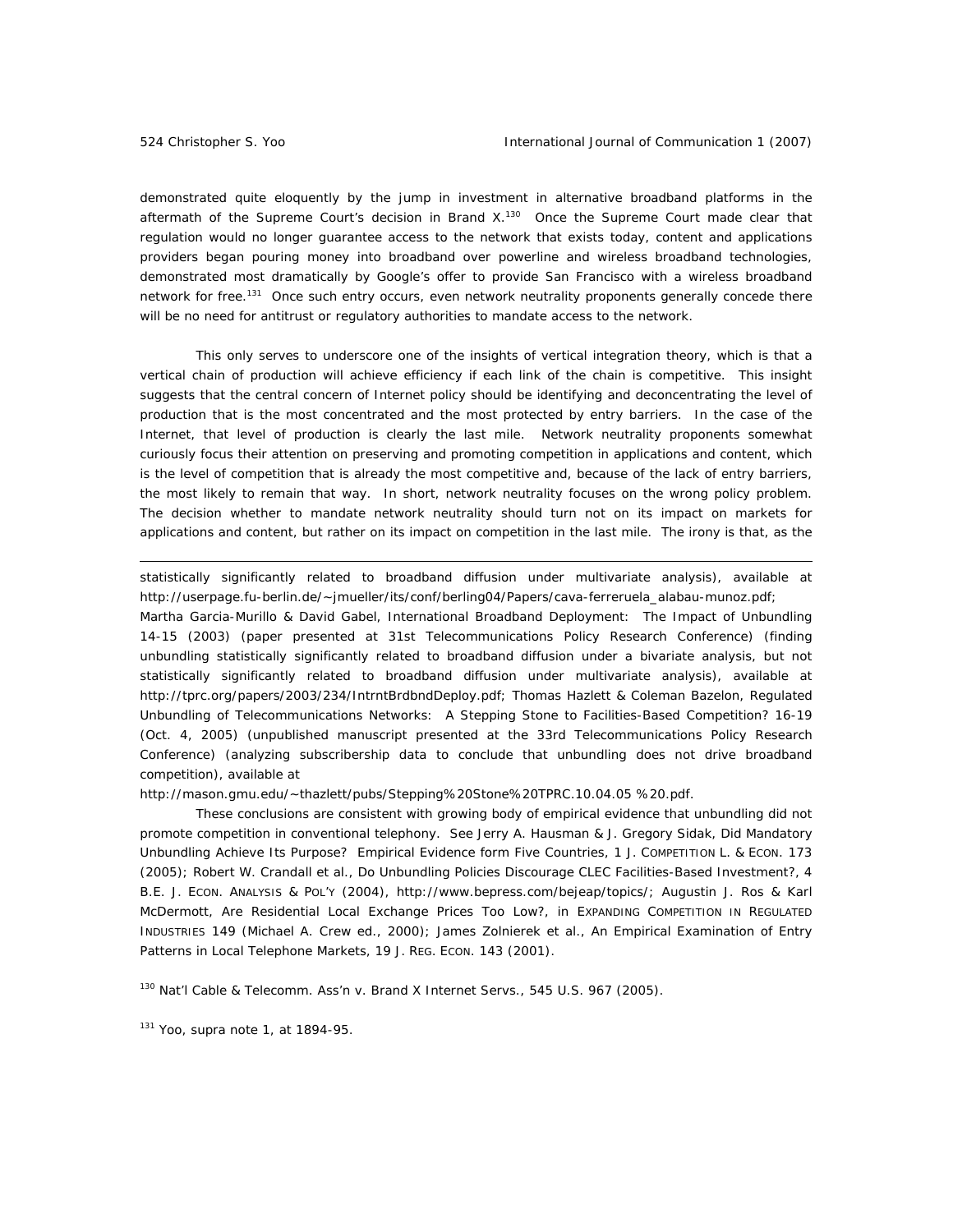Supreme Court recognized in *Trinko*, the reduction in investment incentives associated with compelled sharing of telecommunications networks of the type envisioned by network neutrality proponents arguably threatens to make things worse.

## **III. Institutional Considerations**

 The foregoing discussion demonstrates the extent to which a clear understanding of antitrust law's stance toward vertical integration can provide insights into the network neutrality debate. Acknowledging the relevance of the antitrust law's substantive principles does not resolve whether antitrust courts are the proper locus for enforcement. Indeed, antitrust scholars have long questioned antitrust courts' institutional competence to supervise the type of access mandate that network neutrality would entail.<sup>132</sup>

 As noted earlier, a network owner can render any access mandate a nullity simply by charging an exorbitant price. Access mandates thus necessarily presuppose some type of rate regulation.<sup>133</sup> The law has long recognized that antitrust courts are ill suited to assessing the reasonableness of any particular price. For example, in *Trenton Potteries*, the Supreme Court warned against "placing on the government in enforcing the Sherman Law the burden of ascertaining from day to day whether [price] has become unreasonable through the mere variation of economic conditions." The Court elaborated:

[I]n the absence of express legislation requiring it, we should hesitate to adopt a construction making the difference between legal and illegal conduct in the field of business relations depend upon so uncertain a test as whether prices are reasonable—a determination which can be satisfactorily made only after a complete survey of our economic organization and a choice between rival philosophies.

Any such assessment would need constant updating, as "the reasonable price fixed today may through economic and business changes become the unreasonable price of tomorrow."<sup>134</sup> Subsequent judicial decisions have repeatedly emphasized the difficulties that antitrust courts face in determining the reasonableness of any particular price.<sup>135</sup>

 $\overline{a}$ 

<sup>135</sup> Catalano, Inc. v. Target Sales, Inc., 446 U.S. 643, 647 (1980); United States v. Masonite Corp., 316 U.S. 265, 281-82 (1942); United States v. Socony-Vacuum Oil Co., 310 U.S. 150, 212-14 (1940); Cline v. Frink Dairy Co., 274 U.S. 445, 462-63 (1927); Chicago Prof'l Sports Ltd. Partnership v. NBA, 95 F.3d 593, 597 (7th Cir. 1996); Town of Concord v. Boston Edison Co., 915 F.2d 17, 24 (1st Cir. 1990) (Breyer, J.). *See generally* 3 AREEDA & HOVENKAMP, *supra* note 45, ¶ 720b, at 256-58 (reviewing these arguments and collecting cases).

<sup>132</sup> The discussion that follows draws on the more complete analysis in Spulber & Yoo, *supra* note 121.

<sup>133</sup> *See supra* note 122 and accompanying text.

<sup>134</sup> United States v. Trenton Potteries Co., 273 U.S. 392, 397-98 (1927).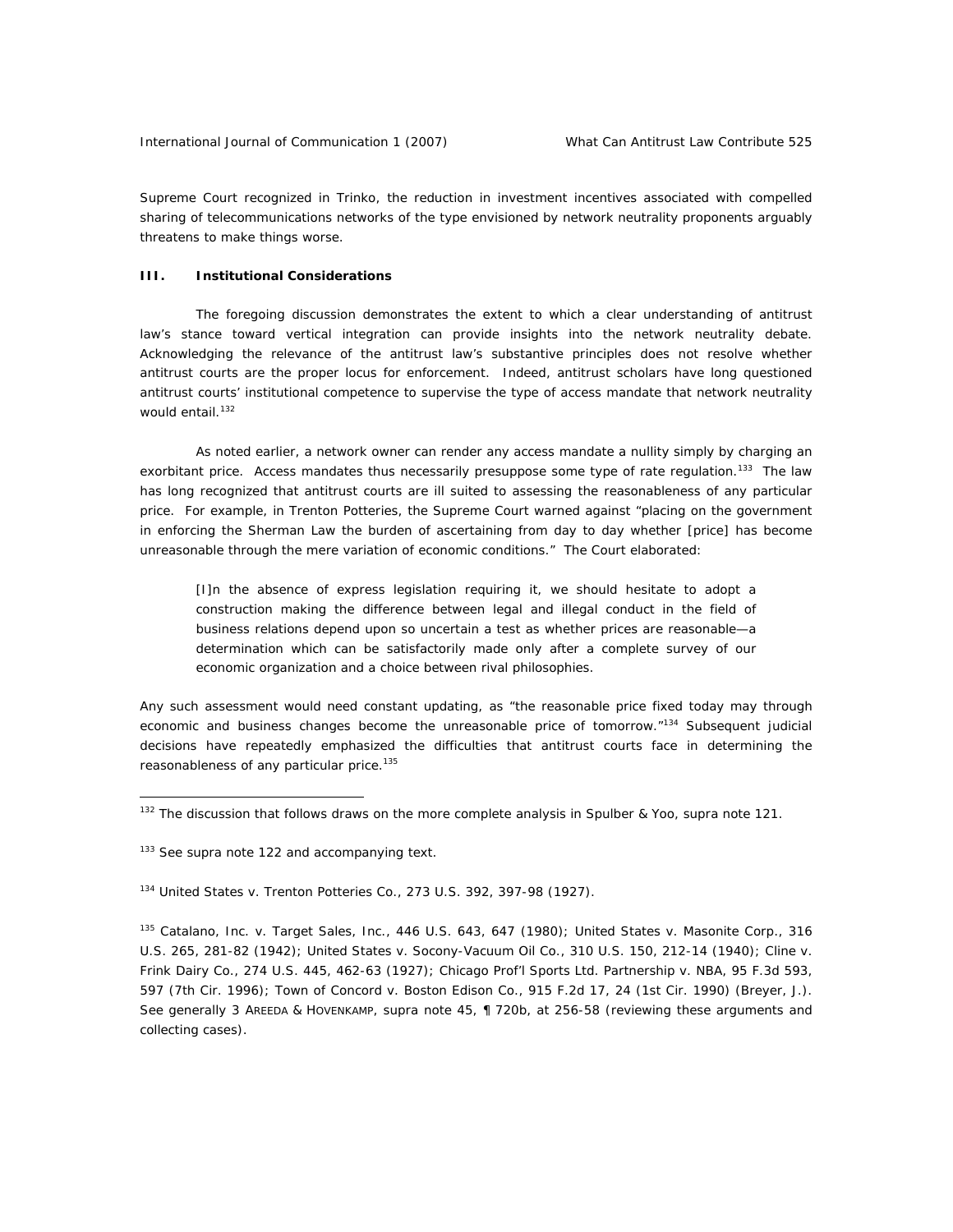Commentators criticizing the essential facilities doctrine have similarly noted antitrust courts' lack of institutional competence to implement access mandates. In the words of Philip Areeda's now-classic analysis of the essential facilities doctrine, "[n]o court should impose a duty to deal that it cannot explain or adequately and reasonably supervise. The problem should be deemed irremedial by antitrust law when compulsory access requires the court to assume the day-to-day controls characteristic of a regulatory agency."<sup>136</sup>

 Areeda extended this argument in his treatise. Because access mandates necessarily force network owners to enter into business relationships against their wishes, those relationships are likely to be constantly embroiled in disputes over the reasonableness of the prices charged. As a result, mandating access requires "price regulation of the kind undertaken by regulatory agencies—something for which both the federal courts and the antitrust litigation process are extremely ill-suited and which is, in any event, inconsistent with antitrust's fundamental 'market' orientation to problems of lack of competition." The disputes, moreover, are likely to extend to nonprice terms and conditions as well. Should the demand outstrip the existing capacity, access forces network owners not merely to sell out of its excess capacity, but to reduce its own output or expand its plant in order to service a rival.<sup>137</sup> The effect is to force antitrust courts into ongoing supervision of almost all aspects of the business relationship between the parties, as demonstrated by the number of times that the Supreme Court was called upon to resolve disputes about the implementation of the decree in *Terminal Railroad.*138

 It is for this reason that commentators have questioned causes of action that require antitrust courts to engage in ongoing supervision of regulatory decrees. In the words of Richard Posner and Frank Easterbrook:

There is a sense in which the entry of a regulatory decree signifies that the case should never have been brought. The decree is an acknowledgement that competition will not work in the particular circumstances of the case. . . . The question is thus posed whether antitrust enforcement, the cardinal purpose of which is to prevent and destroy

<sup>136</sup> Philip Areeda, *Essential Facilities: An Epithet in Need of Limiting Principles*, 58 ANTITRUST L.J. 841, 853 (1989). Areeda acknowledged compelling access where the monopolist is a consortium that can admit additional members or where a regulatory agency already exists to control the terms of dealing.

<sup>137 3</sup>A AREEDA & HOVENKAMP, *supra* note 45, ¶ 765c, at 101-02, ¶ 771b, at 172, ¶ 772d, at 194, ¶ 773a, at 198, ¶ 774e, at 223, 227-28; ¶ 787c1, at 302-10; *see also* Keith N. Hylton, *Economic Rents and Essential Facilities*, 1991 BYU L. REV. 1243, 1283-84; Werden, *supra* note 45, at 460-61.

<sup>138</sup> *Ex parte* United States, 226 U.S. 420 (1913); Terminal R.R. Ass'n v. United States, 236 U.S. 194 (1915); Terminal R.R. Ass'n v. United States, 266 U.S. 17 (1924). *See generally* Abbott B. Lipsky, Jr. & J. Gregory Sidak, *Essential Facilities*, 51 STAN. L. REV. 1187, 1196-98 (1999).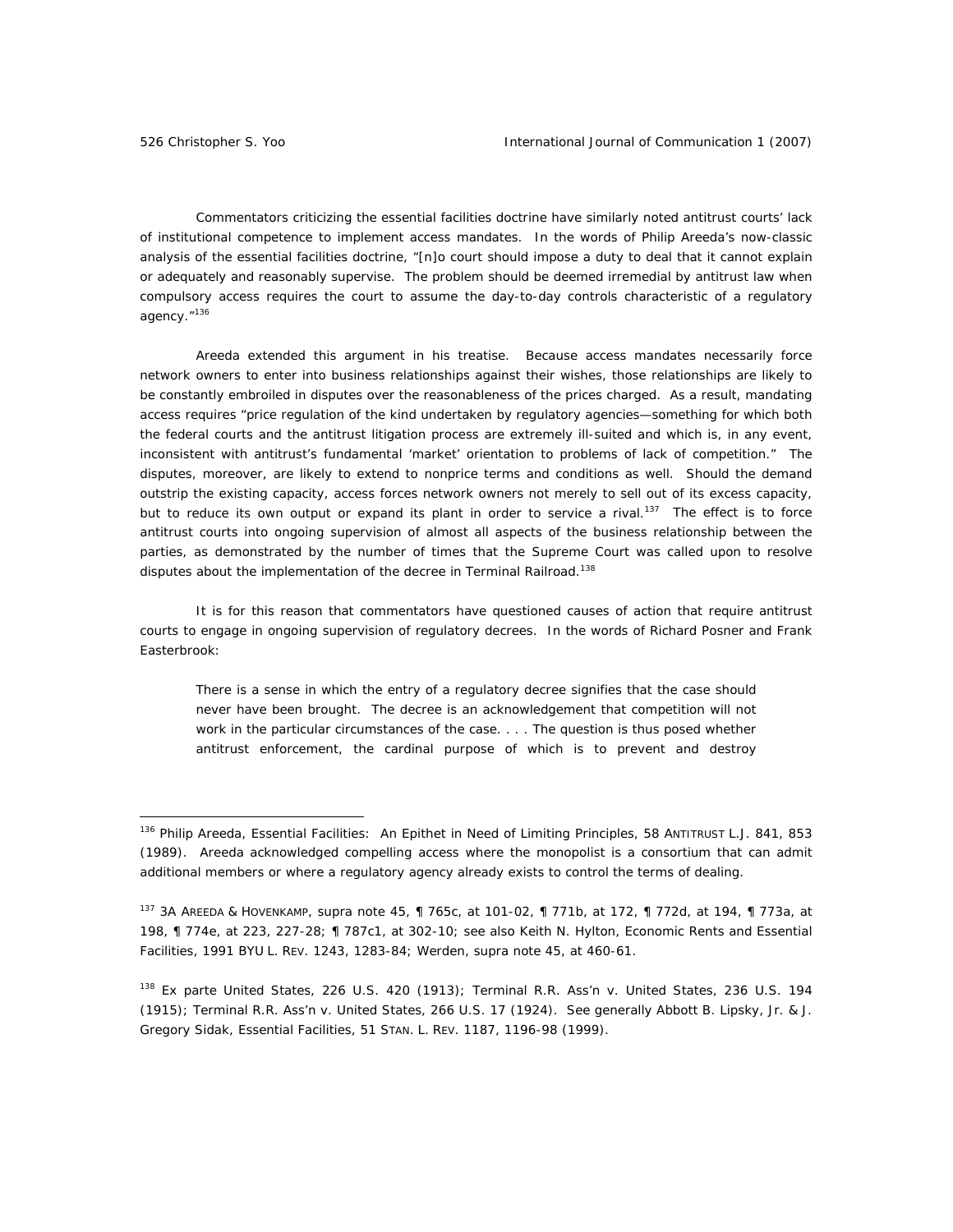monopolies, is also a suitable tool for domesticating those monopolies that are ineradicable at acceptable cost.<sup>139</sup>

Any suggestion that these criticisms have been limited to commentators associated with the Chicago School is belied by the fact that two distinguished regulatory economists not noted for deregulatory views (including one who played a leading role in the imposition of the equal access mandate during the breakup of AT&T) have suggested that access regimes have proven so unworkable that they should be abandoned.<sup>140</sup>

 The Supreme Court endorsed these same criticisms in *Trinko*, in which the Court noted, "Enforced sharing . . . requires antitrust courts to act as central planners, identifying the proper price, quantity, and other terms of dealing—a role for which they are ill suited." Furthermore, mandating access "'can be difficult' because 'the means of illicit exclusion, like the means of legitimate competition, are myriad.'" In particular, disputes over access to telecommunications networks "are difficult for antitrust courts to evaluate, not only because they are highly technical, but also because they are likely to be extremely numerous, given the incessant, complex, and constantly changing interaction of competitive and incumbent LECs implementing the sharing and interconnection obligations." Because "[e]ffective remediation of violations of regulatory sharing requirements will ordinarily require continuing supervision of a highly detailed decree," implementing access requirements "may be . . . 'beyond the practical ability of a judicial tribunal to control.'" In short, "[a]n antitrust court is unlikely to be an effective day-to-day enforcer of these detailed sharing obligations." Thus, the Court endorsed Areeda's conclusion that antitrust law should not be construed to require courts "'to assume the day-to-day controls characteristic of a regulatory agency."<sup>141</sup>

 This sweeping language, if read broadly, would foreclose any role for antitrust courts in supervising access mandates, including network neutrality. Like any access requirement, implementing network neutrality would require antitrust courts to undertake a variety of tasks, including standardizing the interface across which the access will occur, adjudicating the inevitable disputes over interconnection, enforcing nondiscrimination, and regulating both the price and the nonprice terms of interconnection. As

<sup>139</sup> Richard A. POSNER & FRANK H. EASTERBROOK, ANTITRUST: CASES, ECONOMIC NOTES AND OTHER MATERIALS 762-63 (2d ed. 1981).

<sup>140</sup> Paul L. Joskow & Roger G. Noll, *The Bell Doctrine: Applications in Telecommunications, Electricity, and Other Network Industries*, 51 STAN. L. REV. 1249, 1252-53 (1999).

<sup>141</sup> *Trinko*, 540 U.S*.* at 408, 414-15 (quoting United States v. Microsoft Corp., 253 F.3d 34, 58 (D.C. Cir. 2001) (en banc); and Brooke Group Ltd. v. Brown & Williamson Tobacco Corp., 509 U.S. 209, 223 (1993); and citing Areeda, *supra* note 136, at 853).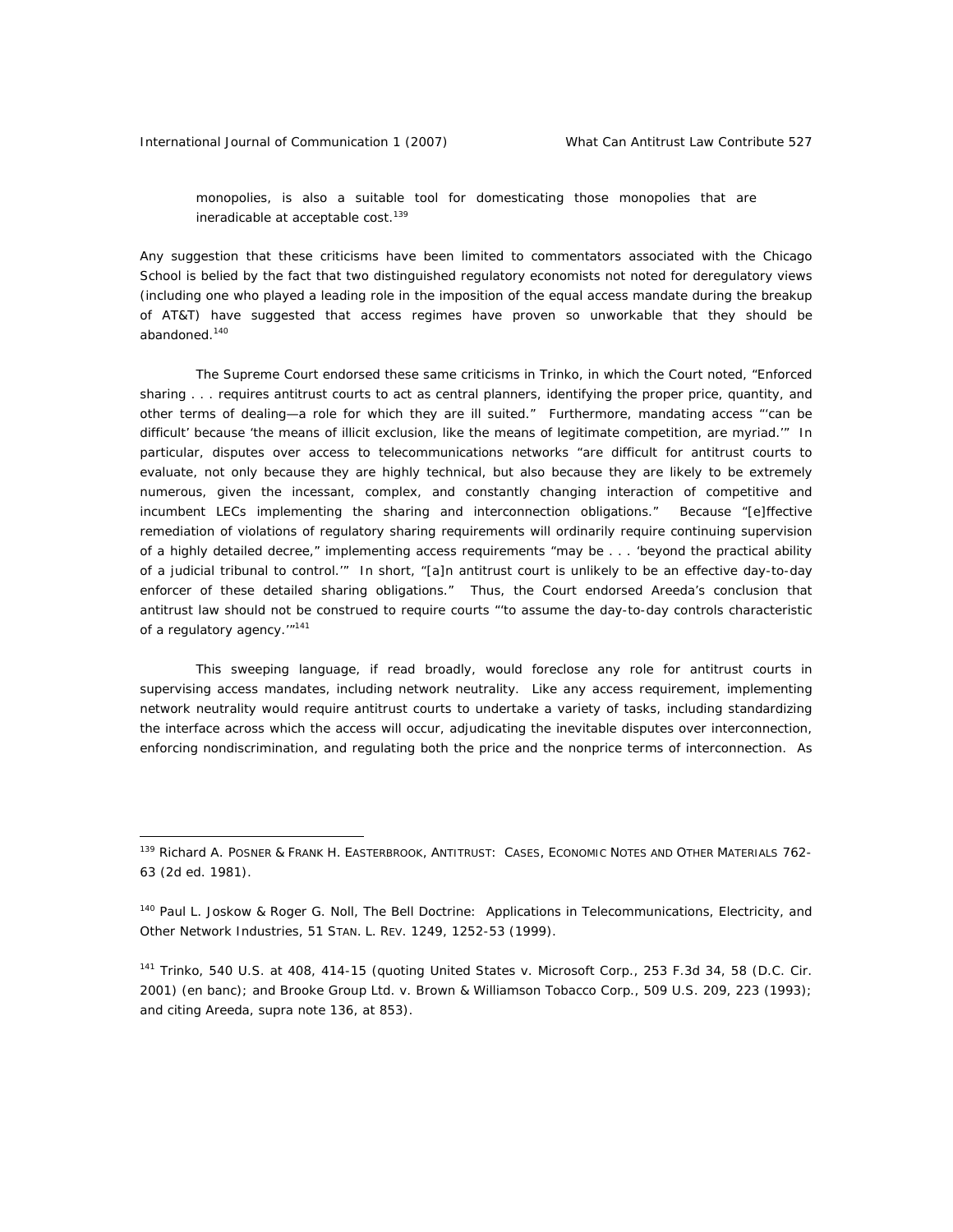such, network neutrality would require antitrust courts to oversee almost all major aspects of the business relationship between network owners and content and applications providers.<sup>142</sup>

 Other scholars have offered more limited readings of *Trinko*, suggesting that the case be read as incorporating something akin to the active supervision requirement developed with respect to state action immunity.<sup>143</sup> Other scholars have suggested that the degree of agency involvement need not rise to that level before judicial involvement would be foreclosed. Instead, it is sufficient if the issue is "under ongoing study" or if the agency has "manifested its ability and will to evaluate the conduct if asked."<sup>144</sup>

 It is too early to determine which of these various readings of *Trinko* will ultimately prevail and whether the level of oversight undertaken by the FCC is sufficient to forestall antitrust enforcement. The FCC first began to address network neutrality in March 2002, when the FCC sought comment on whether it should impose access requirements on cable modem systems.<sup>145</sup> In response, several industry consortia of content/application providers and device manufacturers submitted comments asking the FCC to mandate certain "connectivity principles" that represented the first network neutrality proposals.<sup>146</sup> Two months after the Supreme Court's *Brand X* decision resolved the judicial challenge to this action in the FCC's favor,<sup>147</sup> the FCC ruled that the evidence was insufficient to justify mandating network neutrality at that time. At the same time, the FCC issued a policy statement announcing its general support for consumers' right to access content, run applications, and attach devices as they see fit and indicating those principles would guide its future policymaking activities. The FCC also indicated that it would not

143 Philip J. Weiser, *The Relationship of Antitrust and Regulation in a Deregulatory Era*, 50 ANTITRUST BULL. 549, 566-68 (2005).

144 Herbert Hovenkamp, *Antitrust and the Regulatory Enterprise*, 2004 COLUM. BUS. L. REV. 335, 352.

<sup>145</sup> Inquiry Concerning High-Speed Access to the Internet Over Cable and Other Facilities, Declaratory Ruling and Notice of Proposed Rulemaking, 17 F.C.C.R. 4798, 4820-39 ¶¶ 34-71, 4839-41 ¶¶ 72-74, 4843-48 ¶¶ 83-95 (2002).

146 Yoo, *supra* note 21, at 41-42.

 $147$  Nat'l Cable & Telecomm. Ass'n v. Brand X Internet Servs., 545 U.S. 967, 996 (2005).

<sup>142</sup> Yoo, *Beyond Network Neutrality*, *supra* note 18, at 39-45; Yoo, *supra* note 1, at 1896-97. Indeed, two noted scholars who generally take strikingly different approaches have both concluded that network neutrality would require regulation that would be just as intrusive as conventional common carriage regulation. *See* Christian Sandvig, *Network Neutrality Is the New Common Carriage*, 9 INFO 136 (2007); Bruce M. Owen, *The Net Neutrality Debate: Twenty Five Years After* United States v. AT&T *and 120 Years After the* Act to Regulate Commerce (AEI-Brookings Joint Ctr. for Regulatory Studies Working Paper 07- 03, Feb. 2007), *available at* http://www.aei-brookings.org/admin/authorpdfs/page.php?id=1363.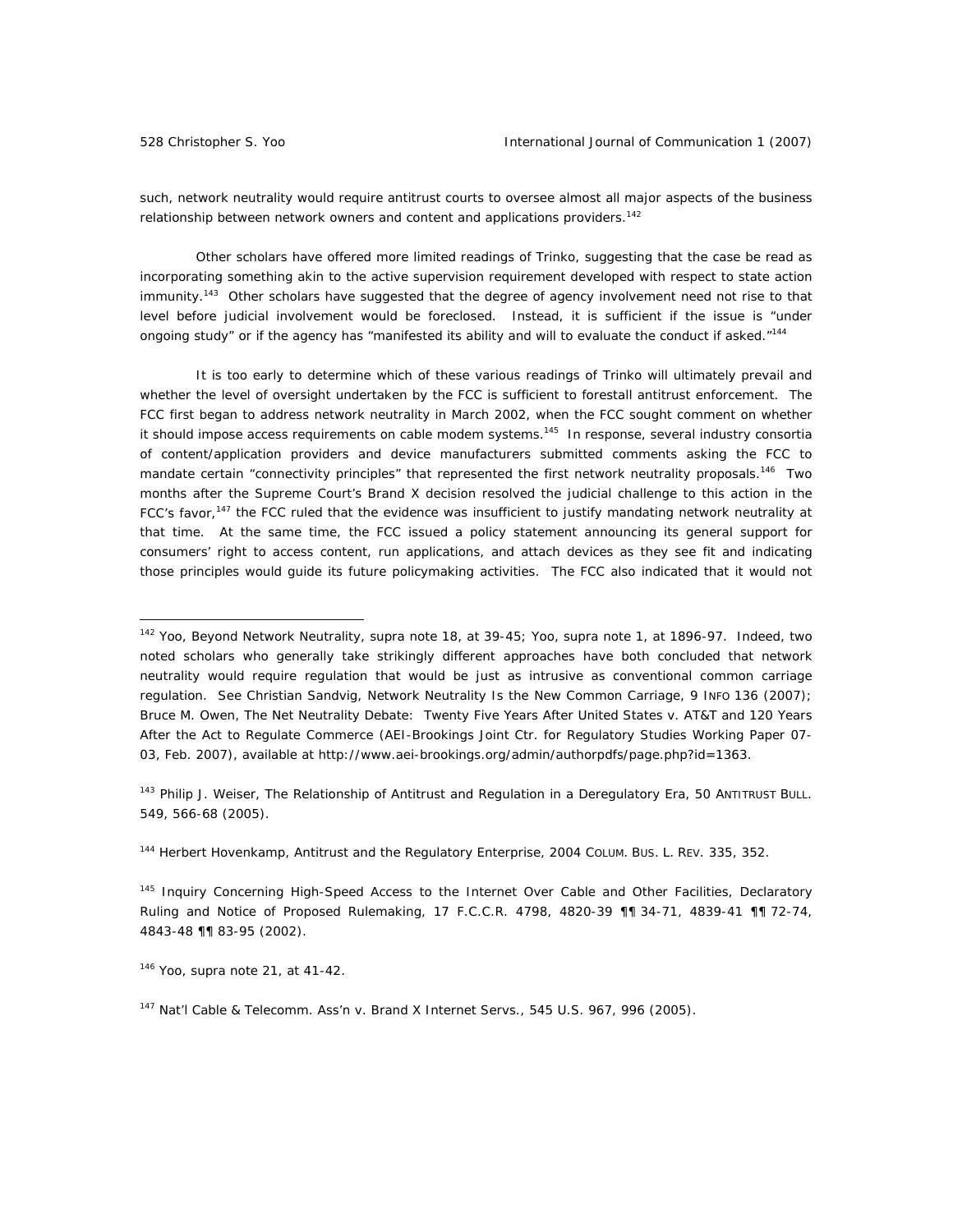hesitate to take action against such contact should such evidence emerge.<sup>148</sup> Indeed, just five months earlier, it had acted swiftly when a small, rural telecommunications carrier known as Madison River Communications blocked the ports that its DSL customers needed to access VoIP services.<sup>149</sup> The FCC's decisions clearing Verizon's acquisition of MCI, SBC's acquisition of AT&T, the spinoff of Adelphia's cable properties to Comcast and Time Warner, and AT&T's acquisition of BellSouth reiterated the conclusion that the evidence was insufficient to justify mandating network neutrality.<sup>150</sup> The FCC nonetheless accepted voluntary commitments by the merging parties regarding network neutrality as being in the public interest.<sup>151</sup> Finally, the FCC recently issued a Notice of Inquiry to explore the business practices of broadband providers and seeking comment on whether to mandate network neutrality.<sup>152</sup>

 It is thus not yet clear what role, if any, antitrust courts can play in mandating network neutrality. The questions surrounding *Trinko* in no way prevent agencies like the FTC from exercising its authority to regulate unfair and deceptive trade practices to enhance consumers' access to information. A good model is the FTC's role in promoting more widespread use of privacy policies.<sup>153</sup> Such action would shift attention away from nondiscrimination with respect to content, applications, and devices, which were first three of the four "Internet Freedoms" articulated by then-FCC Chairman Michael Powell in 2004, and toward Powell's all-too-often ignored fourth freedom: consumers' right to clear and meaningful information regarding their service plans.<sup>154</sup> Ensuring that consumers have complete information about the precise nature (including the limits) of their Internet service plan would be completely consistent with *Trinko* and would be a role to which agencies such as the FTC are well suited.

 $\overline{a}$ 

151 Verizon-MCI Order, *supra* note 5, at 18509 ¶ 143; SBC-AT&T Order, *supra* note 5, at 18368 ¶ 144. The AT&T-BellSouth Order explicitly recognized that the merged entity would remain bound by the voluntary commitment offered during the SBC-AT&T proceeding and accepted the merging parties to adhere to additional network neutrality requirements. *See* AT&T-BellSouth Order, *supra* note 5, at 5725 n.339, 5815-16.

<sup>152</sup> *See supra* note 6 and accompanying text.

153 Steven Hetcher, *The FTC as Internet Privacy Norm Entrepreneur*, 53 VAND. L. REV. 2041 (2000).

154 Michael K. Powell, *Preserving Internet Freedom: Guiding Principles for the Industry*, 3 J. ON TELECOMM. & HIGH TECH. L. 5, 11-12 (2004). Powell's statement is often misconstrued as an endorsement of network neutrality regulation. Powell made clear at the time and has reiterated since that he thought that the evidence did not justify mandating network neutrality and that his words were more an exhortation to the industry to adhere to what he regarded as a set of best practices rather than a call for regulation. *Id.* at 10; Yoo, *supra* note 1, at 1857.

<sup>148</sup> *See supra* notes 2-4 and accompanying text.

<sup>&</sup>lt;sup>149</sup> Madison River Commc'ns, LLC, Order, 20 F.C.C.R. 4295 (2005).

<sup>150</sup> *See supra* note 5 and accompanying text.